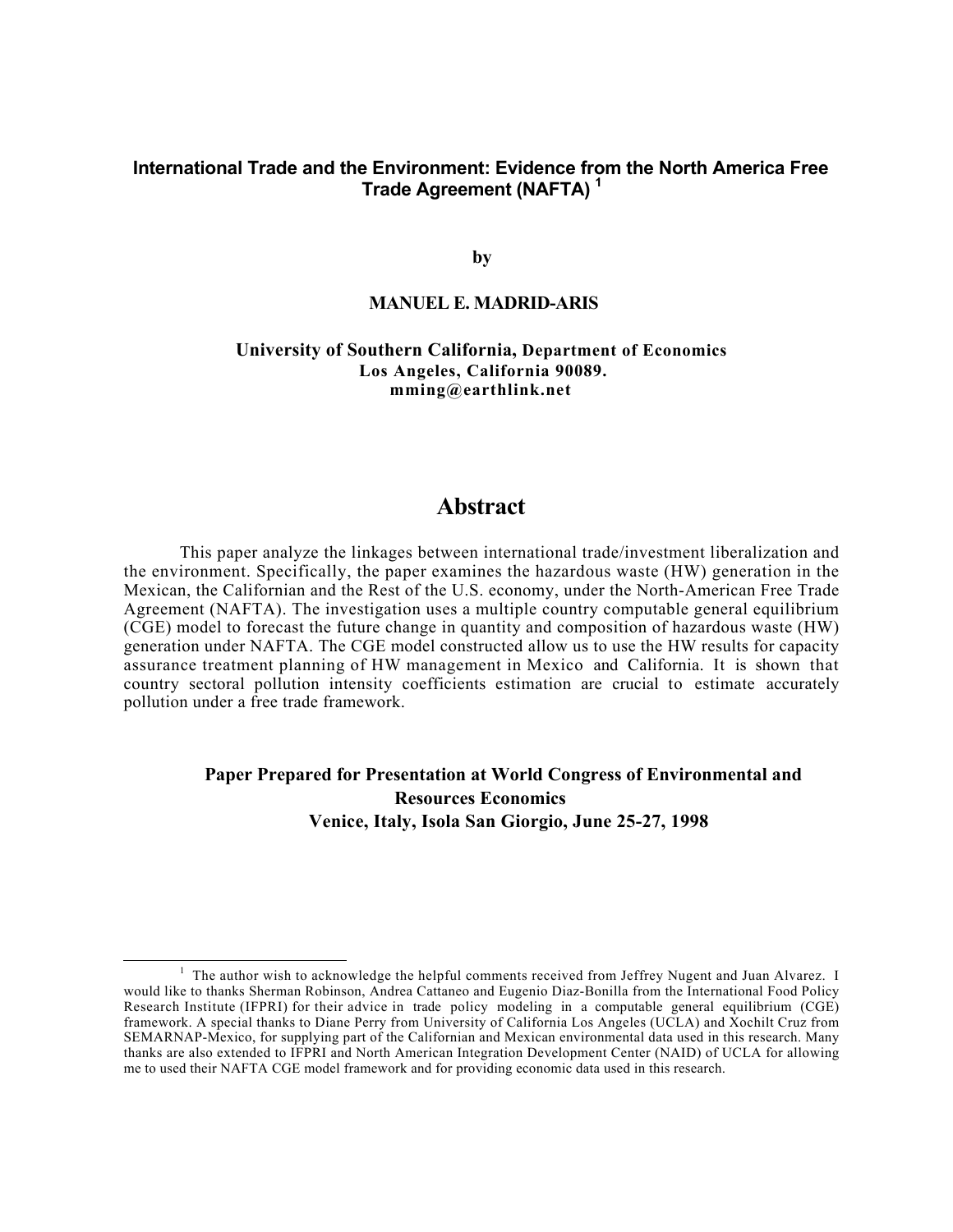## **1. INTRODUCTION**

The literature relating economic activities to the environment and natural resource systems is growing. One of the main problems that researchers face is the lack of reliable environmental data, which makes reliable research a lengthy, if not unattainable, task. On the other hand, environmental degradation is increasing in today's world. Air pollution, hazardous waste (HW) and soil contamination are continuously increasing leading to soil erosion, water pollution, acid rain, and deforestation-among other problems. Public fears of irreparable damage to the planet threatening the sustainable development of the planet have put severe pressure on government and international agencies to address environmental problems. Because of public pressure and the serious environmental problems caused by liberal policies including free-trade, governments have begun to introduce environmental regulations and policies. Such policies include binational and multilateral agreements, which have been designed to handle pollution and improve technical cooperation among nations.

Multilateral negotiations, such as the Uruguay Round and the North America Free Trade Agreement (NAFTA), have increased the public's awareness about the relationship between freetrade and the environment.<sup>2</sup> Thus, the linkage between international trade and the environment has generated widespread interest, concern and controversy<sup>3</sup> which lately have been widely debated. However, the lack of adequate quantitative studies, especially empirical studies for environmental policy analysis, makes it very difficult to address environmental policies and define the role that institutions could play in this field, especially in the definition of standards and international property rights (Muñoz, 1994).

NAFTA and its accompanying North American Agreement on Environmental Cooperation (NAAEC) and the institution for providing technical support on environmental issues under NAFTA, the Commission for Environmental Cooperation (CEC), had huge hopes for the improvement of the environment, especially in the US-Mexico border area. Today, four years after NAFTA has been in place, these hopes are still in the process of being realized.<sup>4</sup>

NAFTA has facilitated new investment flows and trade between Mexico and the U.S.. Unfortunately, NAFTA has resulted in increased soil, air and water pollution, especially in the U.S.- Mexico border (Ganster, 1996). Moreover, the industrial development and diversification of economic activities along the U.S.-Mexico border have resulted in widespread environmental hazardous waste (HW) contamination (Perry et al., 1990). The lack of proper management and capacity for handling HW along the U.S.-Mexico border, poses a serious and long-term human health and environmental risks in the region. Industrial restructuring and location decisions of industry in response to trade liberalization under NAFTA, could influence the quantities and types of HW generated. Planning for adequate HW treatment and disposal capacity for California and Mexico in a binational context is a difficult task. Adequate methodologies for linking international trade with changes in sectoral production and changes in hazardous waste generation have not yet been developed. Only with such methodology, capacity assurance treatment planning can be developed. This research attempts to address this problem.

While some studies deal with the topic of international trade and its impact on the environment as result of NAFTA (Grossman and Krueger, 1993; Beghin, Dessus, Roland-Holst and van der Mensbrugghe, 1996). The current research is one of the few empirical studies which analyzes NAFTA and environmental linkages, especially in respect to HW, in both the Mexican and Californian economies. In sum, the lack of proper binational management of HW policy in the NAFTA context, could be partially attributed to the lack of studies in environmental policy modeling.

The technical facts for modeling HW under free trade can be divided into some general characteristics of HW as pollution and the specific actual situation of HW pollution in the U.S.-

l

<sup>&</sup>lt;sup>2</sup> For recent survey of this literature, see Beghin, Roland-Holst and van der Mensbrugghe (1994), Snape (1994) and Low (1992).

 $3$  See Low(1992) for a survey about this debate.

<sup>&</sup>lt;sup>4</sup> For further details see CEC (1996) and Mumme and Duncan (1996).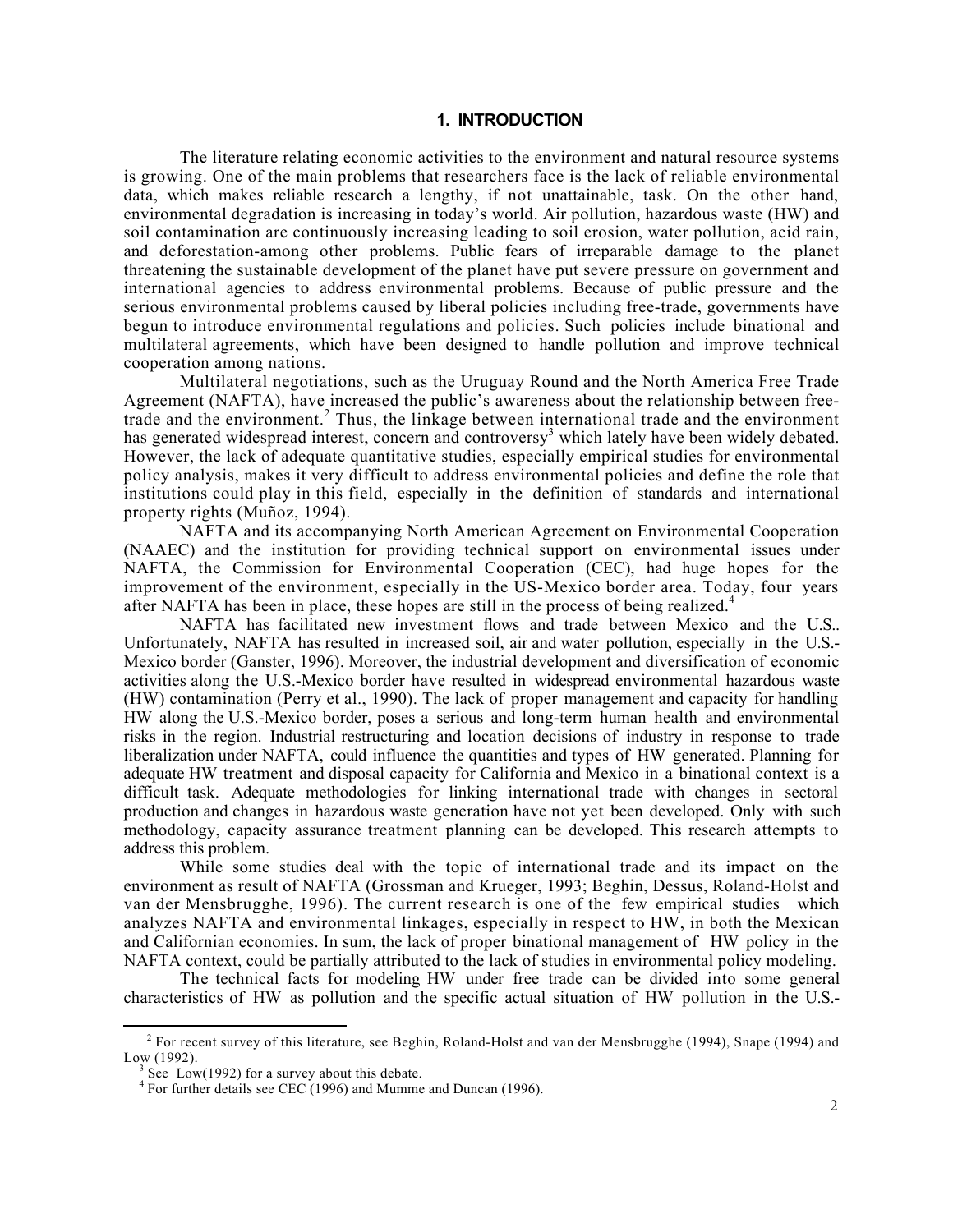Mexico context. The general characteristics of HW pollution can be summarized as follows: (i) HW pollution presents one of the most serious threats to human health, as compared to other types of pollution (e.g. air). HW potential health issues are grave including cancer and reproductive effects; (ii) HW pollution presents a very high threat to natural resources, particularly for water. Elimination of HW in water through remediation is very costly and sometimes unfeasible at any cost; (iii) HW prevention is much cheaper than HW remediation; (iv) in most cases, human exposure to HW is difficult to be detected (e.g., VOCs in water and PCBs in ground). This is a major difference in this type of pollution as compared to other forms of pollution such as air pollution which is easily detectable; and finally (v) HW pollution management is very technical and requires well-trained personnel, which in many cases is not available.

With respect to some specific facts of HW under NAFTA, the following should be noted: (i) there is a clear disparity in HW regulation and in enforcement/control practices between the U.S. and Mexico<sup>5</sup>. This disparities could act as an incentive for HW polluting industries migration south of the border; (ii) there is a large difference between the U.S. and Mexican HW infrastructure, trained personnel, and management capacity. In the U.S., most of the HW generated is treated. On the other hand, only 10% of Mexican HW generated is treated. This low level of treatment capacity is a serious threat to human and natural resources in Mexico; (iii) there is a HW movement across the border, (iv) there is an obvious difference on the HW classifications between the U.S. and Mexico, which could be an incentive for free-riding activities of HW movement across the border; and finally (v) in Mexico, most of the HW is poured into the sewage system and as a result, HW pollution is a serious threat for the Mexicans and the US-Mexico border region sustainable development program, especially under NAFTA.

Thus, in order to assess the HW problem under free-trade and design some policies to manage this problem in a binational context, it is important to develop quantitative studies, such as the present one, with the purpose of defining priorities with respect to environmental policies.

The remaining of this paper is organized as follows: Section 2 provides a brief review about literature on international trade and the environment. Section 3 provides an explanation of the equations considered in the environmental computable general equilibrium model (CGE). Section 4 contains an explanation of the economic and environmental data base used to calibrate the environmental CGE model. Section 5 contains the model simulation results. Section 6 contains conclusions and policy recommendations emanating from this research.

#### **2. PREVIOUS LITERATURE ON TRADE AND THE ENVIRONMENT**

There are few quantitative empirical studies which analyze the linkage between international trade and the environment. The following are among the more important works in existence.

Lucas, Wheeler, and Hettige (1992) conducted an empirical multiple country regression study to analyze the connection between toxic emissions and trade policy liberalization. Due to the lack of data, they estimate the pollution intensity coefficients (ICs) using the U.S. Environmental Protection Agency's (EPA) Toxic Release Inventory (TRI) database. The ICs were determined (lb/GDP), for the U.S. and extrapolated to the rest of the countries. <sup>7</sup> The study contains two parts. The goal of the first part, is to see whether high income countries have lower pollution intensity coefficients. In this part, the authors analyze the relation between the manufacturing sector's intensity coefficients and the country's income per capita. Two conclusions are obtained in the first part of this study. First, the toxic intensity coefficients in the manufacturing sector of l

 $<sup>5</sup>$  For further details, see Madrid (1997).</sup>

<sup>&</sup>lt;sup>6</sup> Most of the volatile organic chemicals (VOCs) known have been detected in border rivers (see Perry et al., 1990).

 $<sup>7</sup>$  For more details about the limitations and problems of using the TRI database and extrapolating its coefficients, see</sup> Madrid (1997).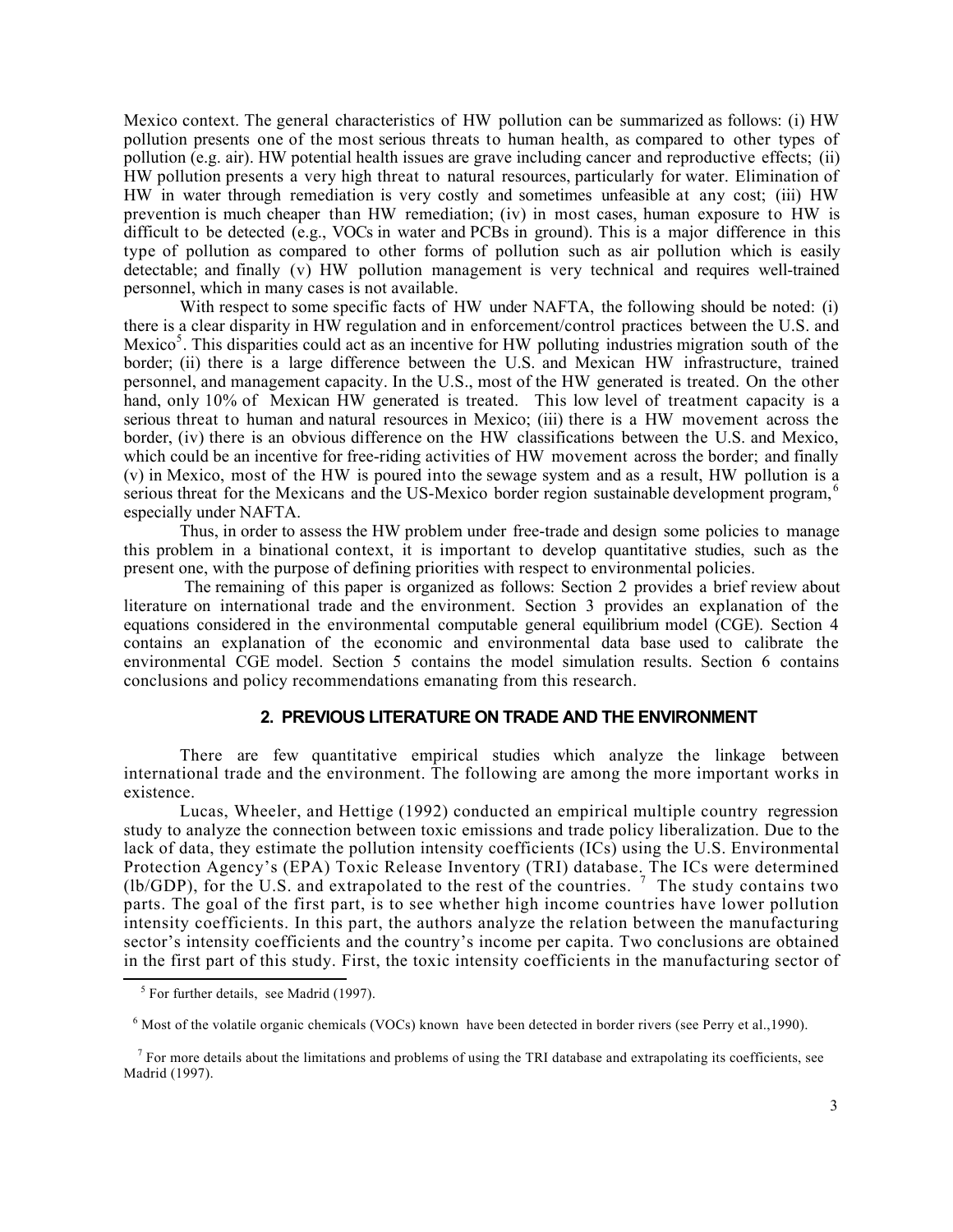high income countries are not lower. The toxic intensity of GDP declines only because the manufacturing share in GDP declines beyond a certain level of income. Second, the growth in toxic intensity has been far more rapid in less developed countries (LDCs) than in developed countries (DCs). In the second part of this study, the authors try to find the relation between the growth rate of the manufacturing intensity coefficient and trade openness through time (1960-1980). The conclusions are that there were no major changes in ICs in the 1960s. In the 1970s and 1980s, the rapidly growing closed economies experienced very rapid growth in their ICs. In contrast, the rapidly growing open economies had essentially toxic-neutral structural change in the 1970s and a strong shift toward less toxic structure in the 1980s. These results should be taken with caution because the regressions correlation factors (R-squared) obtained in this study are on average very low (0.2). Moreover, the ICs used in that study were estimated from the TRI database and extrapolated to LDCs.

Birdsall and Wheeler (1992), conducted a cross-country study to find the relationship between the toxicity ICs and three economic variables: per-capita income, growth of per capita income, and the degree of openness. The sample used corresponds to 25 Latin American countries and the data corresponds to the U.S. EPA TRI database. The main conclusion of this study is that over the last two decades, the more open economies have ended up with a cleaner set of industries.

Grossman and Krueger (1993) is the only empirical study that analyses the effect of NAFTA on the change of toxic wastes in particular sectors and industries of the U.S. and Mexico. This study uses the Brown, Deardorff, and Stern (1992) CGE model of Canada, U.S. and Mexico to estimate the expansion or contractions of the different economic sectors that would occur post-NAFTA. Two different scenarios were used to predict how the sectoral output would affect the toxic releases. The U.S. EPA's Toxic Releases Inventory (TRI) for 1989, was the data used to estimate the intensity coefficients for the U.S. and Mexico. They found that trade liberalization with increased investment in Mexico, causes changes in the scale and composition of output that lead to an increase in toxic releases in the U.S. and Mexico. The study surprisingly estimated that the trade liberalization (without investment liberalization) would decrease pollution in Mexico. This was because of the effect of trade on the product mix (in favor of labor and less pollution intensive industries for Mexico). On the other hand, trade/investment liberalization would increase pollution considerably in Mexico. However, the Grossman and Krueger study estimates toxic pollution intensity coefficients for Mexico using the US TRI database.

In this paper previous research shortcomings are addressed in the sense that databases and pollution ICs are not extrapolated. Additionally, in this paper a complete different approach is taken, in the sense that emissions are disaggregated by type of HW pollutants which are directly linked to different types of HW treatment. Thus, this new approach allows for the design of a "capacity assurance plan for HW management" on a binational basis under a free trade scenario.

### **3. ENVIRONMENTAL MODEL**

In this section the most salient features of the environmental CGE model are described. Model equations can be found in the Appendix. The environmental CGE model follows the standard theoretical specification of trade-focused CGE models<sup>9</sup> and it was implemented using  $GAMS$  software.<sup>10</sup>

 $\overline{a}$ 

 $8$  Empirical evidence from this research shows that ICs can vary by a factor of three from one region to another inside the United States. Therefore, extrapolation of ICs from region to region is not recommended, especially from DCs to LDCs.

<sup>&</sup>lt;sup>9</sup> See Robinson (1989) and Devarajan, Lewis, and Robinson (1990) for a survey of trade-focused CGE models.

<sup>&</sup>lt;sup>10</sup> For further details about GAMS programming, see Brooke, Kendrick and Meeraus (1988).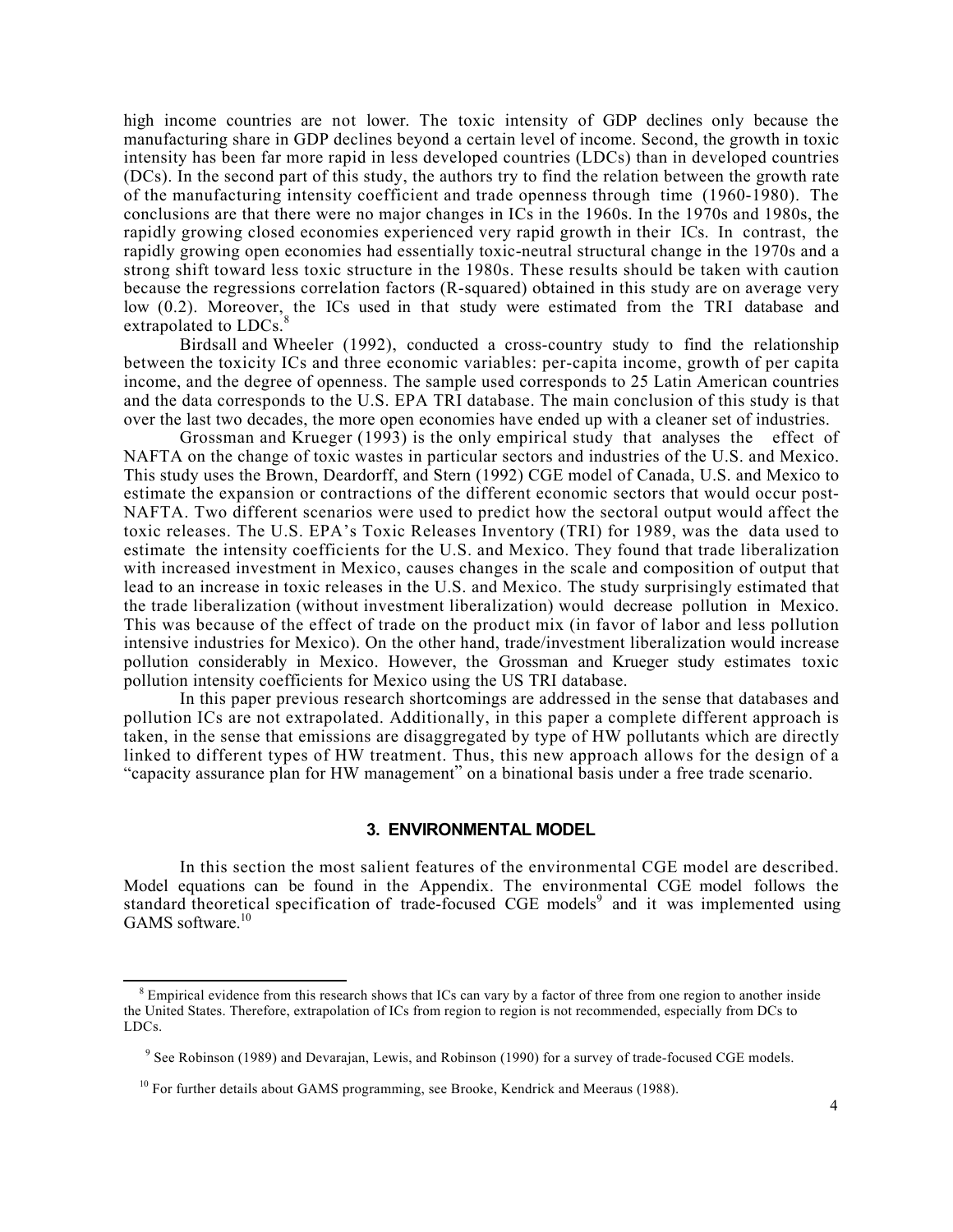This environmental CGE is an extension of the NAFTA CGE framework developed by Robinson, Burfisher, Hinojosa and Thierfelder (1992) (RBHT model)<sup>11</sup>. The environmental CGE is a static multiple country model. Four regions are considered, Mexico, California, Rest of the US (ROUS), and the rest of the world (ROW). The model has 11 economic sectors. Each region or economy has six factors of production (four types of labor, capital and land). Output-supply and input-demand equations are specified for each economy.

The quantity equations can be described as follows. At the top production level, the sectoral output is produced according to real-value added CES production function in primary factors and fixed input-output coefficients for intermediate inputs demand. Both are aggregated in a Leontief way to obtain the composite production or output (equation 1). Producers are assumed to maximize profits, implying that each factor (capital, labor and land) is demanded so that the marginal product or revenue equals the marginal cost (equation 2). In each economy, factors are not assumed to receive a uniform wage or "rental" (in the case of capital) across sectors. Instead, a "factor market distortion" variable (*WFDIST*) is imposed, which fixes the ratio of the sectoral return to a factor relative to the economy wide average return rate for that factor. This distortion factor is considered because in the real world, factor prices (wages and rental) are not uniform across economic sectors. Hence, this adjustment factor can adjust economy-wide average wage rate and capital return rate to be sector specific. In sum, the incorporation of this variable, allows one to measure the degree to which a given economic sector's marginal revenue product deviates from the average. Since, in the model pollution is directly linked with changes in economic activity, the inclusion of this distortion factor increases the accuracy of resource allocation and changes of production structure under free-trade; consequently, the pollution results are more accurate. Finally, intermediate input demand is given by fixed input-output coefficients (equation 3).

Exports are modeled as follows: Each sector produces a composite commodity that can be transformed according to a constant elasticity of transformation (CET) function into a commodity sold on the domestic market  $(D)$  or for export  $(E)$ . The CGE model assumes that the productive sectors produce both tradable goods for the export market (E), and non-tradable goods for the domestic market (*D*). In standard analytic models, it is often assumed that domestic and foreign goods are perfect substitutes for each other, i.e. that all goods are tradable. In applied models, however, this unrealistic assumption can be relaxed. Assuming that *D* and *E* are perfect substitutes, leads to the situation where there is complete sectoral specialization in a few set of goods, and no domestic production in the majority of the economic sectors. The present model assumes that *E* and *D* are imperfect substitutes for each other, making the model more realistic. The CET export supply functions require elasticities of transformation between goods sold in the domestic markets and in the export markets.

Normal practice in CGE modeling is to use a CES function for the import aggregation demand equations. However, this leads to empirical problems due to the restrictive nature of the CES functions, which does not allow non-unitary expenditure elasticities. In a multiple country CGE model, the assumption of fixed share parameters as result of using a CES, determines the volume and direction of world trade with price changes affecting shares only marginally (Robinson, Soule and Weyerbrock, 1991). Also, CES constrains the income elasticity of demand for imports to unity in every sector. Thus, with all income elasticities equal to one, the model cannot handle major expansion of trade. To avoid these empirical problems that stem from a constant elasticity of substitution (CES), this environmental CGE model employs the Almost Ideal Demand System

 $\overline{\phantom{a}}$ 

 $<sup>11</sup>$  The environmental CGE, presented in this research differs from the RBHT model in different ways. First, the RBHT</sup> model was developed to evaluate economic effects of NAFTA, without considering environmental variables. In the present model HW environmental variables were included. Second, the environmental CGE considers California as a separate region from the rest of the US.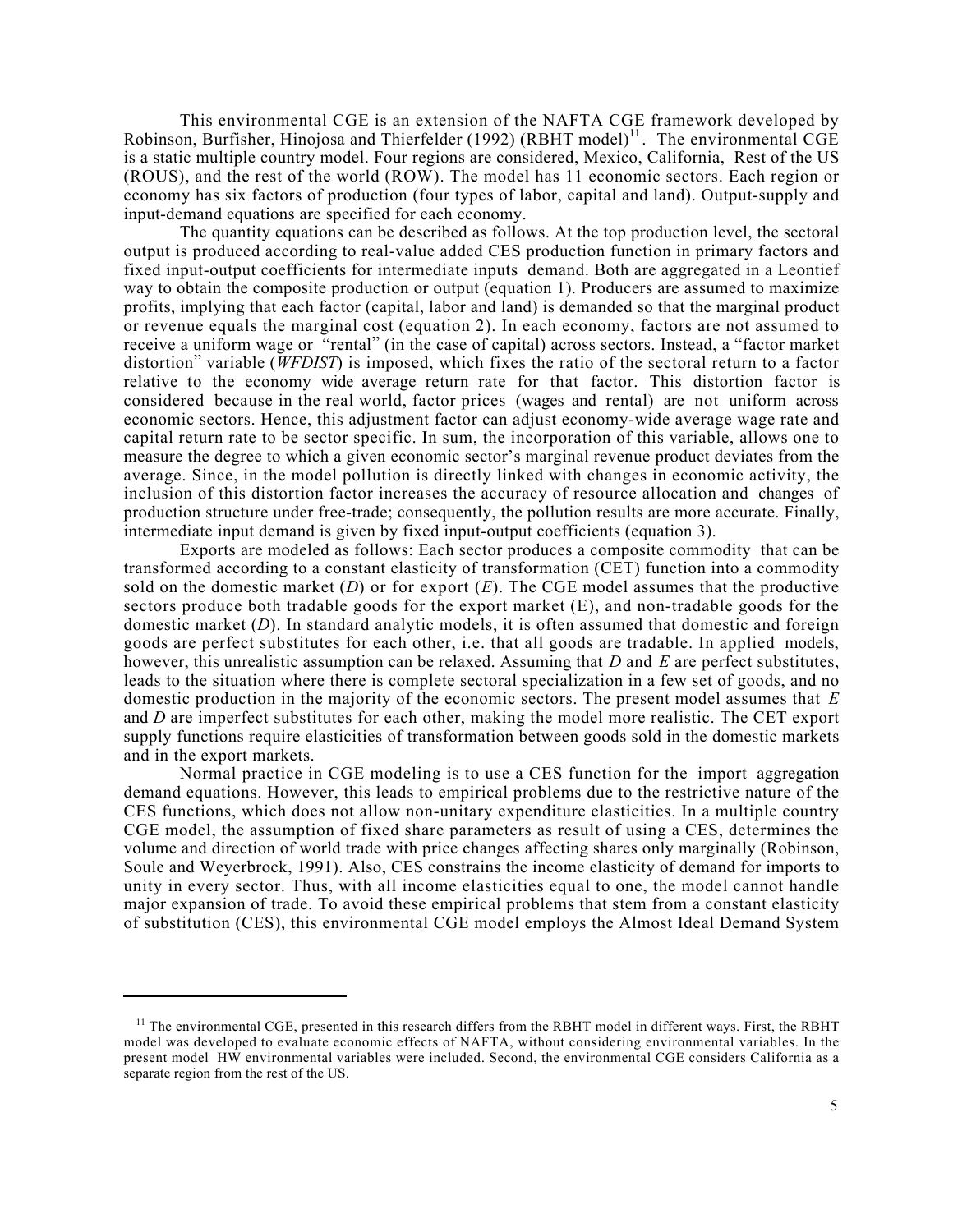$(AIDS)^{12}$  to describe the import demand functions. AIDS is a flexible functional form which allows non-unitary expenditure elasticity. The major advantage of the AIDS approach is that it includes an income effect which is empirically important. It allows the model to generate trade creation, permitting trade to grow more rapidly than aggregate GDP without major changes in relative prices. Thus, the AIDS specification generates more realistic volume and terms of trade effects. In sum, the relative demand for imports (*M*) and domestic goods (*D*) is assumed by an Almost Ideal Demand System (AIDS), which depends on their relative prices, domestic and import prices  $(P^m, P^d)$ , by way of estimated expenditure and substitution elasticities for each sector in each country.

Each region traces a circular flow of income from producers through factor payments, to households, government, and investors, and finally back to the demand for goods in product markets. The government collects the official tariff revenue, and the equivalent tariffs of nontariff barriers are collected by private parties.

The model has three different trade-productivity externality links or parameters. These externalities capture the sectoral and/or country pattern of industrialization, economies of scale, and total factor of productivity (TFP) change over time. From empirical evidence, in particular from those studies by OECD, NBER, and World Bank,<sup>13</sup> several ways of modeling these facts have emerged.<sup>14</sup> The consideration of these type of endogenous productivity links in the CGE models, have expanded the traditional neoclassical approach to a more endogenous approach. Both theoretical work (Romer, 1986, 1989) and empirical work support this approach.

The first parameter (*SAD*), denominated as an export productivity externality parameter (equation 47), is associated with sectoral export performance in which higher sectoral export growth generates an increase in domestic productivity in that sector. This externality represents the total sectoral exports momentum. In other words the, faster the sectoral exports the higher the productivity. The second parameter (*SAD2*), denominated as intermediate input productivity parameter, is associated with an increase in production of intermediate and capital goods, which depends on the share of intermediate inputs in production. The third externality (*SAC*) denominated as capital good productivity, corresponds to the externality parameter associated with the country's aggregate exports such that increased exports make physical capital (stock of capital in machinery and other physical capital) more productive-an effect which is embodied in capital stock input that helps the production process. Therefore, increasing total aggregate exports yields a higher value of this parameter. The elasticity value considered for the export productivity externality (*etae2*) is consistent with empirical estimations. For the ROUS and California, value of 0.1 was considered only for the manufacturing sector. For the rest of the economic sectors, this value is considered equal to zero. In Mexico, this elasticity was considered equal to zero for five sectors, which does not present any productivity increase historically (corn, other program crops, fruit and vegetables, other agriculture and services). Elasticities values for the other Mexican sectors varies between 0.08 and 0.1. The intermediate input productivity externality elasticity (*etam2*) was considered equal to 0.5 for all regions. The capital goods productivity externality parameter elasticity (*etak2*) was considered equal to 0.5 for all regions.

The government deficit, aggregate investment and savings, and the balance of trade are the three macro balances of the model. The government deficit is the difference between revenue and

l

<sup>&</sup>lt;sup>12</sup> The AIDS specification in this model draws heavily on work done by Robinson, Soule and Weyerbrock (1991). They analyze the empirical properties of different import aggregation functions in a three-country model of the U.S., European Community and the Rest of the World.

<sup>&</sup>lt;sup>13</sup> See comparative studies by Balassa and Associates (1982), Bhagwati (1988), Chenery, Robinson, and Syrquin (1986). For correlation between export growth and aggregate growth are presented in Heller and Porter (1978), Balassa (1978), Feeder (1983) and Jung and Marshall (1985).

<sup>&</sup>lt;sup>14</sup> See, Devarajan, Lewis, and Robinson (1996) (Chapter 7-Productivity and Externalities: Models of Export-Led Growth) for an detailed explanation of modeling trade externalities linkages.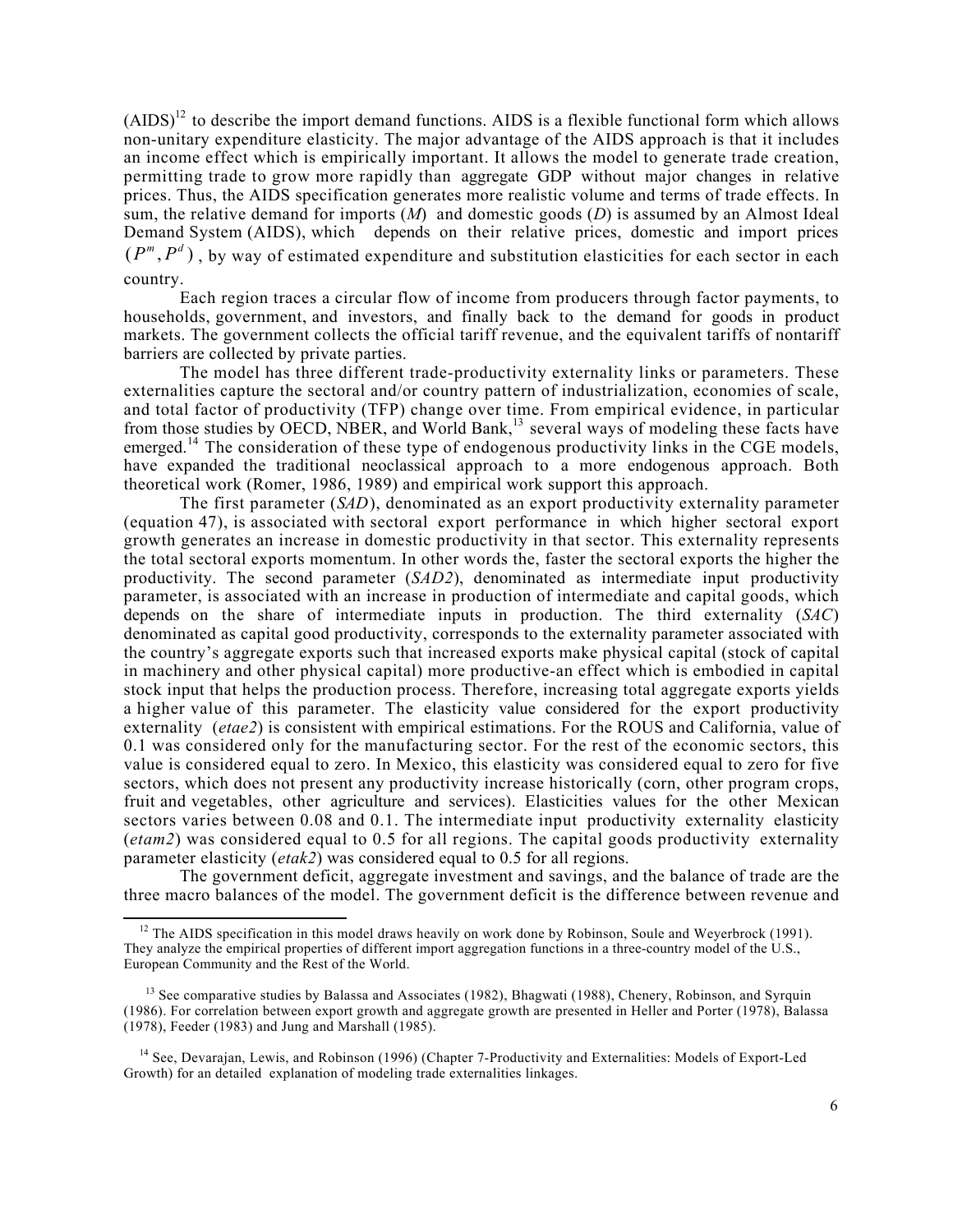spending, where real spending is fixed exogenously, but revenue depends on a variety of taxes. Hence, the government deficit is determined endogenously. Real investment is set exogenously, while savings is determined residually to achieve the nominal saving-investment balance.<sup>1</sup>

Pollution is modeled as follows: every sector has a fixed sectoral intensity coefficient characterized by the relationship between the HW generated (in tons) and the quantity of output generated in that sector (in US\$). The pollution intensity coefficients vary across sectors and regions. The total sectoral pollution is given by the fixed sectoral coefficient times sectoral output (equation 56). The sectoral pollution is disaggregated by type of pollutant, which is the result of the pollutant share coefficient times the total sectoral pollution (equation 57). The pollutant sectoral share coefficients were estimated for California using the RCRA-HW Report (GM Form database). The California sectoral share coefficients are extrapolated to Mexico. Finally, the sectoral demand for treatment is estimated as the pollutant treatment coefficient times the sectoral quantity by type of pollutant (equation 58).

## **4. ECONOMIC AND ENVIRONMENTAL DATABASE**

### *4.1 Economic Database*

 $\overline{\phantom{a}}$ 

Table 1 shows the aggregated economic data of the three regions considered in the model. This data is used to generate the benchmark or base solution of the environmental model. The data shows that the gap between California and the Rest of U.S. (ROUS) compared with Mexico is very wide. California has less than half of the Mexican population, but its GDP is three times as large as Mexico's GDP. **TABLE 1** 

|                                                          | TABLE 1           |               |                       |  |  |  |  |  |  |  |  |  |  |
|----------------------------------------------------------|-------------------|---------------|-----------------------|--|--|--|--|--|--|--|--|--|--|
| <b>Model Comparative Aggregate Data (Base Year-1990)</b> |                   |               |                       |  |  |  |  |  |  |  |  |  |  |
|                                                          | <b>CALIFORNIA</b> | <b>MEXICO</b> | <b>REST OF THE US</b> |  |  |  |  |  |  |  |  |  |  |
| <b>Aggregated Indicators</b>                             |                   |               |                       |  |  |  |  |  |  |  |  |  |  |
| GDP (Billions of U.S. Dollars)                           | 612.7             | 175.0         | 3858.4                |  |  |  |  |  |  |  |  |  |  |
| Labor (Millions)                                         | 13.6              | 26.4          | 94.3                  |  |  |  |  |  |  |  |  |  |  |
| Trade Flow (as % of GDP)                                 |                   |               |                       |  |  |  |  |  |  |  |  |  |  |
| <b>Total Exports</b>                                     | 40.3              | 16.5          | 13.6                  |  |  |  |  |  |  |  |  |  |  |
| <b>Total Imports</b>                                     | 43.2              | 13.2          | 16.8                  |  |  |  |  |  |  |  |  |  |  |
| <b>Employment Structure (% of total)</b>                 |                   |               |                       |  |  |  |  |  |  |  |  |  |  |
| <b>Rural Labor Force</b>                                 | 1.6               | 13.1          | 11                    |  |  |  |  |  |  |  |  |  |  |
| Urban Unskilled Labor Force                              | 16.8              | 23.9          | 17.8                  |  |  |  |  |  |  |  |  |  |  |
| Urban Skilled Labor Force                                | 48.4              | 38.0          | 48.5                  |  |  |  |  |  |  |  |  |  |  |
| White Collar Workers                                     | 33.2              | 25.0          | 32.6                  |  |  |  |  |  |  |  |  |  |  |

**Source:** World Development Report 1990, 1991 and from U.S. and Mexican Social Accounting Matrices developed by the Economic Research Service, U.S. Department of Agriculture (USDA/ERS).

**Note:** In trade flows is considered trade among the regions (e.g. California total exports considers exports to Mexico, the rest of U.S. and the rest of the world).

Table 2 shows the intra and international trade flows among the regions considered in the model. Mexico, has a higher international trade exports/GDP share (16.5%) than the rest of the U.S. (8.5%) and California (4.3%). Mexico also has a slightly higher share on international imports than the U.S. and California. In other words, Mexico is much more dependent on exports than the U.S. In particular, the U.S. accounts for 67% of Mexico's imports. On the other hand, California is highly dependent on the ROUS trade. California imports from the ROUS accounts for 32.2 % of its GDP.

|            | TABLE 2                                                                    |             |                      |  |  |  |  |  |  |  |  |
|------------|----------------------------------------------------------------------------|-------------|----------------------|--|--|--|--|--|--|--|--|
|            | <b>Total Regional Exports and Imports as Percentage of GDP (Base Year)</b> |             |                      |  |  |  |  |  |  |  |  |
| Exporters: | <b>Trading Partners</b>                                                    | Total Trade | International Trade* |  |  |  |  |  |  |  |  |

<sup>15</sup> Enterprise savings rates for each region are assumed to adjust to achieve the necessary level of aggregate savings in each country. This is known as "Johansen" macro closure.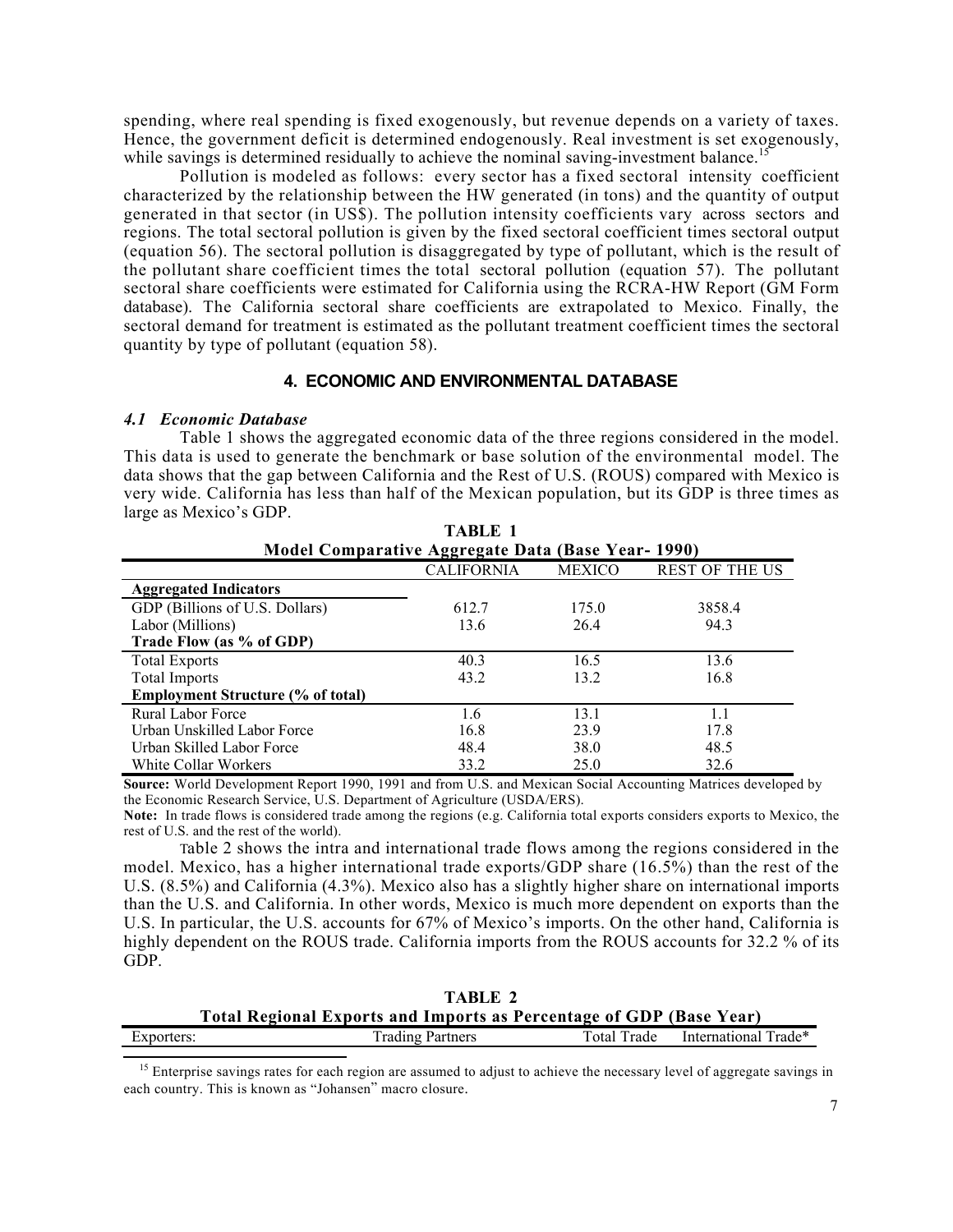|             | CA        | US       | МX                      | <b>ROW</b> |                    |                      |
|-------------|-----------|----------|-------------------------|------------|--------------------|----------------------|
| <b>CA</b>   | $0.0\%$   | $36.0\%$ | $0.3\%$                 | $4.0\%$    | 40.3%              | $4.3\%$              |
| МX          | $1.4\%$   | 8.8%     | $0.0\%$                 | $6.3\%$    | $16.5\%$           | 16.5%                |
| <b>ROUS</b> | $5.1\%$   | $0.0\%$  | $0.4\%$                 | $8.1\%$    | 13.6%              | $8.5\%$              |
|             |           |          |                         |            |                    |                      |
|             |           |          |                         |            |                    |                      |
| Importers:  |           |          | <b>Trading Partners</b> |            | <b>Total Trade</b> | International Trade* |
|             | <b>CA</b> | US       | МX                      | <b>ROW</b> |                    |                      |
| <b>CA</b>   | $0.0\%$   | 32.2%    | $0.4\%$                 | 10.6%      | $43.2\%$           | 11.0%                |
| МX          | $1.0\%$   | 8.8%     | $0.0\%$                 | $3.4\%$    | 13.2%              | 13.2%                |

**Source:** World Development Report 1990 and 1991. From U.S. and Mexican Social Accounting Matrices developed by the Economic Research Service, U.S. Department of Agriculture (USDA/ERS).

**\* Note**: International trade does not consider intra-trade between CA and the Rest of the U.S..

Table 3 shows the sectoral structure of GDP and bilateral import and export flows as percentages of total GDP. Note that the ROUS and California economies are more service oriented  $(77.7\%$  and  $77.4\%)$  than the Mexican economy (63.3%). On the other hand, Mexico's agriculture accounts for 8.0% of its total GDP, whereas California's agriculture accounts for only 1.7% of its total GDP. With respect to exports, California's principal exports to Mexico are capital goods, whereas, Mexico's main exports to the U.S. and California are basically oil and consumer durables

|                     | Country Shares (Percent) |                 |      |      |                      |     |      |              |               |      |                    |           |
|---------------------|--------------------------|-----------------|------|------|----------------------|-----|------|--------------|---------------|------|--------------------|-----------|
| Sector              |                          | GDP (<br>$\%$ ) |      |      | U.S. Exports $(\% )$ |     |      | CA Exports ( | $\frac{9}{0}$ |      | MX Exports $(\% )$ |           |
|                     | US                       | <b>CA</b>       | MX   | CA   | МX                   | RW  | US   | МX           | <b>RW</b>     | US   | <b>CA</b>          | <b>RW</b> |
| Corn/feedgrain      | 0.0                      | 0.0             | 0.7  | 0.0  | 1.3                  | 0.3 | 0.0  | 0.0          | 0.0           | 0.0  | 0.0                | 0.0       |
| Other program crop  | 0.6                      | 0.1             | 1.1  | 0.6  | 3.7                  | 3.4 | 0.5  | 0.3          | 1.1           | 0.0  | 0.0                | 0.3       |
| Fruit & Vegetables  | 0.1                      | 1.0             | 1.1  | 0.3  | 0.0                  | 0.1 | 1.9  | 1.1          | 4.0           | 3.0  | 3.1                | 3.0       |
| Other agriculture   | 0.8                      | 0.6             | 5.1  | 2.5  | 1.6                  | 0.2 | 2.5  | 0.4          | 1.4           | 4.9  | 4.9                | 2.0       |
| Food processing     | 1.5                      | 2.4             | 6.2  | 13.6 | 5.5                  | 2.3 | 7.5  | 3.3          | 8.0           | 2.8  | 2.8                | 4.9       |
| Light manufacture.  | 4.7                      | 3.3             | 5.5  | 18.0 | 3.4                  | 7.3 | 6.2  | 14.5         | 4.5           | 7.5  | 7.6                | 3.7       |
| Oil, gas, mining    | 2.3                      | 1.2             | 2.9  | 3.4  | 3.9                  | 2.3 | 1.7  | 21.5         | 5.3           | 16.7 | 16.0               | 0.0       |
| Intermediate inputs | 6.0                      | 2.9             | 8.2  | 19.9 | 14.                  | 14. | 10.9 | 21.2         | 10.           | 15.8 | 15.9               | 6.7       |
|                     |                          |                 |      |      | 4                    |     |      |              | 9             |      |                    |           |
| Consumer durables   | 1.8                      | 2.1             | 2.5  | 0.2  | 12.                  | 10. | 4.6  | 4.5          | 4.0           | 17.5 | 17.6               | 20.6      |
|                     |                          |                 |      |      | 4                    | 4   |      |              |               |      |                    |           |
| Capital goods       | 4.5                      | 9.0             | 3.4  | 18.5 | 21.                  | 30. | 17.8 | 32.8         | 59.           | 12.8 | 12.9               | 10.6      |
|                     |                          |                 |      |      | 3                    |     |      |              | 4             |      |                    |           |
| Services            | 77.7                     | 77.4            | 63.3 | 18.9 | 32.                  | 29. | 46.4 | 0.4          | 1.5           | 19.1 | 19.2               | 48.2      |
|                     |                          |                 |      |      | 5                    | 5   |      |              |               |      |                    |           |
| Total               | 100                      | 100             | 100  | 100  | 100                  | 100 | 100  | 100          | 100           | 100  | 100                | 100       |

**TABLE 3 GDP and Bilateral Export and Import Flows-Base Year ( in percent)**

**Source:** From U.S. and Mexican Social Accounting matrices developed by the Economic Research Service, U.S. Department of Agriculture (USDA/ERS).

**Notes:** Other programs crops sector includes food grains, potatoes, tobacco, and cotton.

Table 4 shows the average protection rates by sector and region considered in the model. Note that despite the huge trade volume between Mexico and the U.S., there is still a huge number of import barriers such as tariffs and non-tariff barriers. In general, the U.S. economy is much less protected than the Mexican economy. California and ROUS have an average import tariff of 2.6%, whereas Mexico has an average import tariff of 7.9%. In general, the highest rate of protection can be found in agriculture. Manufacturing and food sectors are highly protected in both countries. On the other hand, Mexico has higher rates of protection on capital good imports from the U.S.  $(12.7 \%)$ .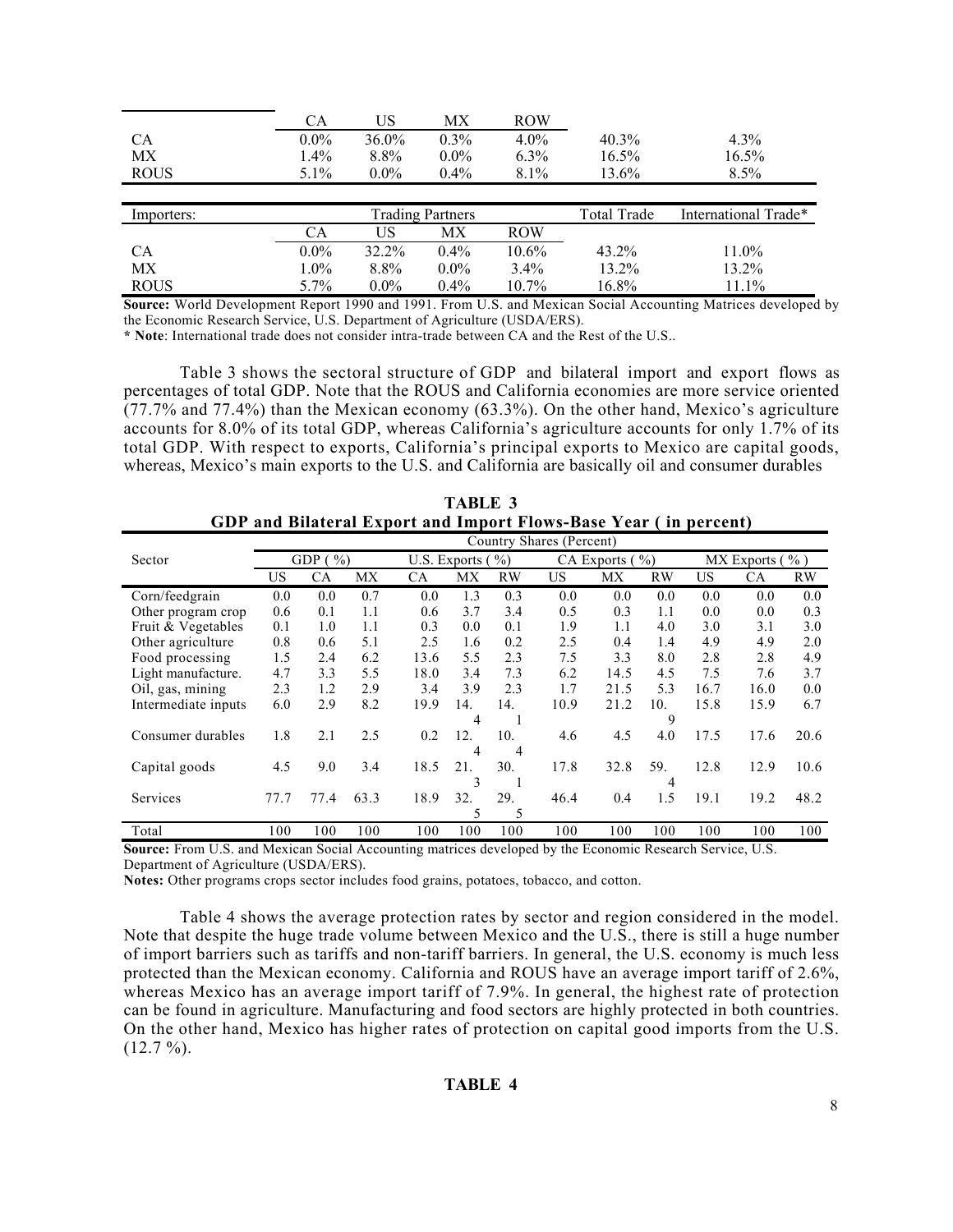|                       |           | Tariffs on Imports to U.S. |            | Tariffs on Imports to |            | Tariffs on Imports to |          |            |  |
|-----------------------|-----------|----------------------------|------------|-----------------------|------------|-----------------------|----------|------------|--|
|                       |           | from:                      |            | MX from:              |            |                       | CA from: |            |  |
| Economic Sector       | <b>CA</b> | МX                         | <b>ROW</b> | <b>ROUS/CA</b>        | <b>ROW</b> | US                    | МX       | <b>ROW</b> |  |
| Corn/feedgrain        | 0.0       | 18.0                       | 11.9       | 45.0                  | 45.0       | 0.0                   | 18.      | 11.9       |  |
|                       |           |                            |            |                       |            |                       | $\bf{0}$ |            |  |
| Other program crops   | 0.0       | 0.7                        | 1.5        | 12.9                  | 14.2       | 0.0                   | 0.7      | 1.5        |  |
| Fruits and Vegetables | 0.0       | 10.5                       | 3.1        | 12.5                  | 11.9       | 0.0                   | 10.      | 3.1        |  |
|                       |           |                            |            |                       |            |                       | 5        |            |  |
| Other agriculture     | 0.0       | 8.4                        | 9.2        | 8.9                   | 11.6       | 0.0                   | 8.4      | 9.2        |  |
| Food processing       | 0.0       | 10.8                       | 27.9       | 8.2                   | 12.8       | 0.0                   | 10.      | 27.0       |  |
|                       |           |                            |            |                       |            |                       | 8        |            |  |
| Light manufacturing   | 0.0       | 7.1                        | 13.7       | 8.1                   | 10.1       | 0.0                   | 7.1      | 13.7       |  |
| Oil, gas and mining   | 0.0       | 0.5                        | 1.2        | 8.8                   | 8.3        | 0.0                   | 0.5      | 1.2        |  |
| <b>Intermediates</b>  | 0.0       | 1.7                        | 11         | 8                     | 8.8        | 0.0                   | 1.7      | 11         |  |
| Consumer durables     | 0.0       | 2.4                        | 2.3        | 12                    | 10.0       | 0.0                   | 2.4      | 2.3        |  |
| Capital goods         | 0.0       | 2.4                        | 2.4        | 12.7                  | 11.6       | 0.0                   | 2.4      | 2.4        |  |
| <b>Services</b>       | 0.0       | 0.0                        | 0.0        | 0.0                   | 0.0        | 0.0                   | 0.0      | 0.0        |  |
| Average               | 0.0       | 2.6                        | 5.7        | 7.9                   | 10.0       | 0.0                   | 2.6      | 5.7        |  |

**Average Sectoral International Trade Protection Rates (Percentage)**

**Source:** From U.S. and Mexican SAMs developed by the Economic Research Service, U.S. Department of Agriculture (USDA/ERS). CA and the ROUS tariff from U.S. Department of Commerce; CA and the ROUS non-tariff barriers from the U.S. Department of Agriculture. For Mexico: World Bank Country Report.

**Note:** Tariffs figures include both tariffs and non-tariff barriers (NTBs) on trade among the regions. Average is weighted by trade flows.

 The model's economic data base consists of social accounting matrices (SAMs) for each region, including data on trade flows among regions. The model has been calibrated using the benchmark technique based on 1990 data.

### **4.2 The Environmental Database**

 $\overline{a}$ 

#### **4.2.1 HW Pollution Intensity Coefficients**

California HW pollution intensity coefficients were estimated using the RCRA-EPA Biennial Hazardous Waste Report  $(BHWR)^{16}$ , 1991. Large quantity<sup>17</sup> HW generators are required to report HW generation to the EPA.

The BHWR generators manifest (GM Form) database was corrected by converting the different weight and volume measurement units (short tons, kilos, pounds, gallons and liters) to a constant weight measurement (tons). Then, the off-site shipments were corrected and verified with the manifest summary database. The BHWR database was aggregated into the eleven sectors of the model and the intensity coefficients where estimated for the eleven economic sectors. For the ROUS, only the total HW quantity generated was known and therefore the sectoral intensity coefficients were estimated by extrapolating the California ICs and correcting them by the ratio of the quantities generated in California and the ROUS.

Table 5 contains aggregated HW pollution in tons and HW pollution ICs. Results show that the Mexican database could be understating the generation of HW since it is difficult to explain why Mexico has a lower aggregated HW pollution ICs than the U.S. as a whole. The discrepancies between the aggregated U.S. and Mexican HW intensity coefficients could be the result of different

<sup>&</sup>lt;sup>16</sup> The BHWR report is biennially. It contains the quantity of HW generated, the SIC code of the economic activity, the type of pollutant defined by an EPA code, and type of treatment.

 $17$  Large quantity HW generators are defined as a generation in any single month of 1,000 kilos or more of HW as defined by the Resource Conservation Recovery Act (RCRA) of 1976.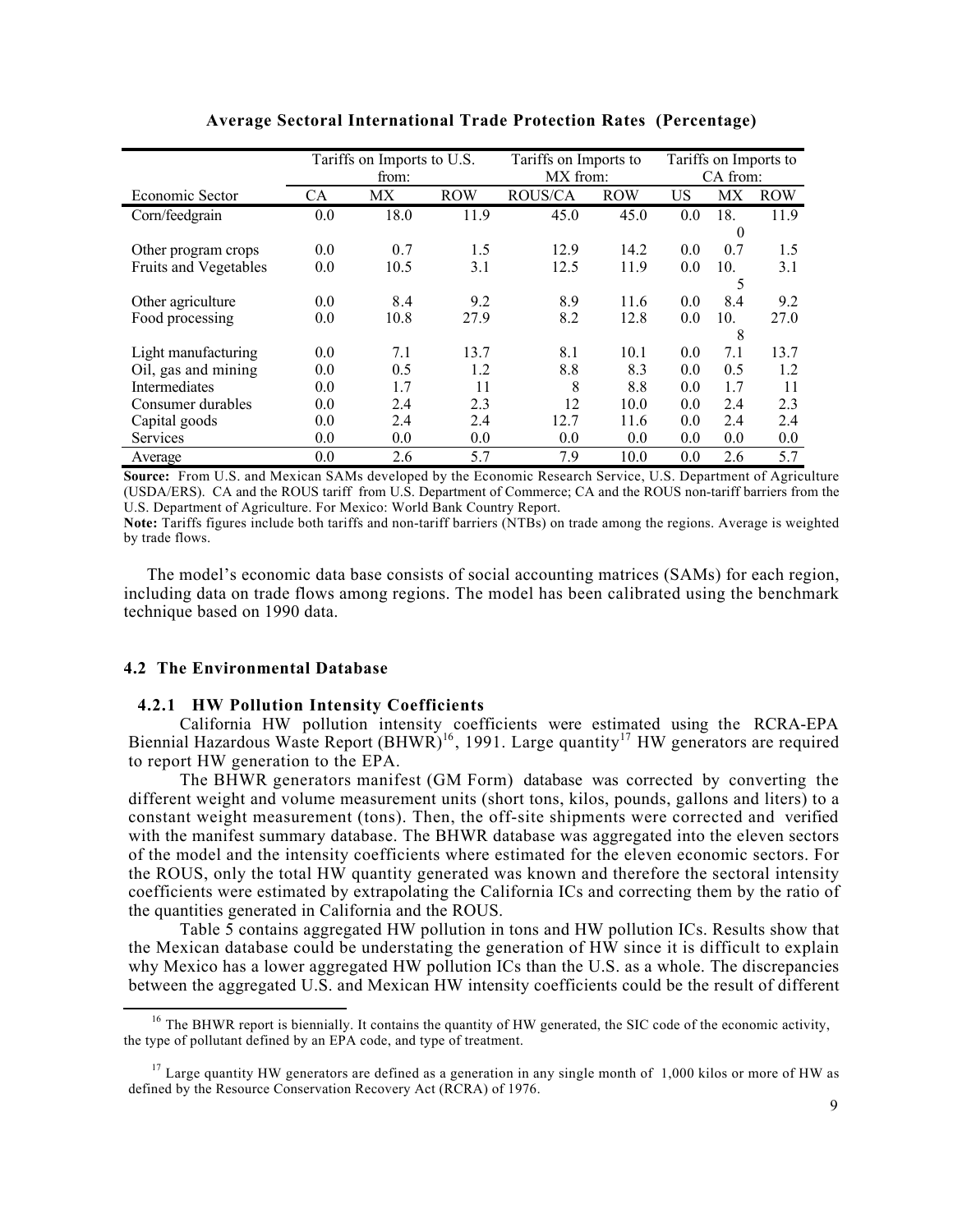Mexican HW and EPA-RCRA classifications<sup>18</sup> standards, as well as the different productive structure of these countries.

**TABLE 5 Basic Indicators and Aggregated HW Pollution Intensity Coefficients (Base )**

| Indicators                                      | МX     | CА     | <b>ROUS</b> | US as a whole |
|-------------------------------------------------|--------|--------|-------------|---------------|
| GDP (Billions of US\$)                          | 175.0  | 512.7  | 3858.4      | 4471.1        |
| Labor Force (Thousands)                         | 26.443 | 13,600 | 94.310      | 107.910       |
| Total Waste Generated (Thousand Tons)           | 8.000  | 12.963 | 263,091     | 276,055       |
| Output Intensity Coefficient (Ton/Million US\$) | 0.0457 | 0.0212 | 0.0682      | 0.0617        |
| Labor Intensity Coefficient (Ton/Worker)        | 0.302  | 0.953  | 2 790       | 2.558         |

**Source**: U.S. EPA Biennial Hazardous Waste Report, 1989 and 1991. SEMARNAP, "Programa para Minimización y Manejo Integral de Residuos Industriales Peligrosos en Mexico", 1996, and authors' estimations.

Table 6 shows the sectoral ICs for the regions considered in the model. California's low ICs with respect to the ROUS can be explained by the demanding California HW norms and programs with respect to HW reduction and minimization. California actively supports waste minimization and has encouraged a variety of waste minimization activities. It also maintains many programs to support and promote technologies for waste minimization, including a grant program, waste auditing and information sharing activities. The most significant waste minimization program set by California, in terms of its effect on current state capacity needs, is for incinerable wastes (HWMCAP, EPA,1992). Note that California can be considered one of world's leader in HW reduction program and applications of new technologies for HW treatment.

The Mexico pollution ICs were calculated using the Mexican HW pollution database obtained from the Secretaría de Medio Ambiente, Recursos Naturales y Pesca (SEMARNAP), the official Mexican entity that handles environmental matters in Mexico in conjunction with this research. It is also important to mention that this pollution database should be used with caution, since this is the first Mexican official HW pollution report. In addition, HW pollution has been avoided in Mexican economic, political and technical discussions due to reliable data.

 $\overline{\phantom{a}}$ 

<sup>&</sup>lt;sup>18</sup> In the U.S. under the RCRA, 850 wastes are classified as hazardous. On the other hand, in Mexico, the norm NOM-CRP-001-ECOL/193 (previous denominated as NOM-052-ECOL93) considers only 471 wastes as hazardous.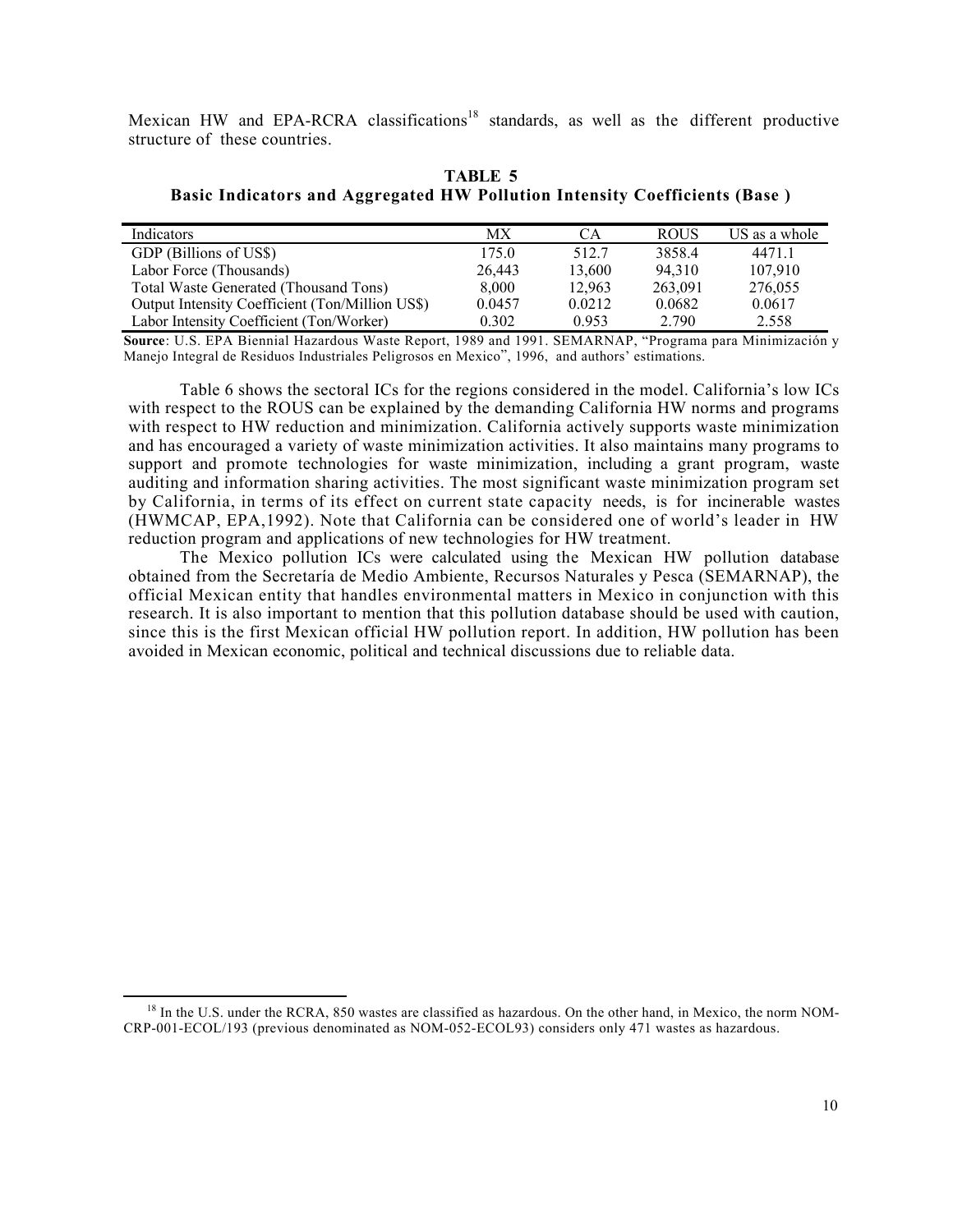|                          |              |           | REST OF THE U.S.    |           |                     |                                                                                           |        | <b>CALIFORNIA</b> |           |                     | <b>MEXICO</b> |           |                  |           |         |
|--------------------------|--------------|-----------|---------------------|-----------|---------------------|-------------------------------------------------------------------------------------------|--------|-------------------|-----------|---------------------|---------------|-----------|------------------|-----------|---------|
| Sector                   |              | Real GDP  | <b>HW Pollution</b> |           | Intensity<br>Coeff. | Real GDP<br>Real GDP<br><b>HW Pollution</b><br><b>HW Pollution</b><br>Intensity<br>Coeff. |        |                   |           | Intensity<br>Coeff. |               |           |                  |           |         |
|                          | (Billion \$) | (Percent) | (Tons)              | (Percent) |                     | (Billion \$) (Percent)                                                                    |        | (Tons)            | (Percent) |                     | (Billion\$)   | (Percent) | (Tons)           | (Percent) |         |
| Corn/Feedgrains          | 1.35         | 0.03%     | $\Omega$            | 0.00%     | 0.00000             | 0.011                                                                                     |        | 0                 | 0.00%     | 0.00000             | 1.251         | 0.71%     | $\Omega$         | 0.00%     | 0.00000 |
| Program Crops            | 21.85        | 0.57%     | $\Omega$            | 0.00%     | 0.00000             | 0.56                                                                                      | 0.09%  | ΩI                | 0.00%     | 0.00000             | 2.021         | 1.15%     | $\Omega$         | 0.00%     | 0.00000 |
| Fruits & Vegestable      | 4.168        | 0.11%     | $\Omega$            | 0.00%     | 0.00000             | 6.443                                                                                     | 1.05%  | n                 | 0.00%     | 0.00000             | 1.94          | 1.11%     | $\Omega$         | 0.00%     | 0.00000 |
| Other Agricuture         | 29.777       | 0.77%     | 2,238               | 0.00%     | 0.00008             | 3.661                                                                                     | 0.60%  | 114               | 0.00%     | 0.00003             | 8.98          | 5.12%     | $\Omega$         | 0.00%     | 0.00000 |
| <b>Food Processing</b>   | 58.199       | 1.51%     | 46,003              | 0.02%     | 0.00079             | 14.803                                                                                    | 2.42%  | 4,778             | 0.04%     | 0.00032             | 10.985        | 6.27%     | 480,000          | 6.00%     | 0.04370 |
| Light Manufacturing      | 180.057      | 4.67%     | 1,113,157           | 0.42%     | 0.00618             | 20.323                                                                                    | 3.32%  | 51,002            | 0.39%     | 0.00251             | 9.695         | 5.53%     | 997,000          | 12.46%    | 0.10284 |
| Paper                    |              |           |                     |           |                     |                                                                                           |        | 1,977             | 0.02%     |                     | 1.636         | 0.93%     | 320,000          | 4.00%     | 0.19560 |
| <b>Textiles</b>          |              |           |                     |           |                     |                                                                                           |        | 5,699             | 0.04%     |                     | 2.794         | 1.59%     | 320,000          | 4.00%     | 0.11453 |
| Oil, Gas, Mining         | 90.698       | 2.35%     | 61,428,721          | 23.35%    | 0.67729             | 7.595                                                                                     | 1.24%  | 2,070,772         | 15.97%    | 0.27265             | 5.128         | 2.93%     | 1,520,000        | 19.00%    | 0.29641 |
| Intermediate Goods       | 230.617      | 5.98%     | 148,303,921         | 56.37%    | 0.64307             | 17.988                                                                                    | 2.93%  | 4,688,672         | 36.17%    | 0.26066             | 14.5          | 8.27%     | 4,100,000        | 51.25%    | 0.28276 |
| <b>Primary Metals</b>    |              |           |                     |           |                     |                                                                                           |        | 611,469           | 4.72%     |                     | 1.997         | 1.14%     | 800.000          | 10.00%    | 0.40060 |
| <b>Fabricated Metals</b> |              |           |                     |           |                     |                                                                                           |        | 3,292,752         | 25.40%    |                     |               |           | 800,000          | 10.00%    |         |
| Chemicals                |              |           |                     |           |                     |                                                                                           |        | 757,835           | 5.85%     |                     | 5.829         | 3.33%     | 2,320,000        | 29.00%    | 0.39801 |
| <b>Consumer Durables</b> | 69.719       | 1.81%     | 88,878              | 0.03%     | 0.00127             | 12.598                                                                                    | 2.06%  | 6,495             | 0.05%     | 0.00052             | 4.477         | 2.55%     | 20,000           | $0.25\%$  | 0.00447 |
| Capital Goods            | 175.235      | 4.54%     | 44,715,165          | 17.00%    | 0.25517             | 54.87                                                                                     | 8.95%  | 5,668,084         | 43.72%    | 0.10330             | 6.113         | 3.49%     | 883,000          | 11.04%    | 0.14445 |
| Ind. Machines            |              |           |                     |           |                     |                                                                                           |        | 11,813            | 0.09%     |                     |               |           | 3,000            | 0.04%     |         |
| Electronics              |              |           |                     |           |                     |                                                                                           |        | 4,770,280         | 36.80%    |                     | 1.54          | 0.88%     | 560.000          | 7.00%     | 0.36364 |
| Transport Equip.         |              |           |                     |           |                     |                                                                                           |        | 873.327           | 6.74%     |                     | 1.09          | 0.62%     | 320.000          | 4.00%     | 0.29358 |
| <b>Services</b>          | 2,997.11     | 77.67%    | 7,393,428           | 2.81%     | 0.00247             | 474.048                                                                                   | 77.35% | 473,631           | 3.65%     | 0.00100             | 110.198       | 62.87%    |                  | 0.00%     | 0.00000 |
| <b>TOTAL</b>             | 3.858.78     |           | 263,091,511         |           | 0.06818             | 612.90                                                                                    |        | 12,963,548        |           | 0.02115             | 175.29        |           | 108.49 8,000,000 |           | 0.04570 |

# **TABLE 6: Sectoral HW Generation and Pollution Intensity Coefficients**

**Source**: Author's estimations.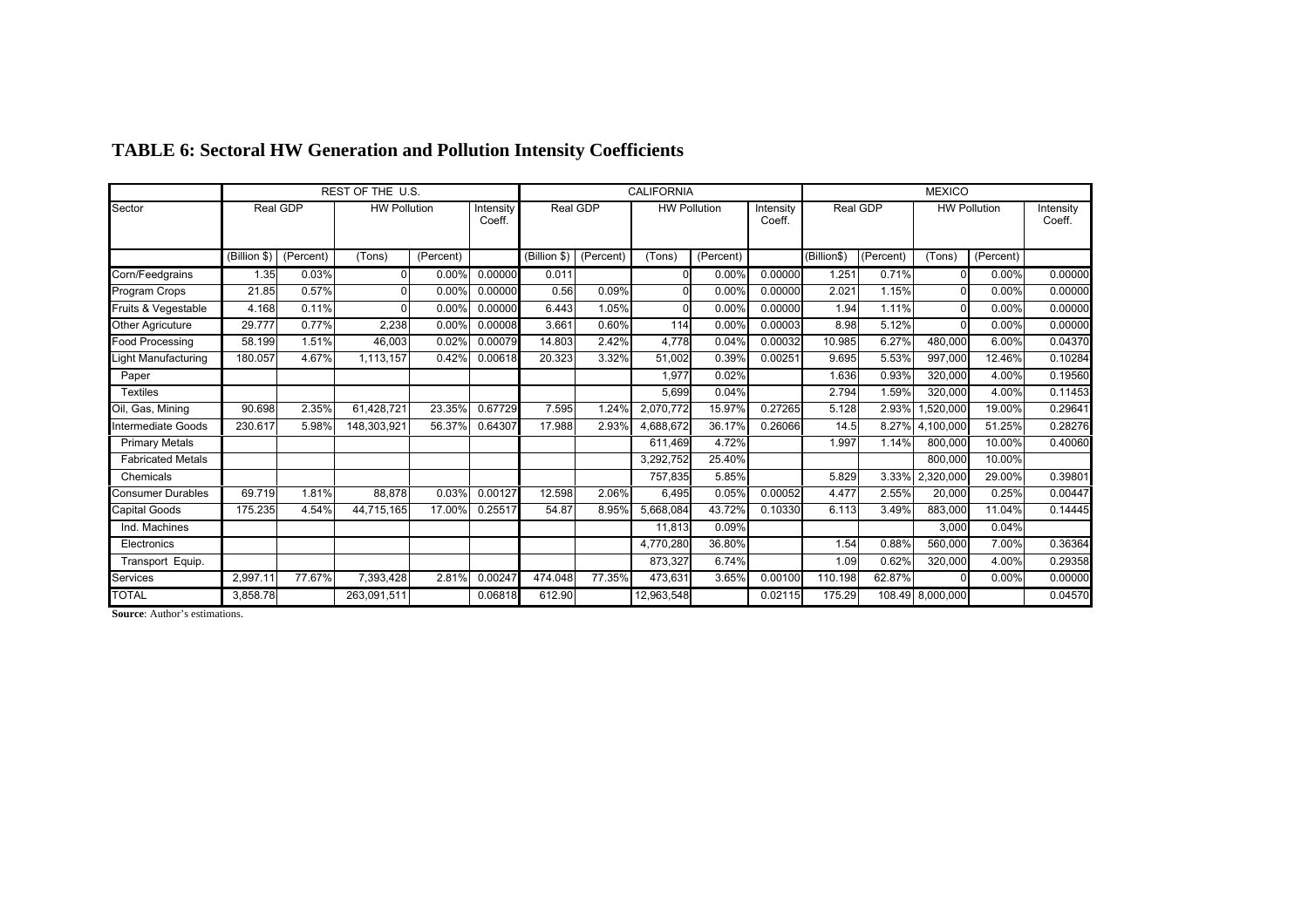The low value of the Mexican pollution ICs, which are even lower than the U.S. as a whole, could be explained by the following facts: (i) the SEMARNAP HW pollution results were constructed based on Mexican manifests. The manifest is a requirement of a forecasted HW generation for any new factory to be built. In other words, HW generation is reported before the factory initiate its operation, and there is an incentive to underreport<sup>19</sup> the future amount of HW generation; (ii) as already mentioned, the Mexican HW classifications consider fewer forms of HW than EPA-RCRA classifications; (iii) Mexico's estimations for HW generation in the services sector are zero, whereas in California the service sector generates about 3.7 % of total HW. Considering that Mexico's services share of GDP  $(64.3\%)$  is slightly lower than California (77.1%), Mexico HW generation from services should be approximately 3% or equivalent to 240,000 tons/year; (iv) furthermore, Mexico does not report contaminated soils as part of HW generated, whereas in California, contaminated soils accounts for 1,392,999 tons, representing 10.8% of total HW generated. If we consider contaminated soils as HW, then Mexico's HW generated would be increased by at least 800,000 tons, based on the 8,000,000 tons officially reported. In sum, Mexico's real HW generated should be greater than that reported by SEMARNAP. Based on the facts mentioned above, the Mexico's HW pollution should be at least 15% greater than the official quantity reported.

Taking a close look at Table 6, it can be concluded that most of the HW pollution in the three regions comes from intermediate inputs sectors. The intermediate inputs sector accounts for 56% of total HW generated in the ROUS, 51% in Mexico and 36% in California. In California, most of the HW pollution comes from capital goods sector, especially from the electronics industry, accounting for 37% of the total HW generated. In California, the chemicals industry accounts for only 5.9 % of the total HW generated. But in Mexico, the chemicals industry is the most heavily HW polluting sector accounting for 29% of the total HW generated.

The data indicates that in California, the three sectors with the highest aggregated HW pollution ICs, oil, gas and mining (0.27 ton./mill US\$), intermediate goods (0.26 tons/mill.US\$) and capital goods (0.10 tons/mill US\$). In Mexico, primary metals (0.40 tons/mill US\$), chemicals (0.39 tons/mill US\$) and electronics (0.36 tons/mill US\$) are the specific sectors with the highest intensity coefficients. In general, Mexican pollution ICs are higher than in California for every sector except for the manufacturing sector. Table 5.6 shows that the agricultural and food sectors generate small or no amounts of HW per unit of output.

Data from Table 6 shows that HW pollution ICs vary considerably from sector to sector and from region-to-region. Hence, the extrapolation of California HW coefficients to Mexico or other regions in the U.S., can lead to serious errors. Hence, results from studies in which pollution ICs are extrapolated should be taken with caution. Note that this is the first attempt to construct HW pollution ICs for Mexico. Hence, these are preliminary estimates. The HW pollution ICs shown in Table 6, are those used to calibrate the model.

#### **4.2.2 Pollutant Share Coefficients.**

The pollutant sectoral coefficients were estimated only for California, because of the quality of the database. California pollution disaggregation and pollution share coefficients estimations were done using the B codes (Form Code) reported in the GM Form of the BHWR of California. Since the Mexican HW pollution data was highly aggregated, it was not possible to disaggregate the total sectoral pollution by type of pollutant. Hence, the California sectoral pollutant share coefficients by types of pollutant estimated, is used to estimate HW pollution generation by type of pollutant for Mexico. This assumption can lead to some errors, since the type of pollutants depend directly on the type of production in that economic sector which could differ between California and Mexico. Due to the lack of data, this is the only feasible way to calibrate the model and to determine a preliminary HW pollution structure for Mexico.

The pollutant types are defined in a consistent way to create a linkage between type of pollutant and its treatment. This linkage also makes results feasible for use in future capacity assurance planning because the 18 pollutant categories selected are linked with different types of treatments.

 $\overline{\phantom{a}}$ 

<sup>&</sup>lt;sup>19</sup> For further details, see Madrid (1997).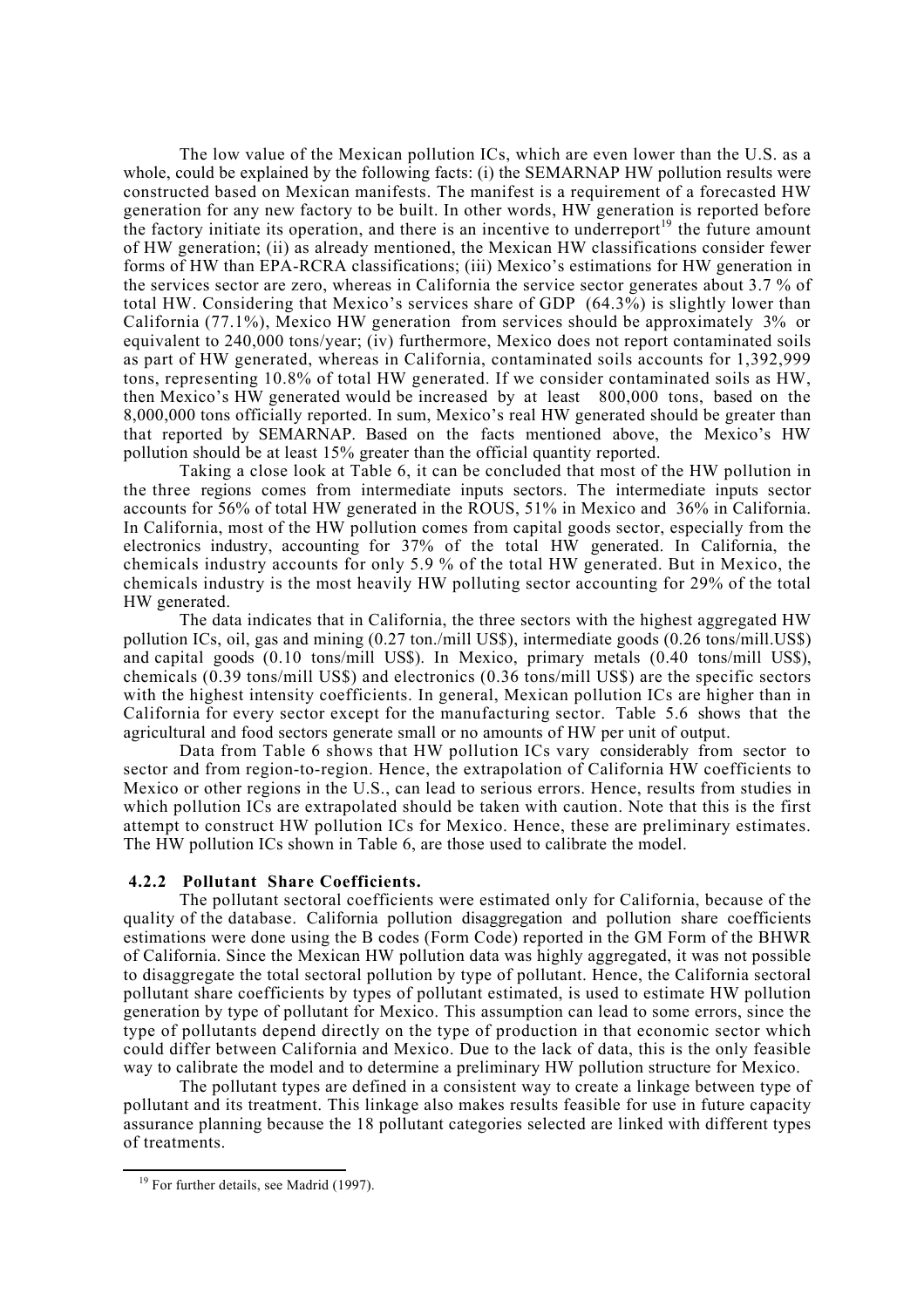#### **4.2.3 Treatment Demand Coefficients.**

Treatment coefficients were estimated using the California RCRA, General Manifest (GM) database, complemented with the California Assurance Plans (1989, 1992), The Treatment Technologies Applications Matrix (1994) and with information supplied by HW management. The treatment share or demand coefficients used in the calibration of the environmental model were estimated using California data. These coefficients were applied to the Mexico since there is a complete lack of HW treatment information for Mexico. Note that using California treatment coefficients for Mexico could lead to some errors, because California is a region where more sophisticated standards are in place and higher technologies are used for HW treatment. Due to the lack of Mexican treatment data, this is the only feasible way to estimate an initial treatment demand under NAFTA for Mexico.

### **5. SENTIVITY ANALYSIS AND SCENARIOS CONSIDERED**

# **5.1 Description of Scenarios Considered**

This research is designed to estimate sectoral pollution in California and Mexico (HW generation by type of pollutant and HW treatment demand) resulting from trade and investment integration between the U.S. and Mexico.

The first scenario (scenario 1) consists of a full trade liberalization scenario without capital liberalization. Under this scenario, all the tariff and non-tariff barriers (Table 4) among California, the ROUS, and Mexico were removed, except for those barriers with the rest of the world trade. The second scenario consist of a full trade and investment liberalization. Under this scenario all the tariff and non-tariff barriers between California, the ROUS and Mexico, except for those barriers with the rest of world trade and restrictions on direct foreign investment in Mexico were removed. The liberalization of foreign investment in Mexico is assumed to result in an exogenous 15% growth in Mexican capital stock which would reflect greater investment confidence, and an improved environment for investment.

#### **6. RESULTS**

#### **6.1 Pollution Results**

## **6.1.1 Pollution Results Using ICs for Mexico Based on Official HW Generation**

Table A-1.1 in the Appendix shows the region's aggregated results under the two different scenarios using for Mexico the ICs presented in Table 6. Trade liberalization and investment liberalization produce relatively small changes in the production, and consequently in pollution in California. In the first scenario, HW generation increased in California by 10,710 tons (or equivalent to 0.083 % increase) and by 10,609 tons (or equivalent to 0.082% increase) in the second scenario.

For the ROUS, trade liberalization increases HW generation by 227,181 tons equivalent to an increase of 0.087%. Proportionally, HW generation increases much more in ROUS than in California. This is because of the ROUS has larger HW intensity coefficients and the change in production in light manufacturing is much greater in the ROUS than in California. The pollution results for scenario 2 (trade and investment liberalization) do not change much with respect to liberalization by itself (scenario 1).

In Mexico, trade liberalization (scenario 1) generates an additional 374,673 tons of HW (see Appendix 1, Table A-1.1), which is equivalent to an increase of 4.68%. This average change in pollution is the result of the increase in pollution in food processing (9.61%), light manufacturing (7.27%), intermediate goods (5.18%), and consumer durables (4.8%) sectors. Most of the pollution in Mexico generated by NAFTA will come from intermediate goods (212,574 tons), which represent 56.7 % of the total pollution. Under scenario 2, the Mexican HW pollution is even greater than under scenario 1, representing an increase of 391,568 tons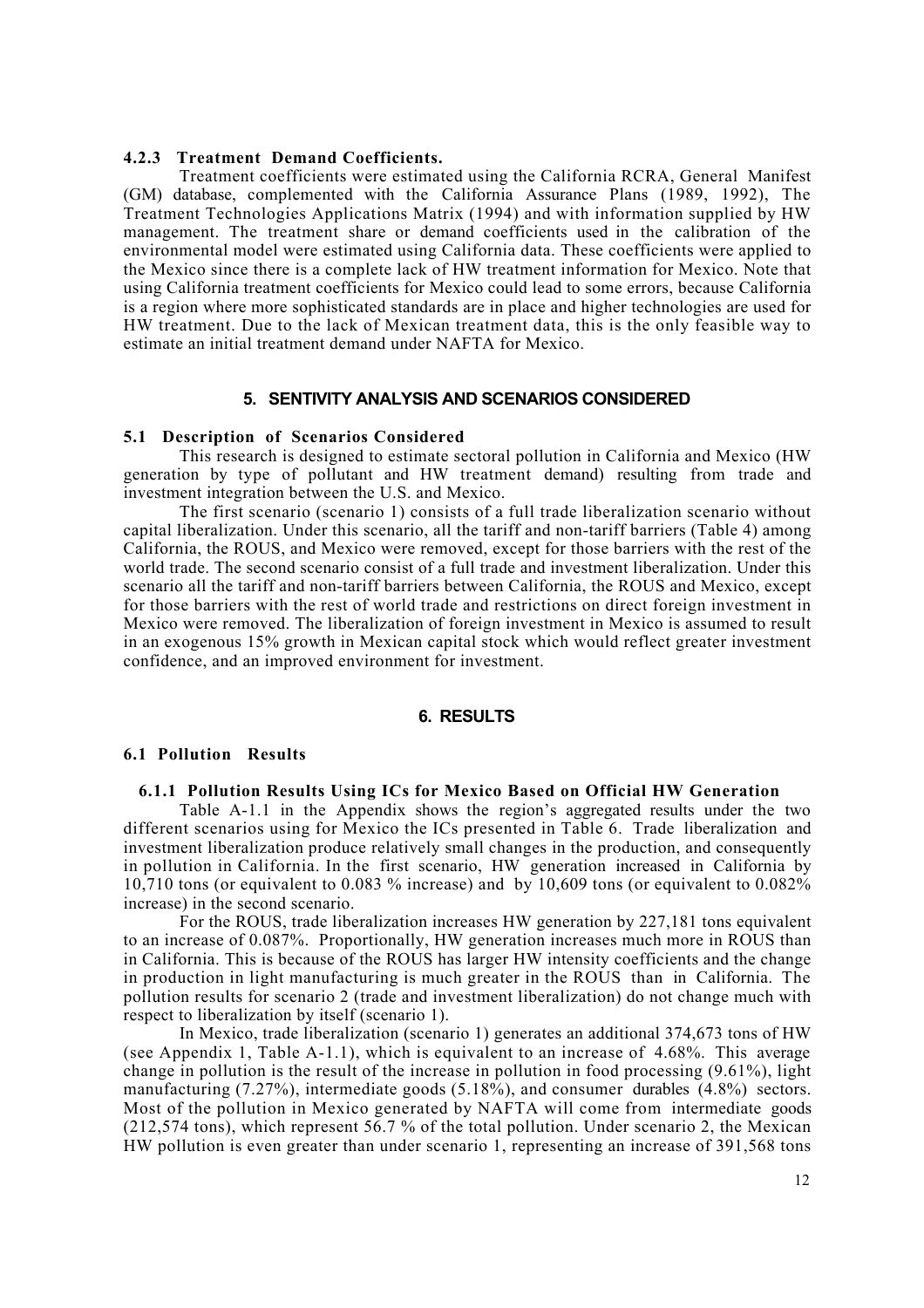equivalent to an increase of 4.89%. This pollution increase is the result of the increase in pollution in food processing (9.89%), light manufacturing (7.57%), intermediate goods  $(5.16\%)$ , and consumer durables  $(4.45\%)$  sectors.

Table A-1.2 in the Appendix presents the California pollution results desegregated by types of pollutants from the two different scenarios. The results from the two scenarios are compared to the base solution with the pre-NAFTA economic structure, which considers tariffs and non-tariffs barriers among trading partners. Table 2.2 in the Appendix (scenario 1) shows that most of the increase in California pollution is in the form of spent acid/caustic solution with metals (3,283 tons), other inorganic liquids (2,386 tons), and acidic aqueous waste (2,346 tons). These three forms account for about 75% of the new HW generation. In scenario 2, the pollution structure is almost identical to the one obtained in scenario 1.

Table A-1.3 in the Appendix presents results for Mexico from the two different scenarios. The results show that most of the increase in Mexican pollution is in a form of spent acid/caustic solution with metals (112,878 tons), acidic aqueous waste (58,988 tons) and other inorganic liquids (56,737). These three forms of pollution account for about 61% of the HW generated. The results from scenario 2 are even greater. Spent acid/caustic solution with metals increases by 118,375 tons, acidic aqueous waste by 61,962 tons and other inorganic liquids by 59,418 tons. Note that the amount of spent acid/caustic solution with metals increases in Mexico about 45 times more than in California. Clearly, NAFTA does not represent any threat and challenge to Californian authorities with respect to new treatment capacity, whereas it does to Mexican authorities.

Table A-1.4 in the Appendix, presents the California treatment demand results disaggregated by types of pollutants from the two different scenarios. The results from Table 2.4 (scenario 1), show that most of the increase in treatment demand in California pollution is for aqueous treatment  $(6,948 \text{ tons})$ , other treatment<sup>20</sup>  $(2,439 \text{ tons})$ , and metal recovery  $(492 \text{ rad})$ tons). These three forms of HW treatments account for about 92% of the new HW treatment demand generated by NAFTA. In scenario 2, the demand for the different types of HW treatment is almost identical to the one obtained in scenario 1.

Table A-1.5 in the Appendix presents Mexico's treatment demand results disaggregated by types of pollutants from the two different scenarios. Results show that most of the increase in treatment demand in Mexico HW pollution is for aqueous treatment (199,812 tons), other treatment (68,554 tons), and disposal (25,101 tons). These three forms of HW treatments account for about 78% of the new HW treatment demand generated by NAFTA.

Previous results shows that HW generation under NAFTA represents a huge challenge for HW planning in Mexico. This challenge is due that Mexico's existing HW management (treatment and regulated disposal) is approximately 960,000 tons (SERMANAP, 1996, p. 69). Hence, the additional HW generated as result of NAFTA induced growth (approximately 390,000 tons) represents about 40% of the existing HW treatment capacity in Mexico. This suggest that NAFTA will represent a great challenge for Mexican authorities in combating or generating management capacity for HW treatment.

#### **6.1.2 International Trade and Output Results**

l

Table A-1.6 in the Appendix contains the sectoral changes of trade (imports and exports), output (real GDP) and pollution for scenario 1. In ROUS, trade liberalization generates an average export growth of only 0.3%. Exports of corn/feedgrain shows the highest growth (18.2%) followed by program crops (1.3%). This export growth is mainly the result of increased exports to Mexico. ROUS exports of corn/feedgrain to Mexico increase by 174.4 % and program crops by 56.2% (Appendix 2, table 2.7). Imports grow, on average by 0.24 %. Imports of other agriculture products show the highest growth (7.2%) followed by fruit and vegetables (1.18%). ROUS output grows by only 0.09%. The highest output growth is corn/feedgrain (6.59%) followed by food processing (0.38%). Note that under NAFTA, the ROUS growth rates in those sectors with the highest pollution ICs, such as oil and intermediate

<sup>&</sup>lt;sup>20</sup> Other HW treatments includes treatment such as neutralization, evaporation, clarification and phase separation. For further details about this research treatment categories and their linkages with EPA classifications, see footnote on Table 1.4 of appendix 1.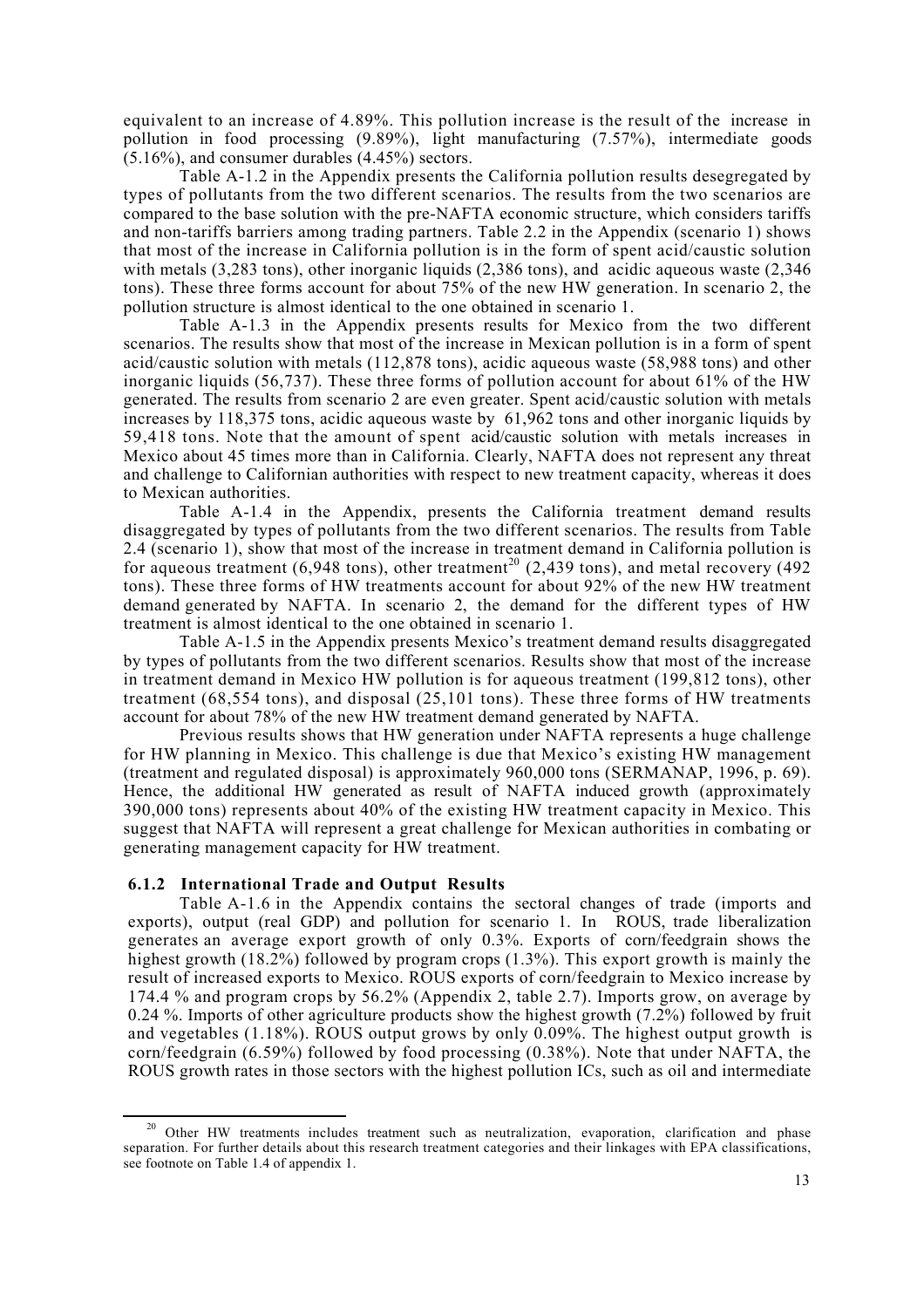goods are moderate. As a result, the HW pollution growth (0.08%) in the ROUS under NAFTA is close to GDP growth (0.09%). For further details, see Appendix 2, Table 2.6.

Table 1.6 shows that in California, trade liberalization (scenario 1) generates an average growth of exports of only 0.03%. Exports of oil, gas and mining products shows the highest growth  $(0.75\%)$  followed by intermediate goods  $(0.15\%)$ . This export growth is mainly the result of increased exports to Mexico. California's exports to Mexico of oil, gas and mining products increase by 31.35 % and intermediate goods by 10.7%. Imports grow on average by only 0.02 %. Imports of fruit and vegetables products shows the fastest growth (0.976%) followed by other agricultural products (0.96%). California's output as a whole grows only 0.02%. The highest sectoral output growth is in program crops (0.18%) followed by intermediate goods (0.15%). Note that in California, the GDP growth of the sector with the highest pollution intensity coefficient (intermediate goods) has one of the highest growth rate. The result is that the final average growth rate of HW pollution (0.08 %) is much higher than the average rate of growth of GDP (0.02%). Consequently, in California, HW pollution grows four times faster than average output.

In Mexico, trade liberalization (scenario 1) generates an average export growth of 9.03 %. Exports of other agriculture products have the highest growth rate (88.74 %) followed by food processing (20.56%). Export growth in these sectors, is mainly the result of increased exports to ROUS and California. These results show a clear trade diversion of agriculture products, because Mexican trade with the ROW decreases by 52.16 % (Appendix 2, Table 2.7). Mexico's exports of light manufacturing products increase by 11.73%. Mexico's imports grow, on average, by 11.39 %. Imports of corn/feedgrain shows the highest growth rate (171.41%) followed by programs crops (47.46%). Mexico's aggregated output grows by 4.8%. The highest sectoral output grows is in other agricultural products  $(13.68%)$  followed by food processing (9.61%) and light manufacturing (7.27%). Note that in Mexico, the GDP growth of those sectors with the highest intensity coefficients (light manufacturing and intermediate goods) have almost the same rate of growth as that of Mexican output in general. In scenario 1, the result is that final average growth rate of HW pollution (4.68 %) is almost identical to the average rate of growth of output (4.8 %). Consequently, in Mexico, the HW pollution grows at almost the same rate as the average output growth.

Previous results shows that pollution effects under an international trade scenario is basically a function of a change in sectoral productive structure, the magnitude of aggregated economic sectors, and the sectoral HW pollution ICs. Hence, consistent environmental policies should consider differentiation among economic sectors according to their polluting capacity.

### **6.1.3 Pollution Results-Mexico's ICs Sensitivity Analysis**

Since, Mexico's official data for HW generation seems to be underreporting the total HW generated, a sensitivity analysis was conducted by increasing Mexico's HW pollution ICs by 20%. For the services sector, the California's services sector IC was extrapolated to Mexico.

Table A-1.8 in the Appendix shows the region's aggregated results under the two different scenarios. Trade liberalization and investment liberalization results for California and the ROUS are identical to those presented in previous section. In the first scenario, HW generation increased in California by 10,710 tons (or equivalent to 0.083 % increase) and by 10,609 tons (or equivalent to 0.082% increase) for the second scenario.

In Mexico, trade liberalization (scenario 1) generates an additional 2,164,763 tons of HW equivalent to an increase of 27.06%. This average change in pollution is the result of expansion in pollution in food processing (31.5%), light manufacturing (28.7%), intermediate goods (26.2%), and consumer durables (25.7%) sectors. Most of the pollution in Mexico will come from intermediate goods (1,075,089 tons) which represent 49.6 % of the total HW pollution. Under scenario 2, the Mexican HW pollution is even greater than under scenario 1, representing an increase of 2,185,289 tons, equivalent to an increase of 27.31%. This pollution increase is the result of the expansion of pollution in food processing (31.9%), light manufacturing (29.1%), intermediate goods (26.5%), and consumer durables (26.1%) sectors.

Note that if Mexico's ICs are underestimated by 20%, the additional HW generation (2,185,289 tons) as result of NAFTA induced growth, would represent more than two times of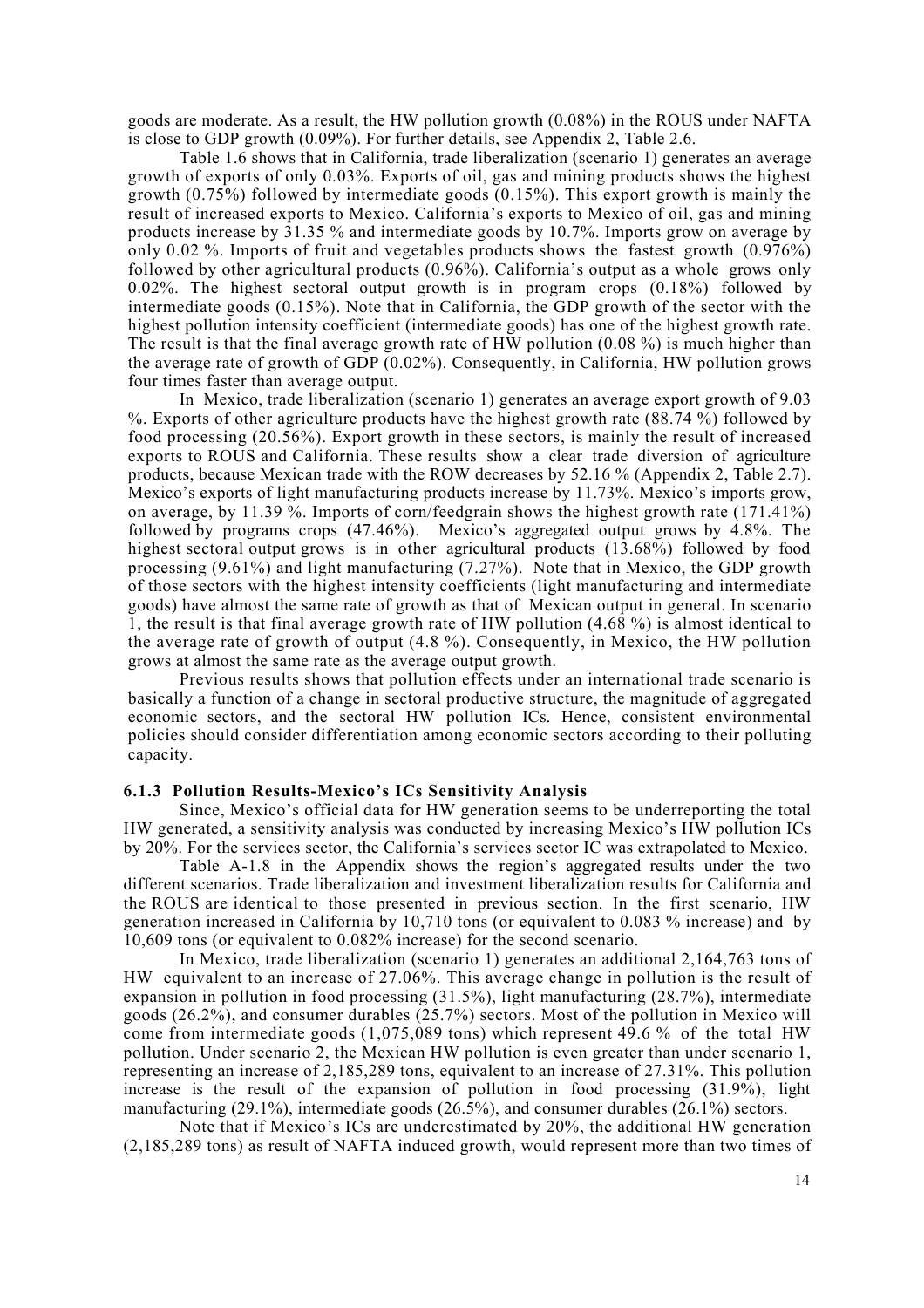the existing treatment capacity in Mexico (estimated in 960,000 tons). This suggests in that case, NAFTA will represent a tremendous challenge for Mexican authorities in combating HW pollution, and especially generating HW treatment and management capacity in the future.

# **7. CONCLUSIONS**

At first glance, several general conclusions can be drawn from this research. First, the study shows that pollution intensity coefficients (ICs) should not be extrapolated from region to region, since this type of assumption can lead to serious errors. Even within the U.S., it is clear that ICs can vary by a factor of three from one region to another. Thus, the results from previous studies in which ICs have been extrapolated should be taken cautiously. Secondly, Mexico's official HW generation statistics should be used with caution because they are the first official HW generation statistics, and may well understate HW pollution by a considerable margin. Thirdly, the comparison of California and the ROUS, HW pollution ICs reveals that California's more demanding HW regulation and the minimization and reduction programs implemented, have led to a reduction of the HW pollution by more than 50%.

The CGE results suggest that the HW pollution results are much more sensitive to trade liberalization than to trade/investment liberalization. In Mexico, trade liberalization by itself generates an increase of 4.68% (equivalent to approximately 374,000 tons) in HW pollution whereas trade and investment liberalization together, would increase pollution by only 4.89% in Mexico (equivalent to approximately 390,000 tons). While trade liberalization, by itself, could increase HW pollution considerably in Mexico (4.68%), it does so only 0.08 % in California or equivalent to approximately 10,700 tons (see appendix, Table A-1.1).

Results show that NAFTA should also induce some growth in California (0.02%), especially in those economic sectors with the highest pollution intensity coefficient such as intermediate inputs. As result, California's GDP should grow by only 0.02% and HW pollution by 0.08%. On the Mexican side, the growth is achieved almost uniformly across most of the economic sectors. The final result is that the Mexican GDP will grow by 4.8%, with HW pollution growing by only 4.68 % (see appendix, Table 1.6). Thus, an important lesson from this study, is that pollution effect under an international trade scenario, is basically a function of the change in the productive structure, the magnitude of aggregate economic activities, and the sectoral pollution ICs of the countries involved in trade. Hence, consistent environmental policies should consider differentiation among economic sectors according to their polluting capacity.

Demand treatment results show that most of the increased pollution in Mexico will be in the form of spent acid/caustic solution with metals, acid aqueous waste and other inorganic liquids. Thus, future investment for treatment capacity in Mexico should be directed at increasing aqueous treatment, other treatments (e.g. neutralization, evaporation, clarification and phase separation), and disposal capacity.

HW generation results shows that the additional HW pollution (10,700 tons) resulting from the growth attributed to NAFTA, represents little challenge for California authorities due to the relatively small change (0.08%) in the generation of HW in California. California, moreover, is adequately protected of induced growth from NAFTA in terms of treatment capacity. In Mexico the additional HW generation (390,000 tons) represents a huge challenge in terms of treatment capacity, because this additional HW generation represent 40% of the existing treatment capacity which is estimated in only 960,000 tons a year. Additionally, the sectors with the highest pollution ICs (electronics, chemicals) are the fastest growing economic sectors in the Mexican economy, especially in the maquilladora sector (Perry et al., 1990). Mexico's ICs sensitivity analysis results show that in the case that Mexico's ICs are understated by 20%, the additional HW generation as a result of NAFTA's induced growth, could be approximately 2,185,000 tons or equivalent to an increase in pollution of 27.3 %. This new generation represent more than 200% of Mexico's existing treatment capacity. In this case, HW pollution induced by NAFTA will represent a huge challenge for Mexican authorities.

Under the trade liberalization scenario (scenario 1), the pollution results obtained in this research are contrary to those estimated by Grossman and Krueger (G&K), 1993. G&K estimates that trade liberalization lead to a slight toxic pollution reduction in Mexico (-118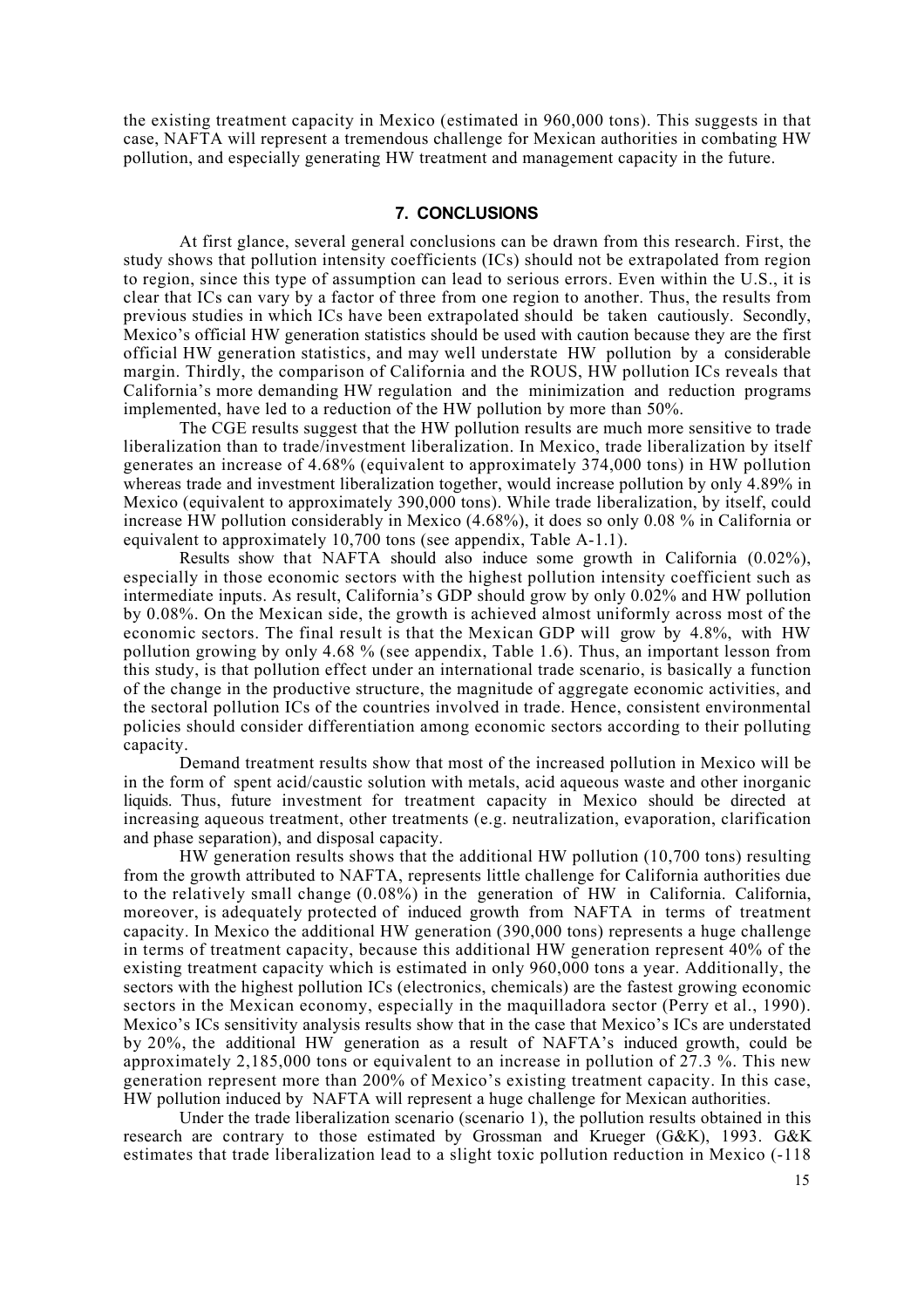tons) whereas this study estimates that HW pollution will increase by approximately 374,000 tons. But, in the second scenario (trade and investment liberalization), the results of this research are consistent with those found by G&K. This consistency is only in the sense that pollution increases, but the quantity determined by both studies is completely different due to the different data bases<sup>21</sup> used. G&K found that toxic pollution will increase in Mexico by only 4,757 tons, whereas this study found that HW pollution will increase by approximately 390,000 tons equivalent to 4.89%.

The G&K contrary results with respect to the trade liberalization scenario (scenario 1), can be partially explained by the fact that  $G\&K$ 's study used the 1992-TRI database.<sup>22</sup> The total amount reported under TRI database is very small (especially in 1992, because it included only 320 chemicals substances). Moreover, TRI is not a very representative database of total toxic emissions, because it is limited to the manufacturing sector (SIC codes from 20 to 39) and only considers a fewer number of pollutants<sup>23</sup> than the RCRA. The database used in this research (RCRA HW Report), covers all the economic sectors (SIC codes from 01 to 89), and is representative of toxic as well as non-toxic wastes, but limited only to solid and aqueous wastes. The RCRA HW report does not include air pollution, whereas TRI does. The RCRA HW report estimates 276 million tons of HW (in 1993), of which approximately 51 million tons were toxic. On the other hand, the total pollution reported under TRI (in 1995), once 286 new categories were included, is only 1 million tons of toxic substances. In sum, the total pollution (in tons) reported under RCRA is about 276 larger than that of TRI. Another factors that could explain the differences are that G&K uses TRI data to estimate toxic pollution in Mexico whereas this research estimates the real HW pollution ICs for Mexico. Moreover, G&K's study covered only the manufacturing sector in a disaggregated way, whereas this study covered all the economic sectors, but in a more aggregated way. Note that TRI is a relatively new and small database (it does not cover all the economic sectors and all the toxic pollutants). In addition, TRI database is biased toward large users/importers and manufacturing sector. There have been a tendency of using TRI for empirical studies to generate a "general theory" about international trade and its effect on the environment. It is this researcher's opinion that the use of TRI database for generating theory about pollution and trade, especially as applied to LDCs to estimate ICs, could lead to erroneous results.

Results show that NAFTA should induce considerable economic growth in Mexico. This growth could result in an increase of Mexican GDP by approximately 4.9% or equivalent to a gain of US\$ 8.7 billion during its implementation (a decade). This study shows that this additional growth resulting from NAFTA could generate at least an additional 390,000 tons of HW. Based on Mexican treatment costs<sup>24</sup>, the cost of abatement for these 390,000 tons of HW is approximately US\$63 millions. In industrial developed economies, HW abatement cost

 $\overline{a}$ 

 $^{21}$ G&K used the Toxic Releases Inventory Database (TRI) whereas in this research the RCRA database is used. The total quantity of pollution reported under the two databases (TRI and RCRA) are very different. The RCRA HW Report estimated 276,055,000 tons of HW for the US (1993) of which 50,959,102 were toxic wastes (RCRA HW Report, 1993, page 4-16). On the other hand, TRI total quantity reported in 1995 was only 2,208,749,000 pounds or equivalent to only 1,003,976 tons of toxic substances. Very few toxic wastes reported under RCRA are reported in TRI as toxic substances.

<sup>&</sup>lt;sup>22</sup>TRI data based was established under the "Emergency Planning and Community Right-to-Know Act" (EPCRA) of 1986. Until 1995, TRI used to reports release of 322 chemicals toxic substances into the air, water, and as underground and solid waste. The reporting requirement is for those who produce/import/process 25,000 pounds or more of any TRI chemicals in a given year. Thus, only large generators are included. In 1994, an additional 286 substances were added to TRI.

 $23$  Note that by 1992, TRI classifications were only 316 chemicals and 20 chemicals categories. In 1994, EPA added 286 chemicals and chemicals categories (first report by July 1996). By Spring 1997, EPA is proposing to expand TRI database. This expansion will include metal, mining, coal mining, electrical utilities and RCRA subtitle C of hazardous waste (1995 TRI Public Data Base Release, p.5). The first report including these new categories will be by July 1988. Thus, 1992 TRI used by G&K does not give a comprehensive picture of toxic emissions in the U.S. because not all toxic chemicals are included under its classifications and non-manufacturing facilities are not required to report.

<sup>&</sup>lt;sup>24</sup> The average treatment cost of 1 ton of HW in Mexico is U\$ 162 (Madrid, 1997, p. 140).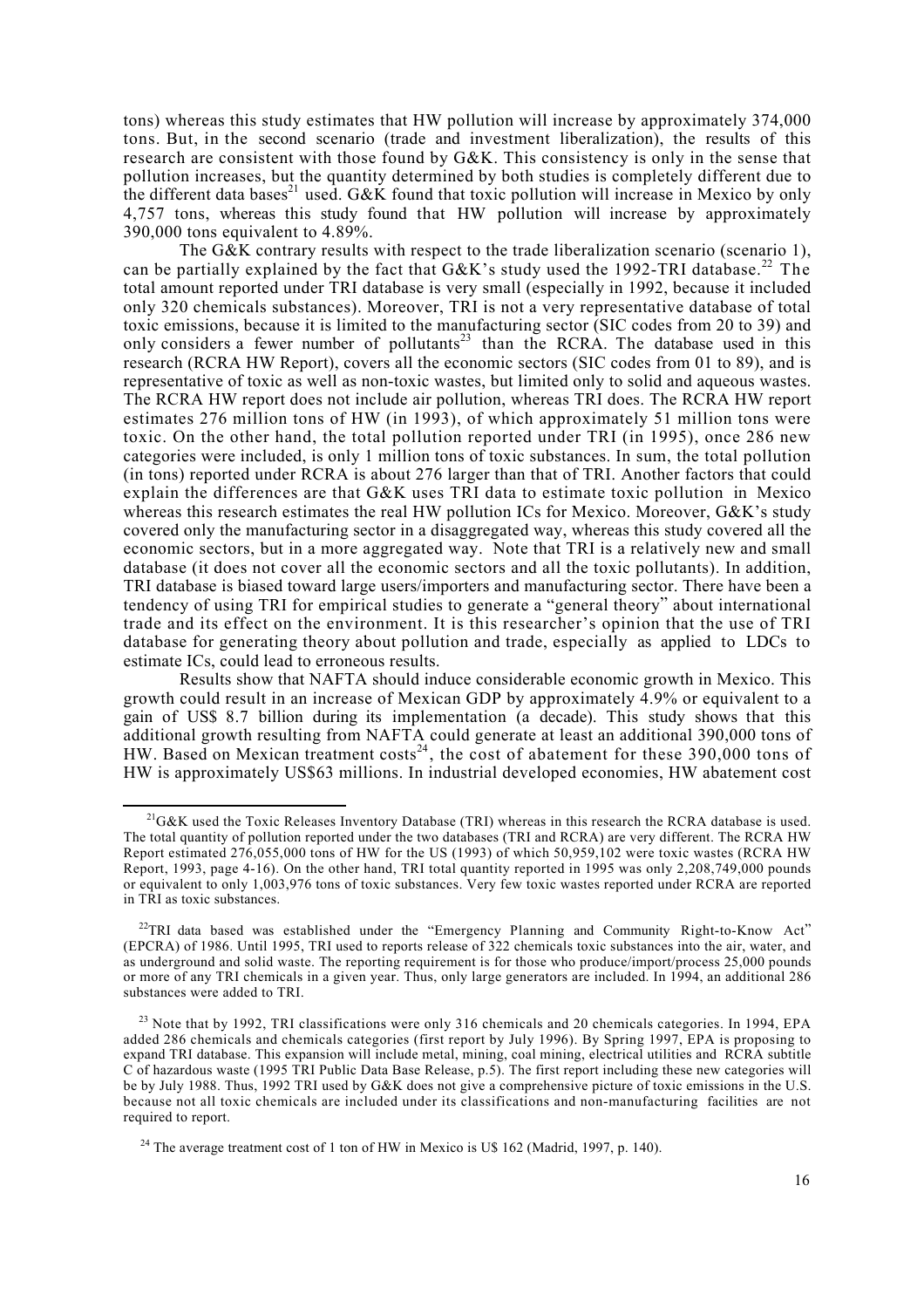represents between 15% to 25% of total pollution abatement costs.<sup>25</sup> Thus, if we assume that one gets the same effects than obtained in this research for air, water and solid waste pollution, then, the abatement cost of total pollution (air water, solid, HW) resulting from the growth generated by NAFTA should be around US\$300 million. Hence, in general, it could be assumed that NAFTA free-trade agreement could generate several times the resources needed to implement an intensive HW pollution program in Mexico. Therefore, international trade could be the vehicle to generate the resources for implementing an efficient environmental policy that could lead to sustainable development in Mexico, but money alone will do nothing to abate HW pollution in Mexico. The only way to achieve this goal, is by having a governmental commitment to implement a tough regulatory framework and enforcement policy which would allow the development of the HW markets and the elimination of the natural free-riding and rent seeking activities of Mexico (Madrid, 1997). Otherwise, resources will be wasted in bureaucratic institutions, and in rent-seeking activities without any positive result.

It is important to mention that existing differences in HW regulations, fines and enforcement practices between the U.S. and Mexico, especially between California and Mexico, could act as an incentive for reallocation of industries. Several studies (Harrison, (1992), Low (1992) and the Government of Canada (CEC, 1995)) argue that reallocation of industries is unlikely. The factors that these studies identified can be summarized as follows: (i) pollution abatement cost are in average only one percent<sup>26</sup> of total value added; (ii) future enforcement of Mexican standards is likely to increase, thereby undermining any long-term savings expected from reallocation. In addition, some studies (G&K, 1992) argue that evidence from maquiladora industry activity, indicates that industrial reallocation to Mexico is driven by low labor costs, not by low pollution abatement costs. If this assumption is true, then labor cost saving reallocations will bring implicitly HW migration to Mexico, since a large proportion of maquiladoras are mainly in electronic sectors, which shows one of the highest HW pollution intensity coefficients. Moreover, it is important noting that HW polluting industries abatement costs are much higher than the average of 1.1% for the average for the whole economy. Empirical evidence shows that the abatement cost for heavily HW polluting industries are around 4% of total value added (Harrison, 1992, p.7). In addition, the main concern for a HW generator located in a developed country (e.g., in the US) where enforcement and fines are strictly enforced, is the threat or expected loss of the "implicit" fine (shut-down threat) and the "liabilities" issues. Madrid (1997) shows that these two issues are not enforced at all in Mexico; hence, they do not represent any threat (expected loss) to a HW generator in Mexico. 27

Thus, based on the following factors<sup>28</sup>; (i) the low level of wages in Mexico which creates incentives for industrial reallocation; (ii) a weak environmental regulatory and enforcement framework in Mexico, together with the low levels of expected fines (explicit and implicit) and liabilities; (iii) the high level of expected liability and implicit fines in developed countries, especially in the US; and (iv) the high HW pollution abatement cost as share of value added of heavily HW polluting industries in the US compared with Mexico, it is more than likely that reallocation of heavily HW polluting industries (e.g., electronics, chemicals, and metal) will happen in the future. In addition, if the heavily HW polluting industries do not move some of their existing capacity to Mexico, it is very likely that most of the new

 $\overline{a}$ 

 $25$  For further details about abatement costs for different U.S. industries, see Harrison (1992).

<sup>&</sup>lt;sup>26</sup> Harrison (1992) shows that in the U.S., the total pollution abatement cost represents an average of only 1.1% of value added. The highest abatement cost is found in the copper industry (22 % of sectoral value added) followed by petroleum (9.3 %) and electrometallurgic steel (7.3 %).

<sup>&</sup>lt;sup>27</sup> The average non-compliance fine in Mexico in 1996 was only U\$ 382 per occurrence. As result of the low level of inspections, and low level of fines in Mexico, Madrid (1997, p.85) estimated that the HW generator expected loss in case of being held in non-complinace and fined is only U\$ 85, which is equivalent of the treatment of less than 1 ton of HW in Mexico. Hence, any HW generator which generates more than 1 ton of HW have an incentive to free-ride.

<sup>&</sup>lt;sup>28</sup> For further details, see Madrid (1997).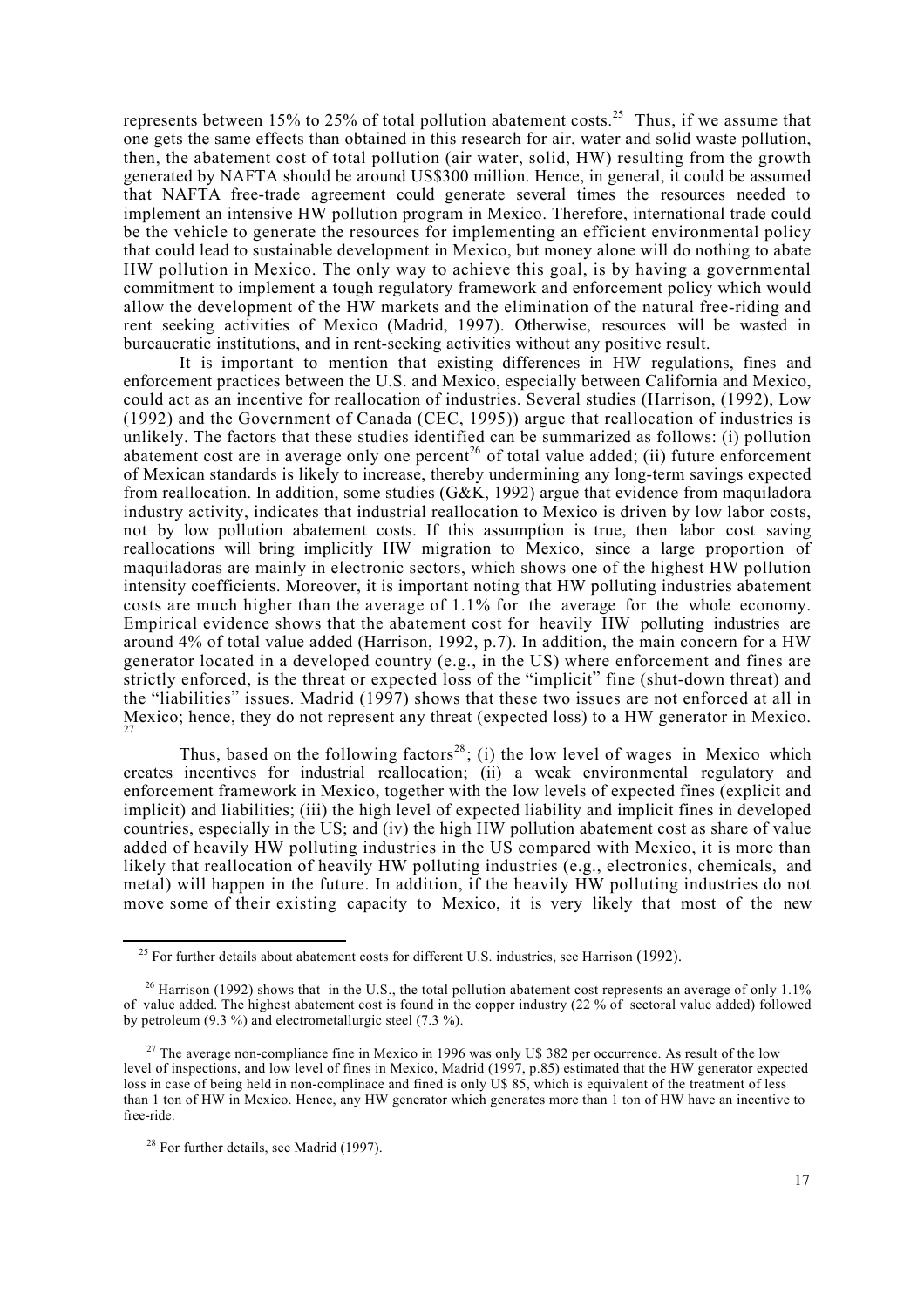production capacity will expand in Mexico.<sup>29</sup> Hence, future research should be directed toward tracking the reallocation of industries, especially those with high intensity coefficients (electronics, chemicals, and metal) in order to analyze the effect of asymmetric environmental regulations, fines and enforcement under international trade framework.

Generalizations about how international trade will affect the environment (positive or negative effect) cannot be easily obtained, especially when a LDC is involved in trade. The effect of trade on the environment is a very complex phenomenon, which should not be generalized using only the results from broad quantitative economic studies as the CGE presented here. Pure broad quantitative economic studies should be complemented with other types of studies (e.g., institutional, comparative, or case studies), especially country specific studies, to obtain a better understanding of the effect of international trade on the environment. For example, this research's quantitative study (the CGE model) shows that trade can generate enough economic resources for pollution abatement; thus, one may conclude that trade is beneficial for the environment. Madrid (1997) conducted an institutional and comparative study which shows that if Mexican institutions are not improved (e.g., environmental regulation, enforcement and fine policies, the need for the development of HW markets, and rent-seeking activities should be reduced, etc) resources or gain from free trade will be wasted, and thereby free trade would be damaging for the environment in Mexico. Madrid (1997) shows that the final effect of trade on the environment will depend on many variables, such as (i) the type of pollution (air, water, HW, toxic waste, etc.) and its abatement cost; (ii) the magnitude and structure of the economies involved in trade; (iii) the changes that free trade generates on the structure of the economy; (iv) the sectoral pollution ICs; (v) the level of governmental commitment which is linked to the type of pollution, asymmetry of information, public pressure, and political gains; (vi) the quality of enforcement and level of fines for non-compliance; (iv) the quality of the environmental regulation in place; (vii) the level of the income per capita of the countries involved in trade; (viii) the country's institutional arrangements and its constraints (e.g., political, economic, human resources, etc); and finally, (ix) the efficiency and resources given to environmental multilateral institutions (e.g., CEC in NAFTA).

Finally, this study shows that an appropriately designed environmental CGE model could be used for designing capacity assurance plans under different economic scenarios. Hence, a CGE model can be a useful tool for an environmental planner.

 $\overline{\phantom{a}}$ 

 $^{29}$ Today, a large proportion of the new production of electronics is establishing in Mexico as maquiladoras to take advantage of the maquiladora program benefits as well as NAFTA benefits.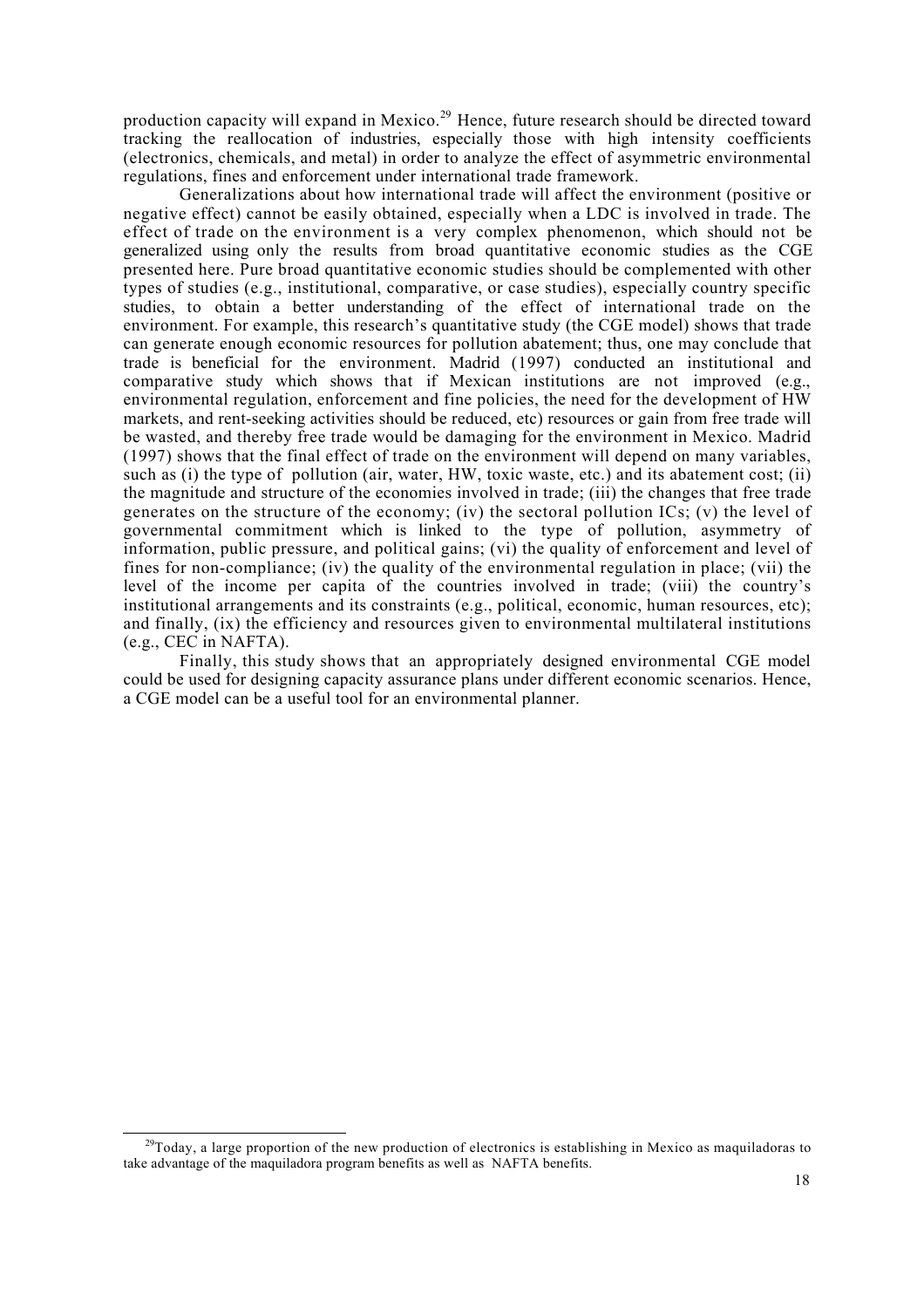## **REFERENCES**

Armington, Paul, "A Theory of Demand for Product Distinguished by Place of Production," *IMF Staff Papers*, 16:159-190, 1969.

Balassa, Bela and Associates. *Development Strategies in Semi-Industrial Economies*. Baltimore: John Hopkins University Press, 1982.

Barro, Robert, "Government Spending in a Simple Model of Endogenous Growth," *Journal of Political Economy*, S103-S125, 1990.

Beghin, J., D. Roland-Holst, and D. van der Mensbrugghe. "A Survey of the Trade and Environment Nexus: Global Dimensions,*" OECD Economic Studies,* 23:167-192, Winter (1994).

Bergman, Lars, "General Equilibrium Effect of Environmental Policy: A CGE Modeling Approach," *Environmental and Resource Economics*, 1: 43-61, 1991.

Bhagwati, Jagdish, "Export-Promoting Trade Strategy: Issues and Evidence," *World Bank Research Observer*, pp. 27-58, 1988.

Birdshall, N. and D. Wheeler, "Trade Policy and Industrial Pollution in Latin America: Where are the Pollution Havens?, Chapter 10 in *International Trade and the Environment,*" edited by Patrick Low, World Bank Discussion Paper No 159, pp. 159-171, The World Bank, Washington DC. 1992.

Brooke, A., D. Kendrick and A. Meeraus. *GAMS: A User's Guide*. Redwood: The Scientific Press, 1988.

Brown, D., Alan Deardorff and Robert Stern, "A North American Free Trade Agreement: Analytical Issues and a Computational Assessment," *World Economy*, pp. 52-85, 1992.

Burfisher, M., R. Hinojosa, K. Thierfelder and K. Hanson, "Database for a Computable General Equilibrium Analysis of the US-Mexico Free Trade Agreement," U.S. Department of Agriculture, Washington D.C., 1991.

California Base Closure Environmental Committee, "Treatment Technologies Applications Matrix for Base Closure Activities," Sacramento, 1994.

Chenery, Hollis, Sherman Robinson, and Moshe Syrquin. *Industrialization and Growth: A Comparative Study.* London: Oxford University Press, 1986.

Commission For Environmental Cooperation (CEC), "Potential NAFTA Environmental Effects: Claims and Arguments," Environmental Trade Series No 2, Montreal, Canada, 1995.

Commission For Environmental Cooperation (CEC), "Building a Framework for Assessing NAFTA Effects," Working Paper, Montreal, Canada, 1996.

Department of Toxic Substances Control, "Hazardous Waste Capacity Assurance Plan for California," California Environmental Protection Agency, Sacramento, 1989, 1992. Dervis, K., Jaime de Melo, and Sherman Robinson. *General Equilibrium Models for Development Policy.* Cambridge: Cambridge University Press, 1982.

Deaton, Angus and John Muelbauer. *Economics of Consumer Behavior.* Cambridge: Cambridge University Press, 1980.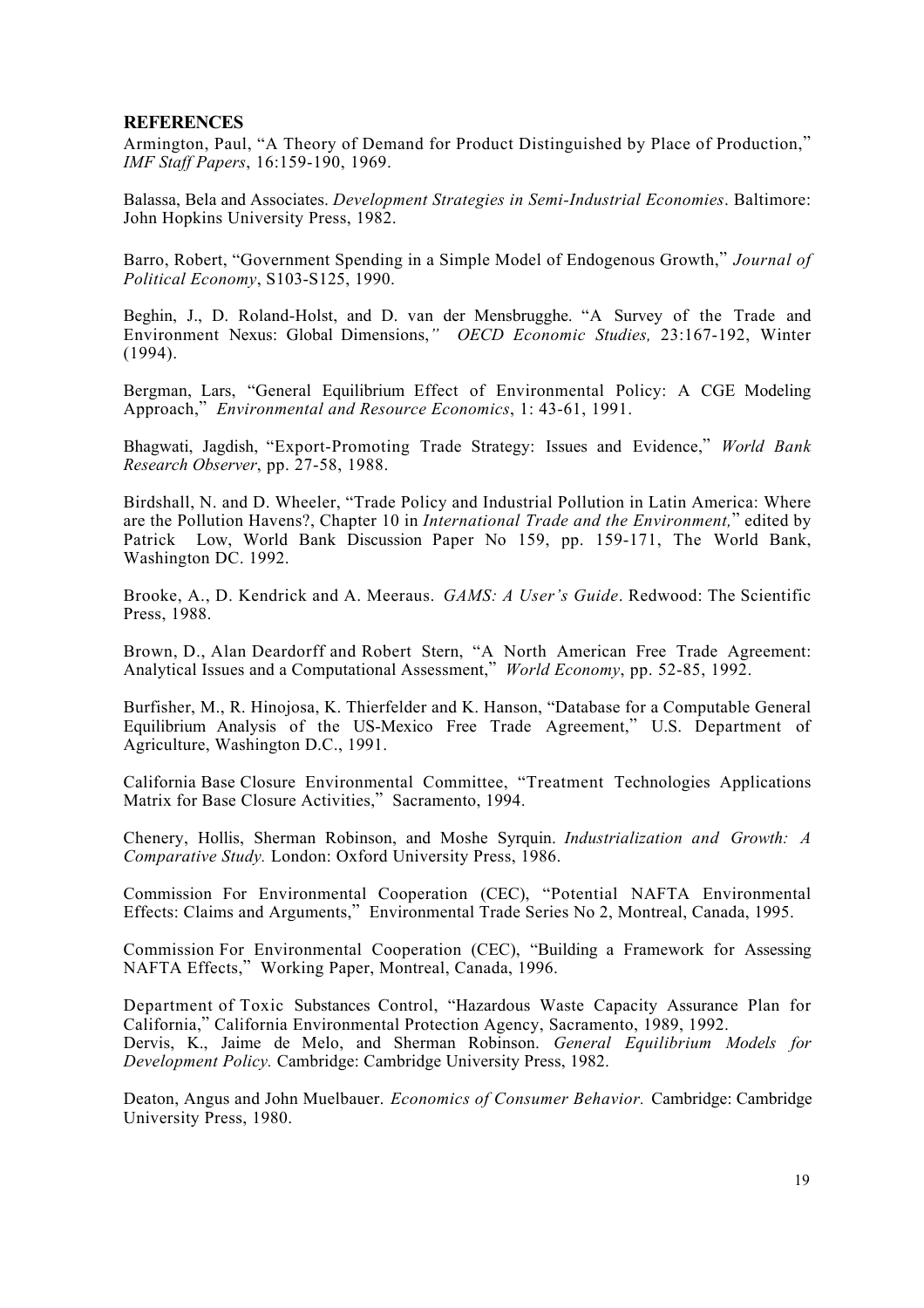Devarajan, S., J. Lewis, and S. Robinson, "Policy Lessons from Trade-Focused, Two Sector Models," *Journal of Policy Modeling*, 12:625-657, 1990.

Devarajan, S., J. Lewis, and S. Robinson, "From Stylized to Applied Models: Building Multisector CGE Models for Policy Analysis," mimeo, International Food Policy Research Institute, Washington D.C, 1991.

Devarajan, S. J. Lewis, and S. Robinson, "Getting the Model Right: the General Equilibrium Approach to Adjustment Policy," manuscript, 1996.

Environmental Protection Agency, "National Biennial Hazardous Waste Report," Washington D.C., 1989, 1991.

Environmental Protection Agency, "California Biennial Hazardous Waste Report," Sacramento, 1989, 1991.

Feder, Gershon, "On Exports and Economic Growth," *Journal of Development Economics*, 12:59-73, 1983.

Ganster, Paul, "Environmental Issues of the California-Baja California Border Region," Research Report of Southwest Center for Environmental Research & Policy, San Diego State University, 1996.

Grennes, Thomas and Julian Alston, "Elasticities in AIDS Models," *American Journal of Agricultural Economics*, 72:442-445, 1990.

Grossman, G., and Alan Krueger, "Environmental Impacts of a North American Free Trade Agreement," in Peter Garber, *The Mexico-US Free Trade Agreement*, Cambridge: The MIT Press, 1993.

Harrison, Glenn, "Environmentally Sensitive Industries and An Emerging Mexico," mimeo, University of South Carolina, 1992.

Hazilla and R. Koop, "Social Cost of Environmental Quality Regulations: A General Equilibrium Analysis," *Journal of Policy Modeling*, 98(4):853-873, 1990.

Heller, P. and M. Porter, "Exports and Growth: An Empirical Reinvestigation," *Journal of Development Economics*, pp. 191-194, 1978.

Hinojosa, R., J. Lewis and S. Robinson, "Convergence and Divergence Between NAFTA, Chile and MERCOSUR: Overcoming Dilemmas of North and South American Economic Integration," Working Paper Series 219, Inter-American Development Bank, Washington D.C., 1997.

Hirschman, Albert. *Exit, Voice and Loyalty.* Cambridge: Harvard University Press, 1970.

Jorgenson, D.W., "Econometric Methods for Applied General Equilibrium Analysis," in H.E. Scarf and J.B. Shoven eds., *Applied General Equilibrium Analysis*, Cambridge University Press, 1984.

Jorgenson, D.W. and P. Wilcoxen, "Intertemporal General Equilibrium Modeling of U.S. Environmental Regulation," *Journal of Policy Modeling*, 12(4):715-744, 1990

Jung, W. and P. Marshall, "Exports, Growth and Causality in Developing Countries," *Journal of Development Economics*, pp. 1-12, 1985.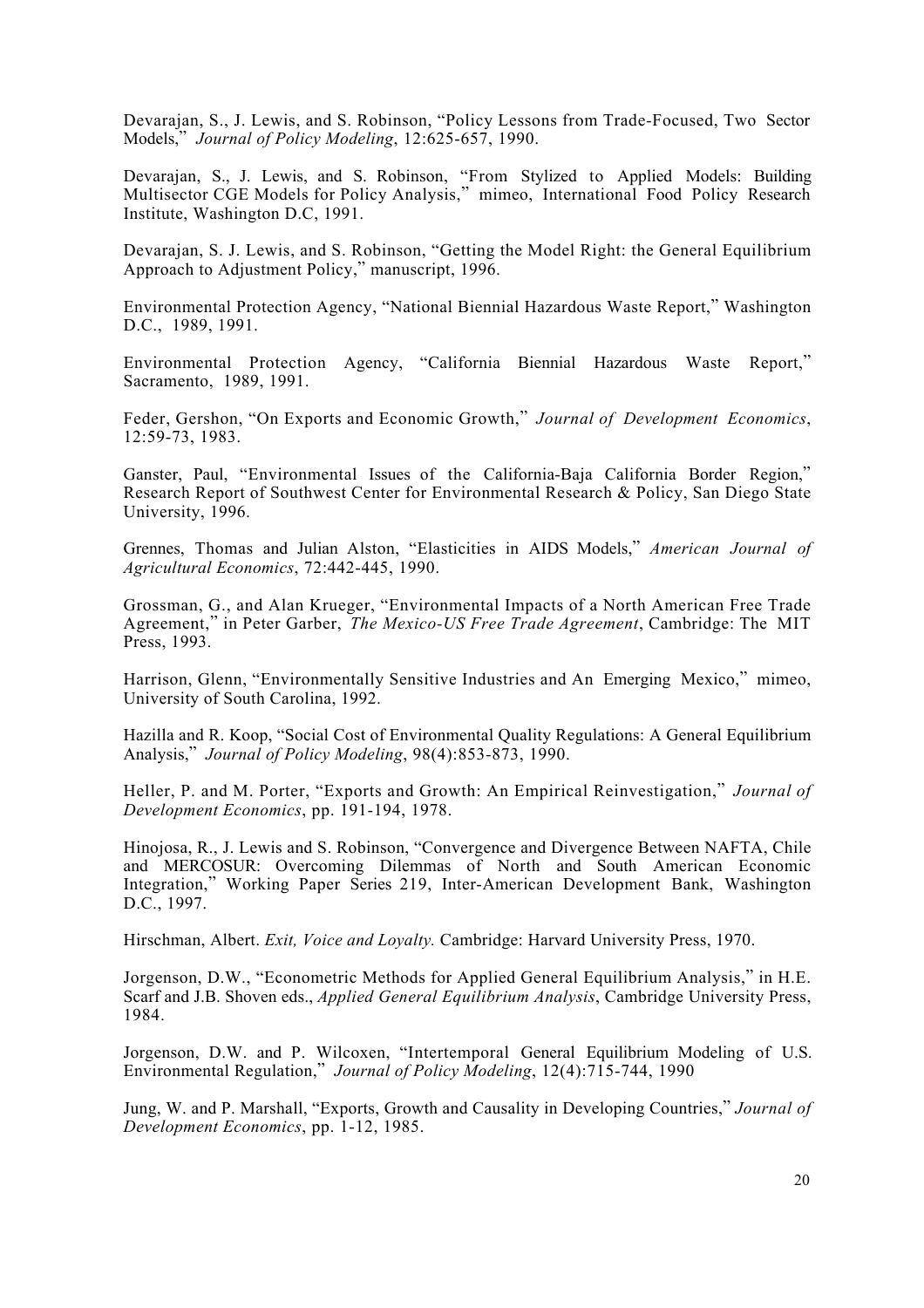Krugman, Paul, "Increasing Return, Monopolistic Competition, and International Trade," *Journal of International Economics*, 9, 469-479, 1979.

Leontief, Wassaly, "Environmental Repercussions and the Economic Structure: An Input-Output Approach," *Review of Economics and Statistics*, 52(3):262-271, 1970.

Low, Patrick. "International Trade and the Environment," World Bank Discussion Paper #159, Washington D.C., 1992.

Lucas, R., D. Wheeler and H. Hettige, "Economic Development, Environmental Regulation and the International Migration of Toxic Industrial Pollution: 1960-1988," in *International Trade and the Environment*, edited by Patrick Low, World Bank Discussion Paper No 159, pp. 67-88, Washington D.C., 1992.

Madrid-Aris, Manuel. *International Trade and the Environment*. Ph. D. Dissertation, University of Southern California, Los Angeles, 1997.

Melo, Jaime de, "Computable General Equilibrium Models for Trade Policy Analysis in Developing Countries: A Survey," *Journal of Policy Modeling*, 10:469-503, 1988.

Mendoza, Felipe, "Transportation of HW Materials and Residues: A Perspective of the Liability and Insurance Practice in Mexico and the United States," Working Paper, International Environmental Law, University of Arizona, 1996.

Mignella, A., Rivera, R., and M. Silveira, "A Comparison of Hazardous Waste Characterization Schemes in the U.S. and Mexico," The National Law Center for Inter-American Free Trade, Tucson, Arizona, 1996.

Mumme, Stephen and Pamela Duncan, "The Commission on Environmental Cooperation and the US-Mexico Border Environment," *Journal of Environmental and Development*, 5:197- 215, 1996.

Muñoz, Heraldo, "El Debate Comercio Internacional y Ecología," Centro de Estudios Públicos, Santiago, Chile, 54:63-82, 1994.

Olson, Mancur. *The Logic of Collective Actions*. Cambridge: Harvard University Press, 1965.

Pearce, David. *Environmental Economics*. London: Longman Group Ltd., 1985.

Perry, D., R. Sanchez, W. Glaze and M. Mazari, "Binational Management of Hazardous Waste: The Maquiladora Industry at the US-Mexico Border," *Environmental Management*, 14, 441- 450, 1990.

Pyatt, Graham, " A SAM Approach to Modeling," *Journal of Policy Modeling*, 10(3):327-352, 1988.

Pyatt, G., and Jeffrey Round. *Social Accounting Matrices: A Basis for Planning*. The World Bank, Washington D.C., 1985.

Robinson, Sherman. "Multisectoral Models," in Hollis Chenery and T. N. Srinivasan eds., *Handbook of Development Economics*, Amsterdam: Elsevier Science Publishers, 1989.

Robinson, Sherman, "Macroeconomic, Financial Variables and Computable General Equilibrium Models," *World Development*, 19(11):1509-1525, 1991.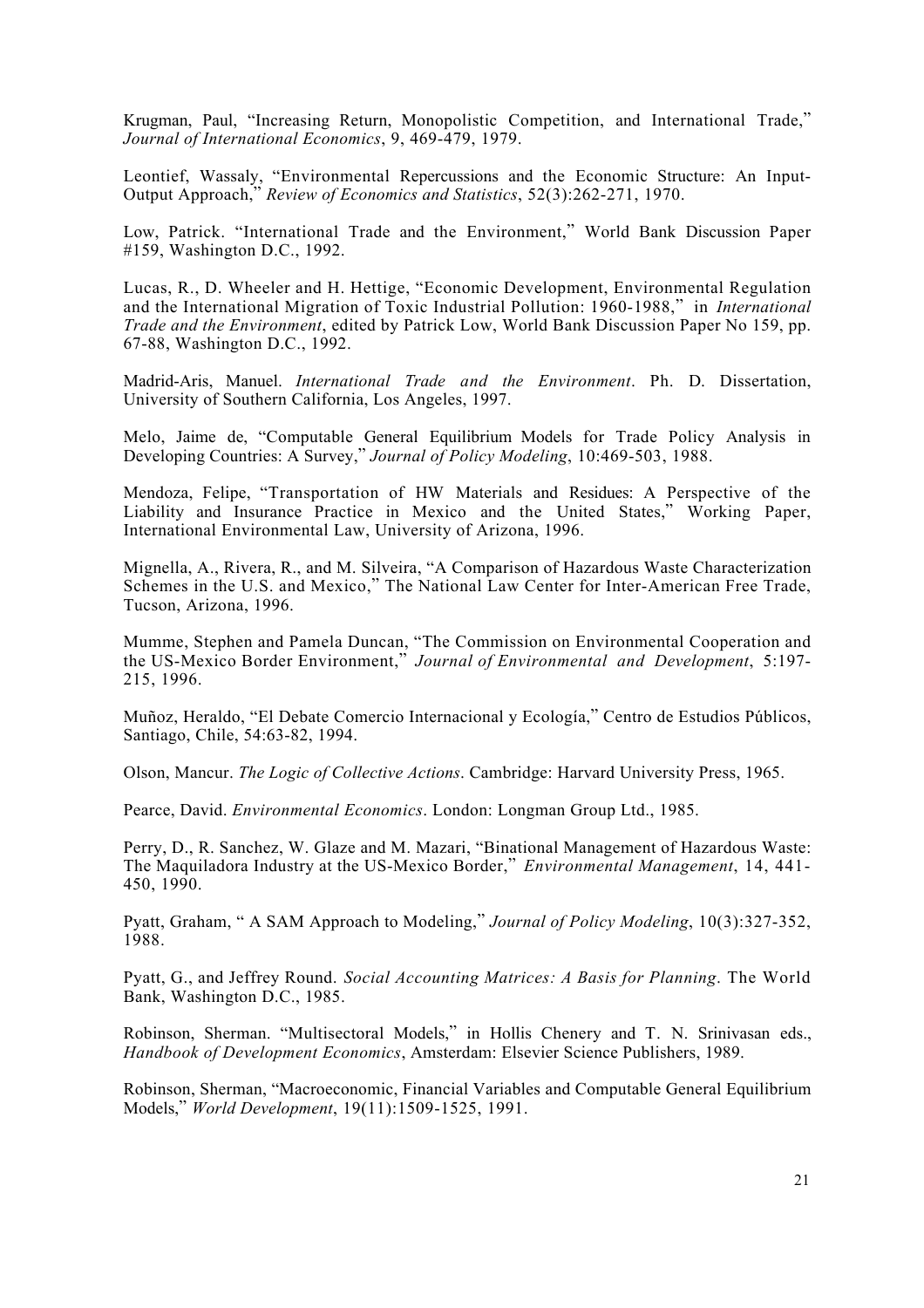Robinson, S. M. Burfisher, R. Hinojosa and K. Thierfelder, "Agricultural Policies and Migration in a US-Mexico Free-Trade Area: A Computable General Equilibrium Analysis," Working Paper No 617, Department of Agricultural and Resource Economics, University of California, Berkeley, California, 1992.

Robinson S., M. Soule and S. Weyerbrock, "Import Demand Functions, Trade Volume, and Terms of Trade Effects in Multi-Country Trade Models," mimeo, Department of Agricultural and Resource Economics, University of California, Berkeley, California, 1991.

Romer, Paul, "Increasing Returns and Long-Run Growth," *Journal of Political Economy,* 94: 1002-1037, Oct. 1986.

Romer, Paul, "Endogenous Technological Change," *NBER* Working Paper #3137, 1989.

Russel, Clifford, "Monitoring and Enforcement," in *Public Policies for Environmental Protection* edited by Paul Portney, pp. 243-274, Resources for the Future, Washington D.C., 1992.

Sanchez, Roberto, "NAFTA and the Environment," in *Mexico and the NAFTA: Who Will Benefit?* edited by Victor Bulmer-Thomas, Nikki Craske and Monica Serrano, pp. 95-117, London: The Macmillan Press, 1994.

SEMARNAP, "Programa de Minimización y Manejo Integral de Residuos Industriales Peligrosos en Mexico," Mexico City, Mexico, 1996

Snape, R., "Trade and Multilateral Trade Agreements: Effects on Global Environment," Paper Presented in Conference "Environmental Health and Economic Wealth," Canberra, March 15- 16, 1994.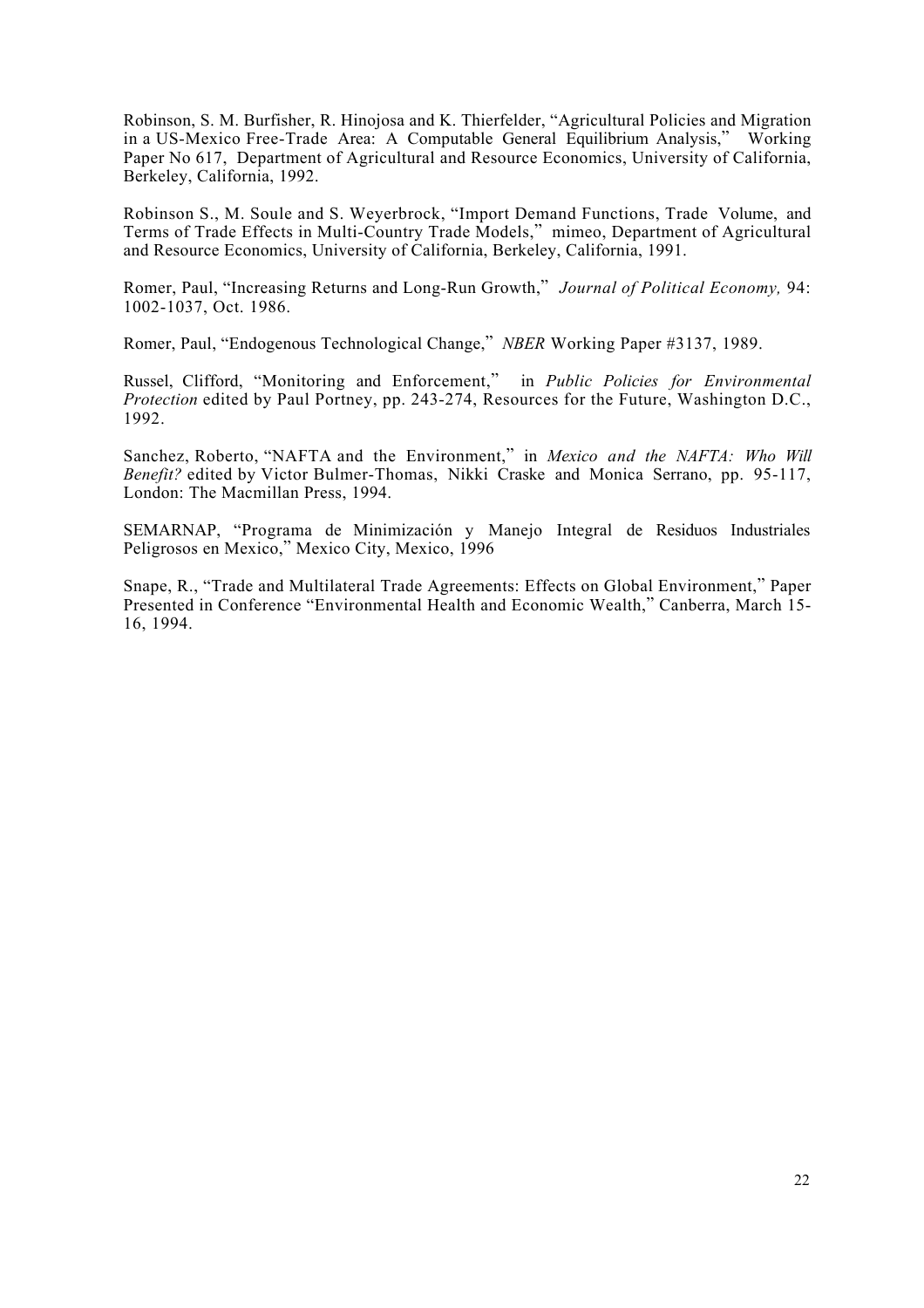# **APPENDIX 1: TABLE A-1.1: Total Agreggated Sectoral Hazardous Waste Pollution Results**

| Sector                   |                              | <b>REST OF THE U.S.</b>      |                  |                              | <b>CALIFORNIA</b>                          |             | <b>MEXICO</b>                |                                 |                |  |
|--------------------------|------------------------------|------------------------------|------------------|------------------------------|--------------------------------------------|-------------|------------------------------|---------------------------------|----------------|--|
|                          | Total<br>Pollution<br>(tons) | Change in<br>Pollution (ton) | Change<br>$(\%)$ | Total<br>Pollution<br>(tons) | Change<br>in<br><b>Pollution</b><br>(tons) | Change<br>℅ | Total<br>Pollution<br>(tons) | Change in<br>Pollution<br>tons) | Change<br>$\%$ |  |
| Corn/Feedgrains          |                              |                              | 0.000%           |                              |                                            | 0.000%      |                              |                                 | 0.000%         |  |
| Program Crops            |                              |                              | 0.000%           |                              |                                            | 0.000%      |                              |                                 | 0.000%         |  |
| Fruit and Vegetables     |                              |                              | 0.000%           |                              |                                            | 0.000%      |                              |                                 | 0.000%         |  |
| <b>Other Agriculture</b> | 2,225                        | $-13$                        | $-0.581%$        | 113                          |                                            | $-0.877%$   |                              |                                 | 0.000%         |  |
| Food Processing          | 46,178                       | 175                          | 0.380%           | 4,781                        |                                            | 0.063%      | 526,133                      | 46,133                          | 9.611%         |  |
| Light Manufacturing      | 1,114,869                    | 1,712                        | 0.154%           | 51,022                       | 20                                         | 0.039%      | 1,069,444                    | 72,444                          | 7.266%         |  |
| Oil, Gas, Mining         | 61,428,721                   |                              | 0.000%           | 2,070,772                    |                                            | 0.000%      | 1,525,293                    | 5,293                           | 0.348%         |  |
| Intermediate Goods       | 148,483,98                   | 180.061                      | 0.121%           | 4,695,710                    | 7,038                                      |             | 0.150% 4.312,574             | 212,574                         | 5.185%         |  |
| <b>Consumer Durables</b> | 89,041                       | 163                          | 0.183%           | 6,498                        |                                            | 0.046%      | 20,959                       | 959                             | 4.795%         |  |
| <b>Capital Goods</b>     | 44,754,717                   | 39,552                       | 0.088%           | 5,671,700                    | 3,616                                      | 0.064%      | 920,270                      | 37,270                          | 4.221%         |  |
| Services                 | 7,398,959                    | 5,531                        | 0.075%           | 473,662                      | 31                                         | 0.007%      |                              |                                 | 0.000%         |  |
| <b>TOTAL</b>             | 263,318,69                   | 227,181                      | 0.0863%          | 12,974,258                   | 10,710                                     |             | 0.0826% 8,374,673            | 374,673                         | 4.683%         |  |

# **Results from Scenario 1 ( Trade Liberalization)**

# **Results from Scenario 2 (Trade and Investment Liberalization)**

| Sector                      |                              | REST OF THE U.S.                       |               |                              | <b>CALIFORNIA</b>                   |             | <b>MEXICO</b>                |                                    |             |  |
|-----------------------------|------------------------------|----------------------------------------|---------------|------------------------------|-------------------------------------|-------------|------------------------------|------------------------------------|-------------|--|
|                             | Total<br>Pollution<br>(tons) | Change in<br><b>Pollution</b><br>(ton) | Change<br>(%) | Total<br>Pollution<br>(tons) | Change<br>ın<br>Pollution<br>(tons) | Change<br>℅ | Total<br>Pollution<br>(tons) | Change<br>in<br>Pollution<br>tons) | Change<br>℅ |  |
| Corn/Feedgrains             |                              | 0.0                                    | 0.000%        |                              |                                     | 0.000%      |                              |                                    | 0.000%      |  |
| Program Crops               |                              | 0.0                                    | 0.000%        |                              |                                     | 0.000%      |                              |                                    | 0.000%      |  |
| <b>Fruit and Vegetables</b> |                              | 0.0                                    | 0.000%        |                              |                                     | 0.000%      |                              |                                    | 0.000%      |  |
| <b>Other Agriculture</b>    | 2,225                        | $-13$                                  | $-0.581%$     | 113                          |                                     | $-0.877%$   |                              |                                    | 0.000%      |  |
| <b>Food Processing</b>      | 46.195                       | 192                                    | 0.417%        | 4,781                        |                                     | 0.063%      | 527,479                      | 47.479                             | 9.890%      |  |
| Light Manufacturing         | 1,114,876                    | 1,719                                  | 0.154%        | 51,022                       | 20                                  |             | 0.039% 1,072,520             | 75,520                             | 7.570%      |  |
| Oil, Gas, Mining            | 61,428,721                   |                                        | 0.000%        | 2,070,772                    |                                     |             | 0.000% 1,525,028             | 5,028                              | 0.330%      |  |
| Intermediate Goods          | 148,485,268                  | 181,347                                | 0.122%        | 4,695,710                    | 7,038                               |             | 0.150% 4,323,177             | 223,177                            | 5.440%      |  |
| <b>Consumer Durables</b>    | 89,041                       | 163                                    | 0.183%        | 6,498                        |                                     | 0.046%      | 21,031                       | 1,031                              | 5,160%      |  |
| Capital Goods               | 44,754,462                   | 39,297                                 | 0.088%        | 5,671,596                    | 3,512                               | 0.062%      | 922,333                      | 39,333                             | 4.450%      |  |
| <b>Services</b>             | 7,398,062                    | 5,634                                  | 0.076%        | 473,665                      | 34                                  | 0.007%      |                              |                                    | 0.000%      |  |
| <b>TOTAL</b>                | 263,319,850                  | 228,339                                | 0.0867%       | 12,974,157                   | 10,609                              |             | 0.0818% 8.391,568            | 391,568                            | 4.895%      |  |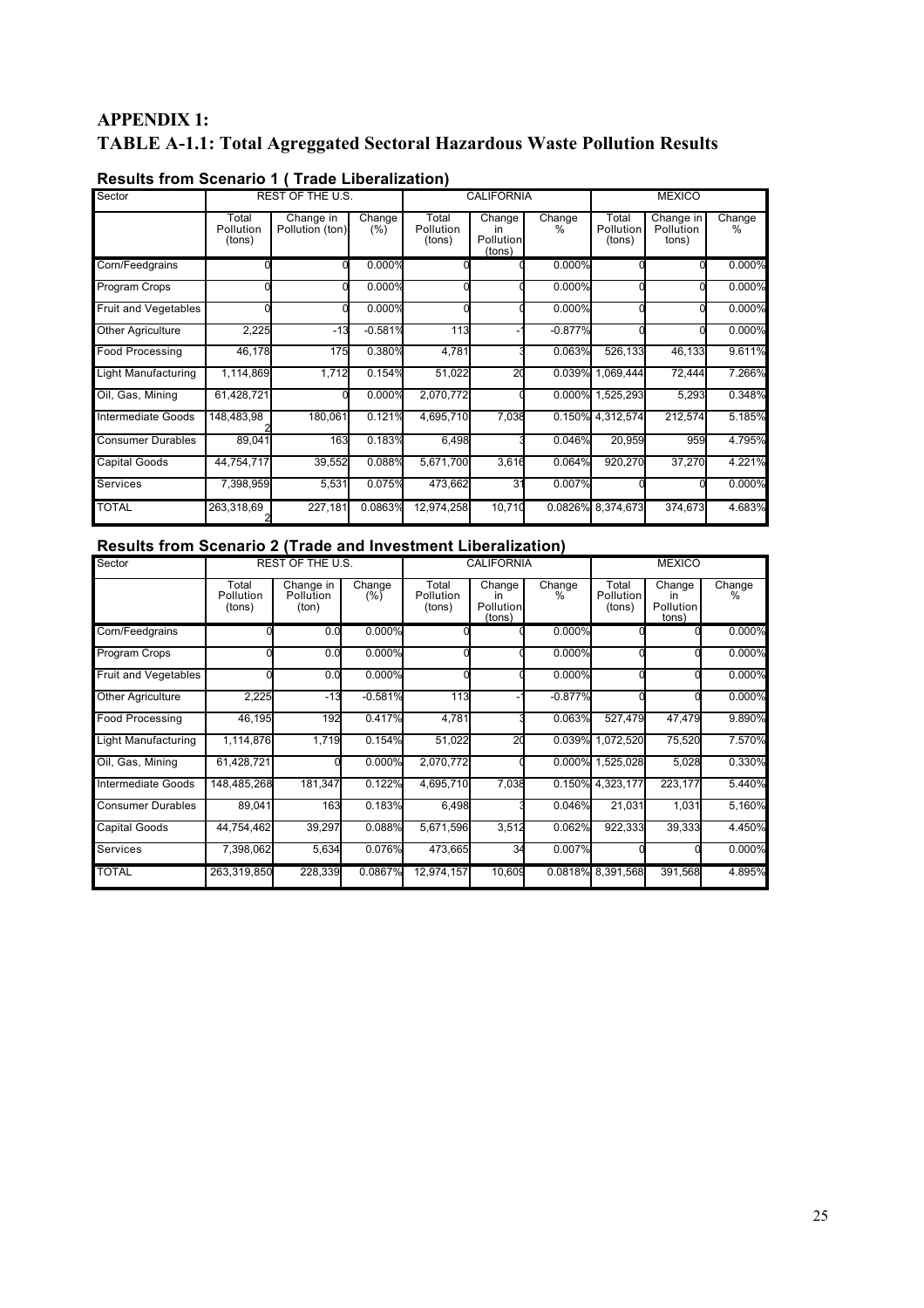# **APPENDIX 1:**

# **TABLE A-1.2 : California HW Pollution Results Disagregated by Types of Pollutant (in tons)**

| Type            |        | Crops | Program<br>Veges. | Food<br>Agriculture Processin | Light<br>Man. | Oil, Gas,<br>Mining | Intermediate<br>Goods | Consumer<br>Durables | Capital<br>Goods | Service<br>s | <b>TOTAL</b>   |
|-----------------|--------|-------|-------------------|-------------------------------|---------------|---------------------|-----------------------|----------------------|------------------|--------------|----------------|
|                 | Grains |       |                   | a                             |               |                     |                       |                      |                  |              |                |
| P <sub>1</sub>  |        | ∩     | ∩                 |                               | U             |                     | 53                    |                      |                  | 15           | 69             |
| P <sub>2</sub>  |        |       |                   |                               |               |                     | <b>199</b>            |                      | 89               |              | 288            |
| P <sub>3</sub>  |        |       |                   |                               | 6             |                     | 2,777                 |                      | 497              |              | 3,283          |
| P <sub>4</sub>  |        |       | n                 |                               |               |                     |                       |                      | 883              |              | 890            |
| P <sub>5</sub>  |        |       |                   |                               |               |                     | 1,749                 |                      | 597              |              | 2,346          |
| P <sub>6</sub>  |        |       |                   |                               |               |                     | 1,138                 |                      | 1,243            |              | 2,386          |
| P7              |        |       |                   |                               |               |                     | 24                    |                      | 13               |              | 41             |
| P <sub>8</sub>  |        |       |                   |                               |               |                     | 34                    |                      | 30               |              | 66             |
| P <sub>9</sub>  |        |       |                   |                               |               |                     | $\overline{13}$       |                      |                  |              | 20             |
| P <sub>10</sub> |        |       |                   |                               |               |                     | 28                    |                      |                  |              | 37             |
| P <sub>11</sub> |        |       | r                 |                               |               |                     | 43                    |                      | 16               |              | 63             |
| P <sub>12</sub> |        |       |                   |                               |               |                     | 31                    |                      |                  |              | 40             |
| P <sub>13</sub> |        |       |                   |                               |               |                     | 123                   |                      | 10               |              | 135            |
| P <sub>14</sub> |        |       |                   |                               |               |                     | 372                   |                      | 192              |              | 567            |
| P <sub>15</sub> |        |       |                   |                               |               |                     | 197                   |                      |                  |              | 204            |
| P <sub>16</sub> |        |       |                   |                               |               |                     | 245                   |                      | 19               |              | 265            |
| P <sub>17</sub> |        |       |                   |                               |               |                     |                       |                      |                  |              | 10             |
| P <sub>18</sub> |        |       |                   |                               |               |                     |                       |                      |                  |              | $\overline{0}$ |
| Total           |        |       | $\Omega$          |                               | 20            |                     | 7,038                 |                      | 3,616            | 31           | 10,710         |

**California HW Generation Disaggregated by Pollutant Type (Scenario 1-Trade Liberalization)**

#### **California HW Generation Disaggregated by Pollutant Type (Scenario 2-Trade & Investment Liberalization)**

| Pollutant       | Corn/<br>Grains | Program<br>Crops | Fruit and<br>Veges. | Other<br>Agriculture | Food<br>Processing | Light<br>Man. | Oil, Gas,<br>Mining | Intermediate<br>Goods | Consumer<br>Durables | Capital<br>Goods | Service TOTAL<br>s |          |
|-----------------|-----------------|------------------|---------------------|----------------------|--------------------|---------------|---------------------|-----------------------|----------------------|------------------|--------------------|----------|
| P <sub>1</sub>  |                 |                  |                     |                      |                    |               |                     | 53                    |                      |                  | 16                 | 70       |
| P <sub>2</sub>  |                 |                  |                     | -1                   |                    |               |                     | 199                   |                      | 86               |                    | 285      |
| P <sub>3</sub>  |                 |                  |                     |                      |                    | 6             |                     | 2,777                 |                      | 483              |                    | 3,269    |
| P <sub>4</sub>  |                 |                  |                     |                      |                    |               |                     |                       |                      | 857              |                    | 864      |
| P <sub>5</sub>  |                 |                  |                     |                      |                    |               |                     | 1,749                 |                      | 580              |                    | 2,329    |
| P <sub>6</sub>  |                 |                  |                     |                      |                    |               |                     | 1,138                 |                      | 1,208            |                    | 2,351    |
| P <sub>7</sub>  |                 | n                |                     |                      |                    |               |                     | 24                    |                      | 13               |                    | 41       |
| P <sub>8</sub>  |                 |                  |                     |                      |                    |               |                     | 34                    |                      | 29               |                    | 66       |
| P <sub>9</sub>  |                 |                  |                     |                      |                    |               |                     | 13                    |                      |                  |                    | 20       |
| P <sub>10</sub> |                 |                  |                     |                      |                    |               |                     | 28                    |                      |                  |                    | 37       |
| P11             |                 |                  |                     |                      |                    |               |                     | 43                    |                      | 15               |                    | 63       |
| P12             |                 |                  |                     |                      |                    |               |                     | 31                    |                      |                  |                    | 40       |
| P <sub>13</sub> |                 |                  |                     |                      |                    |               |                     | 123                   |                      | 10               |                    | 135      |
| P <sub>14</sub> |                 |                  |                     |                      |                    |               |                     | 372                   |                      | 187              |                    | 562      |
| P <sub>15</sub> |                 |                  |                     |                      |                    |               |                     | 197                   |                      |                  |                    | 203      |
| P16             |                 |                  |                     |                      |                    |               |                     | 245                   |                      | 18               |                    | 264      |
| P17             |                 |                  |                     |                      |                    |               |                     |                       |                      |                  |                    | 10       |
| P <sub>18</sub> |                 |                  |                     |                      |                    |               |                     |                       |                      |                  |                    | $\Omega$ |
| Total           |                 | 0                |                     | $-1$                 |                    | 20            | U                   | 7,038                 |                      | 3,512            | 34                 | 10,609   |

P1: Lab Packs. EPA Codes B001..B009 P10: Other organic Liquids. EPA codes B207,B219 P2: Aqueous waste with solvents/other toxics. EPA codes B100,B102

P3: Spent acid/caustic solution with metals.EPA codes B103, B106, B107 P12: Inorganic solids with metals. EPA codes B306..B309

P4: Spent acid/caustic solution without metals. EPA codes B104 P13: Inorganic solids/chemicals. EPA codes B310..B318

P6: Other Inorganic Liquids.EPA codes B108..B119<br>
P7: Halogenated/Nonhalogenated solvents. EPA codes B201..B204 P16: Inorganic sludges. EPA codes B501..B519 P7: Halogenated/Nonhalogenated solvents. EPA codes B201..B204

P5: Acidic aqueous waste. EPA codes B105 P14: Other inorganic solids. EPA codes B305,B319

P8: Oil/Waste oil. EPA codes B205, B206 P17: Organic sludges. EPA codes B601..B608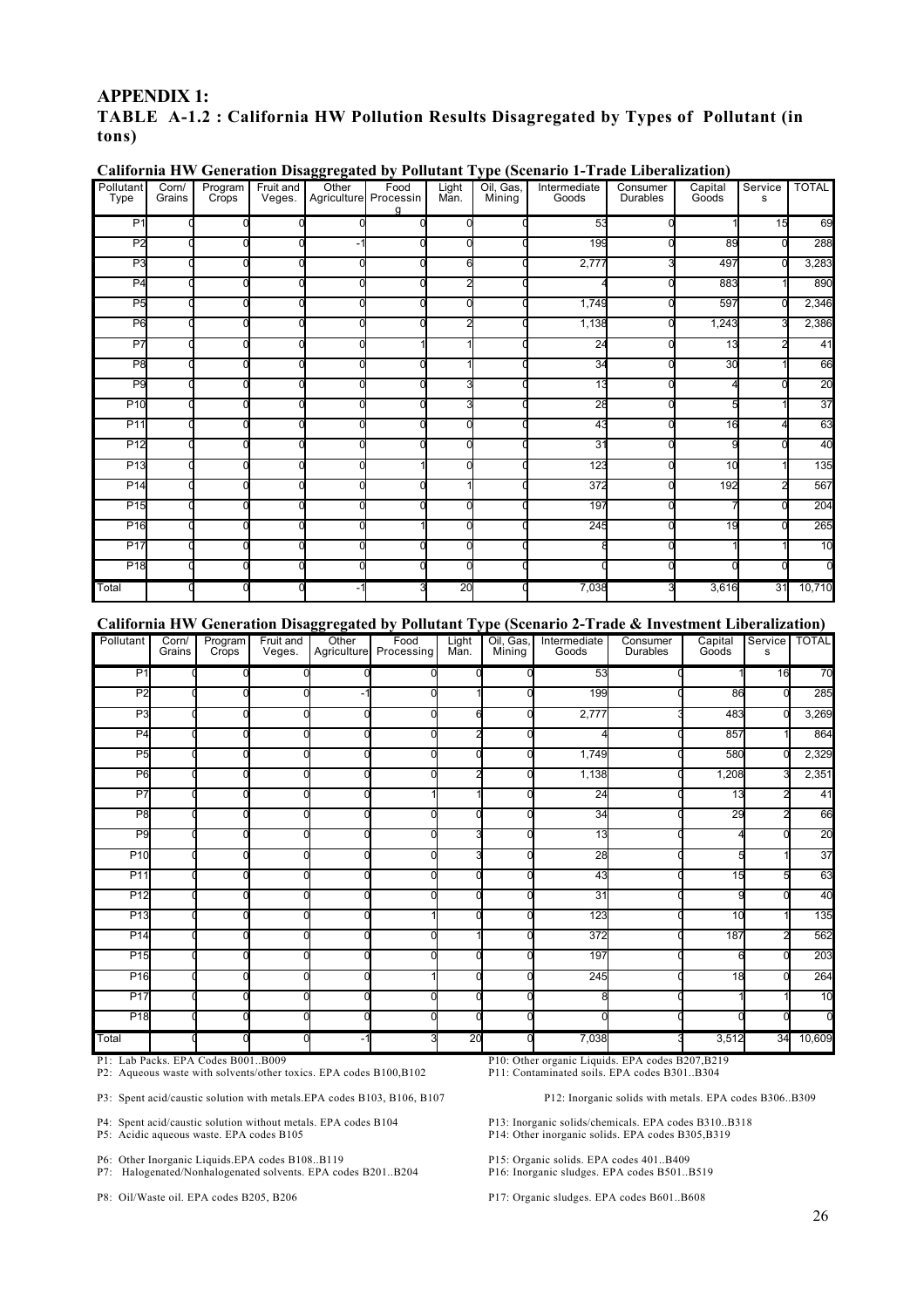# **APPENDIX 1: TABLE A-1.3: Mexico HW Pollution Results Disaggregated by Types of Pollutant (in tons)**

| Polluta<br>nt   | Corn/<br>Grains | Program<br>Crops | Fruit and<br>Veges. | Other<br>Agriculture | Food<br>Processing | Light<br>Man. | Mining          | Oil, Gas, Intermediate<br>Goods | Consumer<br><b>Durables</b> | Capital<br>Goods | Services | <b>TOTAL</b> |
|-----------------|-----------------|------------------|---------------------|----------------------|--------------------|---------------|-----------------|---------------------------------|-----------------------------|------------------|----------|--------------|
| P <sub>1</sub>  |                 |                  |                     |                      | 18                 | 41            |                 | 1,615                           |                             |                  |          | 1,683        |
| P <sub>2</sub>  |                 |                  |                     |                      | 145                | 1,447         |                 | 6,000                           |                             | 913              |          | 8,505        |
| P <sub>3</sub>  |                 |                  |                     |                      | 723                | 22,401        |                 | 83,858                          | 769                         | 5,127            | n        | 112,878      |
| P <sub>4</sub>  |                 |                  |                     |                      |                    | 6.072         |                 | 133                             |                             | 9,098            |          | 15,307       |
| P <sub>5</sub>  |                 |                  |                     |                      |                    | 17            |                 | 52,814                          |                             | 6,156            | n        | 58,988       |
| P <sub>6</sub>  |                 |                  |                     |                      | 1,365              | 6,733         | 1,422           | 34,378                          | 23                          | 12,817           | n        | 56,737       |
| P <sub>7</sub>  |                 |                  |                     |                      | 7,179              | 4,197         |                 | 727                             |                             | 136              |          | 12,242       |
| P <sub>8</sub>  |                 |                  |                     |                      | 4,069              | 1,708         | 100             | 1,014                           |                             | 304              |          | 7,195        |
| P <sub>9</sub>  |                 |                  |                     |                      | 253                | 11,593        |                 | 380                             |                             | 42               |          | 12,269       |
| P10             |                 |                  |                     |                      | 633                | 12,055        |                 | 849                             |                             | 54               |          | 13,600       |
| P11             |                 |                  |                     |                      | 36                 | 1,194         | 3,251           | 1,312                           | 137                         | 162              |          | 6,092        |
| P12             |                 |                  |                     |                      | 172                | 465           |                 | 937                             |                             | 92               |          | 1,669        |
| P <sub>13</sub> |                 |                  |                     |                      | 12,107             | 579           | 17              | 3,708                           | 16                          | 106              | n        | 16,533       |
| P14             |                 |                  |                     |                      |                    | 1,732         | 108             | 11,231                          |                             | 1,980            |          | 15,060       |
| P15             |                 |                  |                     |                      | 380                | 593           | 94              | 5,965                           |                             | 67               |          | 7,102        |
| P16             |                 |                  |                     |                      | 18,673             | 543           | 213             | 7,401                           |                             | 194              | n        | 27,024       |
| P17             |                 |                  |                     |                      | 326                | 1,073         | $\overline{71}$ | 251                             |                             | 12               |          | 1,741        |
| P <sub>18</sub> |                 |                  |                     |                      | 45                 |               |                 |                                 |                             |                  |          | 48           |
| Total           |                 |                  |                     |                      | 46,133             | 72,444        | 5,293           | 212,574                         | 959                         | 37,270           |          | 374,673      |

# **Mexico HW Generation Disaggregated by Pollutant Type (Scenario 1-Trade Liberalization)**

**Mexico HW Generation Disaggregated by Pollutant Type (Scenario 2-Trade and Investment Liberalization)**

| Polluta<br>nt   | Corn/<br>Grains | Program<br>Crops | Fruit and<br>Veges. | Other | Food<br>Agriculture Processing | Light<br>Man. | Oil, Gas,<br>Mining | Intermediat<br>e Goods | Consumer<br><b>Durables</b> | Capital<br>Goods | <b>Services</b> | <b>TOTAL</b> |
|-----------------|-----------------|------------------|---------------------|-------|--------------------------------|---------------|---------------------|------------------------|-----------------------------|------------------|-----------------|--------------|
| P <sub>1</sub>  |                 |                  |                     |       | 19                             | 43            | $\Omega$            | 1,696                  |                             | 10               |                 | 1,768        |
| P <sub>2</sub>  |                 |                  |                     |       | 149                            | 1,509         | $\Omega$            | 6,299                  |                             | 964              |                 | 8,921        |
| P <sub>3</sub>  |                 |                  |                     |       | 744                            | 23,353        | $\mathbf{0}$        | 88,039                 | 828                         | 5,411            |                 | 118,375      |
| P <sub>4</sub>  |                 |                  |                     |       |                                | 6,330         | 4                   | 140                    |                             | 9,601            |                 | 16,075       |
| P <sub>5</sub>  |                 |                  |                     |       |                                | 17            | $\mathbf{0}$        | 55,449                 |                             | 6,497            |                 | 61,963       |
| P <sub>6</sub>  |                 |                  |                     |       | 1,405                          | 7,019         | 1,351               | 36,093                 | 25                          | 13,525           |                 | 59,418       |
| P <sub>7</sub>  |                 |                  |                     |       | 7,389                          | 4,375         | $\Omega$            | 764                    |                             | 144              |                 | 12,675       |
| P <sub>8</sub>  |                 |                  |                     |       | 4,188                          | 1,780         | 95                  | 1,065                  |                             | 321              |                 | 7,449        |
| P <sub>9</sub>  |                 |                  |                     |       | 261                            | 12,0,85       |                     | 399                    |                             | 44               |                 | 12,790       |
| P <sub>10</sub> |                 |                  |                     |       | 651                            | 12,567        | 8                   | 891                    |                             | 57               |                 | 14,174       |
| P <sub>11</sub> |                 |                  |                     |       | 37                             | 1,244         | 3,088               | 1,378                  | 147                         | 171              |                 | 6,065        |
| P <sub>12</sub> |                 |                  |                     |       | 177                            | 484           | 3                   | 983                    |                             | 97               |                 | 1,744        |
| P <sub>13</sub> |                 |                  |                     |       | 12,461                         | 604           | 16                  | 3,893                  | 17                          | 112              |                 | 17,103       |
| P <sub>14</sub> |                 |                  |                     |       |                                | 1,805         | 103                 | 11,791                 |                             | 2,090            |                 | 15,798       |
| P <sub>15</sub> |                 |                  |                     |       | 391                            | 619           | 90                  | 6,262                  |                             | 71               |                 | 7,436        |
| P <sub>16</sub> |                 |                  |                     |       | 19,216                         | 566           | 202                 | 7,771                  |                             | 204              |                 | 27,959       |
| P17             |                 |                  |                     |       | 335                            | 1,119         | 67                  | 263                    |                             | 13               |                 | 1805         |
| P <sub>18</sub> |                 |                  |                     |       | 47                             |               | $\Omega$            |                        |                             |                  |                 | 50           |
| Total           |                 |                  |                     |       | 47,479                         | 75,520        | 5,028               | 223,177                | 1,031                       | 39,333           |                 | 391568       |

P2: Aqueous waste with solvents/other toxics. P8: Oil/Waste oil. P14: Other inorganic P3: Spent acid/caustic solution with metals. P9: Paint, ink, thinner, epoxies. P15: Organic solids

P3: Spent acid/caustic solution with metals. P9: Paint, ink, thinner, epoxies. P15: Organic solids

P4: Spent acid/caustic solution without metals. P10: Other organic Liquids P16: Inorganic sludges

P6: Other Inorganic Liquids. P12: Inorganic solids with metals P18: Organic/inorganic gases

P1: Lab Packs Packs P7: Halogenated/Nonhalogenated solvents. P13: Inorganic solids/chemicals<br>P2: Aqueous waste with solvents/other toxics. P8: Oil/Waste oil. P14: Other inorganic solids

P5: Acidic aqueous waste. The property of P11: Contaminated soils P17: Organic sludges

# **APPENDIX 1:**

27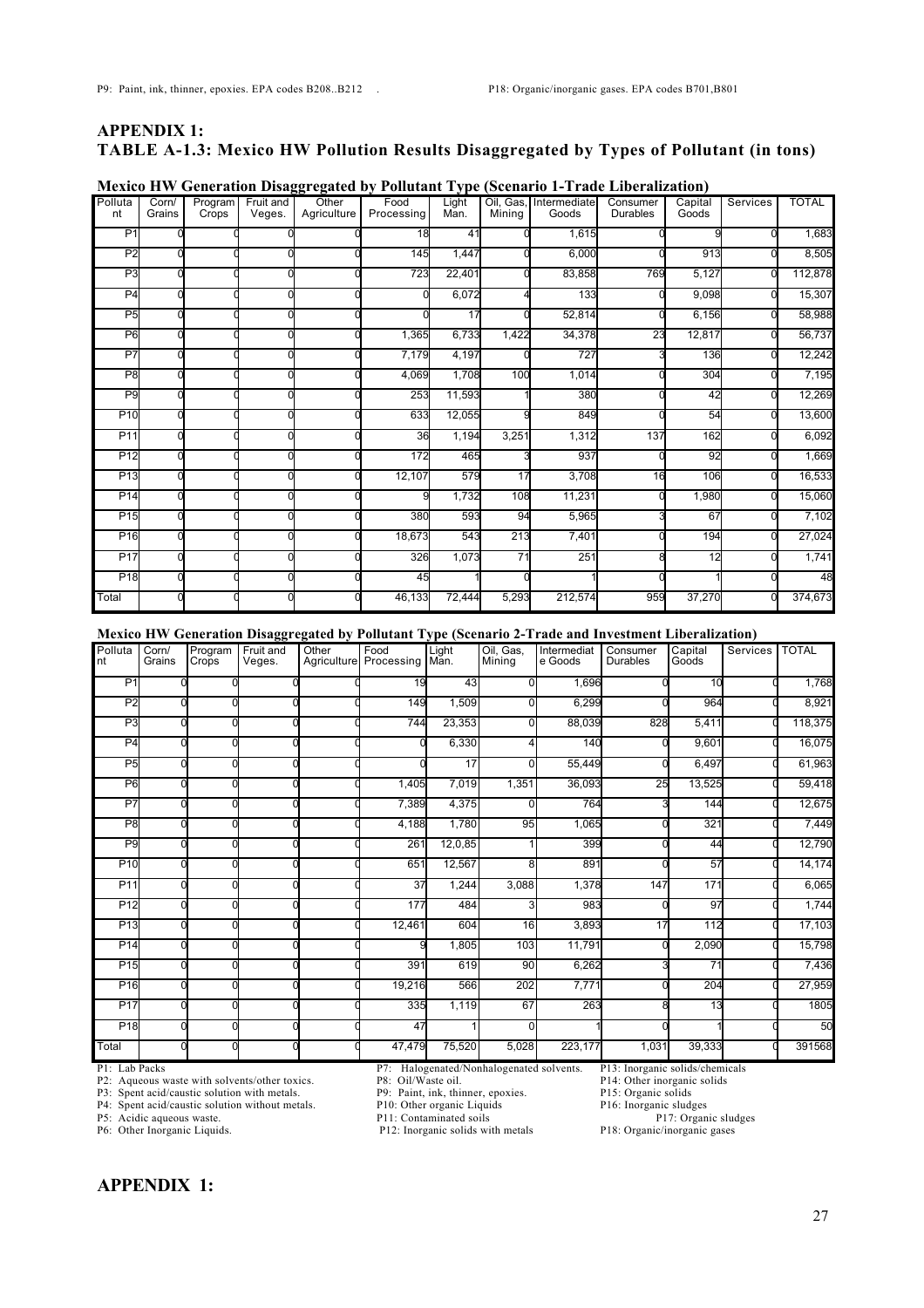# **TABLE A-1.4 : California Treatment Demand Results (in tons)**

| <b>Pollutant</b><br>Type | Metal<br>Recovery | Solvent<br>Recovery | Other<br>Recovery | Incineration | Energy<br>Recovery | Aqueous<br>Treatment | Sludge<br>Treatment | Stabilizatio<br>n | Other<br>Treatment | Disposal       | <b>TOTAL</b> |
|--------------------------|-------------------|---------------------|-------------------|--------------|--------------------|----------------------|---------------------|-------------------|--------------------|----------------|--------------|
| P <sub>1</sub>           |                   |                     |                   |              |                    |                      |                     | 0                 |                    | 61             | 69           |
| P <sub>2</sub>           |                   |                     |                   |              |                    | 196                  |                     | $\Omega$          | 92                 |                | 288          |
| P <sub>3</sub>           | 492               |                     |                   |              |                    | 2,791                |                     | $\Omega$          |                    |                | 3,283        |
| P <sub>4</sub>           |                   |                     | 98                |              |                    | 178                  |                     | 0                 | 614                |                | 890          |
| P <sub>5</sub>           |                   |                     |                   |              |                    | 1,642                |                     | O                 | 704                |                | 2,346        |
| P <sub>6</sub>           |                   | 41                  |                   |              | 0                  | 1,558                |                     | $\Omega$          | 787                |                | 2,386        |
| P7                       |                   | 24                  |                   |              | 10                 |                      |                     | $\Omega$          |                    |                | 41           |
| P <sub>8</sub>           |                   |                     | 17                |              |                    |                      |                     | $\Omega$          |                    | 50             | 67           |
| P <sub>9</sub>           |                   | 5                   |                   |              | 2                  |                      |                     | $\Omega$          |                    |                | 20           |
| P <sub>10</sub>          |                   |                     |                   |              |                    |                      |                     | $\Omega$          |                    | 3 <sub>0</sub> | 37           |
| P <sub>11</sub>          |                   |                     |                   |              |                    |                      |                     | 33                |                    | 23             | 62           |
| P <sub>12</sub>          |                   | r                   |                   |              | ∩                  |                      |                     | $\Omega$          | 40                 |                | 40           |
| P <sub>13</sub>          |                   |                     |                   |              |                    |                      |                     | 41                | 80                 | 14             | 135          |
| P <sub>14</sub>          |                   |                     |                   |              |                    | 567                  |                     | $\Omega$          |                    |                | 567          |
| P <sub>15</sub>          |                   |                     | 92                |              |                    |                      |                     | $\Omega$          | 112                |                | 204          |
| P <sub>16</sub>          |                   | r                   |                   | 11           | n                  | 16                   | 214                 | 11                |                    | 13             | 265          |
| P <sub>17</sub>          |                   | r                   |                   |              | n                  |                      |                     | $\overline{2}$    |                    |                | 10           |
| P <sub>18</sub>          |                   |                     |                   |              |                    |                      |                     | $\Omega$          |                    |                | n            |
| <b>TOTAL</b>             | 492               | 70                  | 207               | 39           | 12                 | 6,948                | 222                 | 87                | 2,439              | 194            | 10,710       |

# **Results from Scenario 1 (Trade Liberalization)**

#### **Results from Scenario 2 (Trade and Investment Liberalization)**

| Pollutant<br>Type | Metal<br>Recovery | Solvent<br>Recovery | Other<br>Recovery | Incineration | Energy<br>Recovery | Aqueous<br>Treatment                     | Sludge<br>Treatment | Stabilizatio<br>n | Other<br>Treatment              | Disposal        | <b>TOTAL</b> |
|-------------------|-------------------|---------------------|-------------------|--------------|--------------------|------------------------------------------|---------------------|-------------------|---------------------------------|-----------------|--------------|
| P <sub>1</sub>    |                   |                     |                   |              |                    |                                          |                     | O                 |                                 | 62              | 70           |
| P <sub>2</sub>    |                   |                     |                   |              |                    | 194                                      |                     | $\Omega$          | 91                              |                 | 285          |
| P <sub>3</sub>    | 490               |                     |                   |              |                    | 2,779                                    |                     | $\Omega$          |                                 |                 | 3,269        |
| P <sub>4</sub>    |                   |                     | 95                |              |                    | 173                                      |                     | $\Omega$          | 596                             |                 | 864          |
| P <sub>5</sub>    |                   |                     |                   |              |                    | 1,630                                    |                     | $\Omega$          | 699                             |                 | 2,329        |
| P <sub>6</sub>    |                   | 40                  |                   |              |                    | 1,535                                    |                     | $\Omega$          | 776                             |                 | 2,351        |
| P7                |                   | 24                  |                   |              | 10                 |                                          |                     | $\Omega$          |                                 |                 | 41           |
| P <sub>8</sub>    |                   |                     | 17                |              |                    |                                          |                     | O                 |                                 | 49              | 66           |
| P <sub>9</sub>    |                   |                     |                   |              |                    |                                          |                     | $\Omega$          |                                 |                 | 20           |
| P <sub>10</sub>   |                   |                     |                   |              |                    |                                          |                     | ŋ                 |                                 | 30              | 37           |
| P11               |                   |                     |                   |              |                    |                                          |                     | 34                |                                 | $\overline{23}$ | 63           |
| P <sub>12</sub>   |                   |                     |                   |              |                    |                                          |                     | $\Omega$          | 40                              |                 | 40           |
| P <sub>13</sub>   |                   |                     |                   |              |                    |                                          |                     | 41                | 80                              | 14              | 135          |
| P <sub>14</sub>   |                   |                     |                   |              |                    | 562                                      |                     | $\Omega$          |                                 |                 | 562          |
| P <sub>15</sub>   |                   |                     | 91                |              |                    |                                          |                     | $\Omega$          | 112                             |                 | 203          |
| P <sub>16</sub>   |                   |                     |                   | 11           |                    | 16                                       | 213                 | 11                |                                 | 13              | 264          |
| P <sub>17</sub>   |                   |                     |                   |              |                    |                                          |                     | 2                 |                                 |                 | 10           |
| P <sub>18</sub>   |                   |                     |                   |              |                    |                                          |                     | $\Omega$          |                                 |                 |              |
| <b>TOTAL</b>      | 490               | 69                  | 203               | 39           | 12                 | 6,889                                    | 221                 | 88                | 2,404                           | 194             | 10,609       |
| P1: Lab Packs     |                   |                     |                   |              |                    | P7: Halogenated/Nonhalogenated solvents. |                     |                   | P13: Inorganic solids/chemicals |                 |              |

P3: Spent acid/caustic solution with metals.<br>
P9: Paint, ink, thinner, epoxies. P15: Organic solids<br>
P4: Spent acid/caustic solution without metals. P10: Other organic Liquids P16: Inorganic sludges

P4: Spent acid/caustic solution without metals. P10: Other organic Liquids P16: Inorganic sludges<br>P11: Contaminated soils P17: Organic sludges<br>P17: Organic sludges

P2: Aqueous waste with solvents/other toxics.<br>
P3: Oil/Waste oil. P14: Other inorganic solids<br>
P3: Spent acid/caustic solution with metals.<br>
P9: Paint, ink, thinner, epoxies. P15: Organic solids<br>
P15: Organic solids

P5: Acidic aqueous waste. P11: Contaminated soils P17: Organic sludges P17: Organic sludges P17: Organic sludges P17: Organic sludges P18: Organic/inorganic gases P6: Other Inorganic Liquids. P12: Inorganic solids with metals

**APPENDIX 1: TABLE A-1.5 : Mexico Treatment Demand Results (in tons)**

**Results from Scenario 1 (Trade Liberalization)**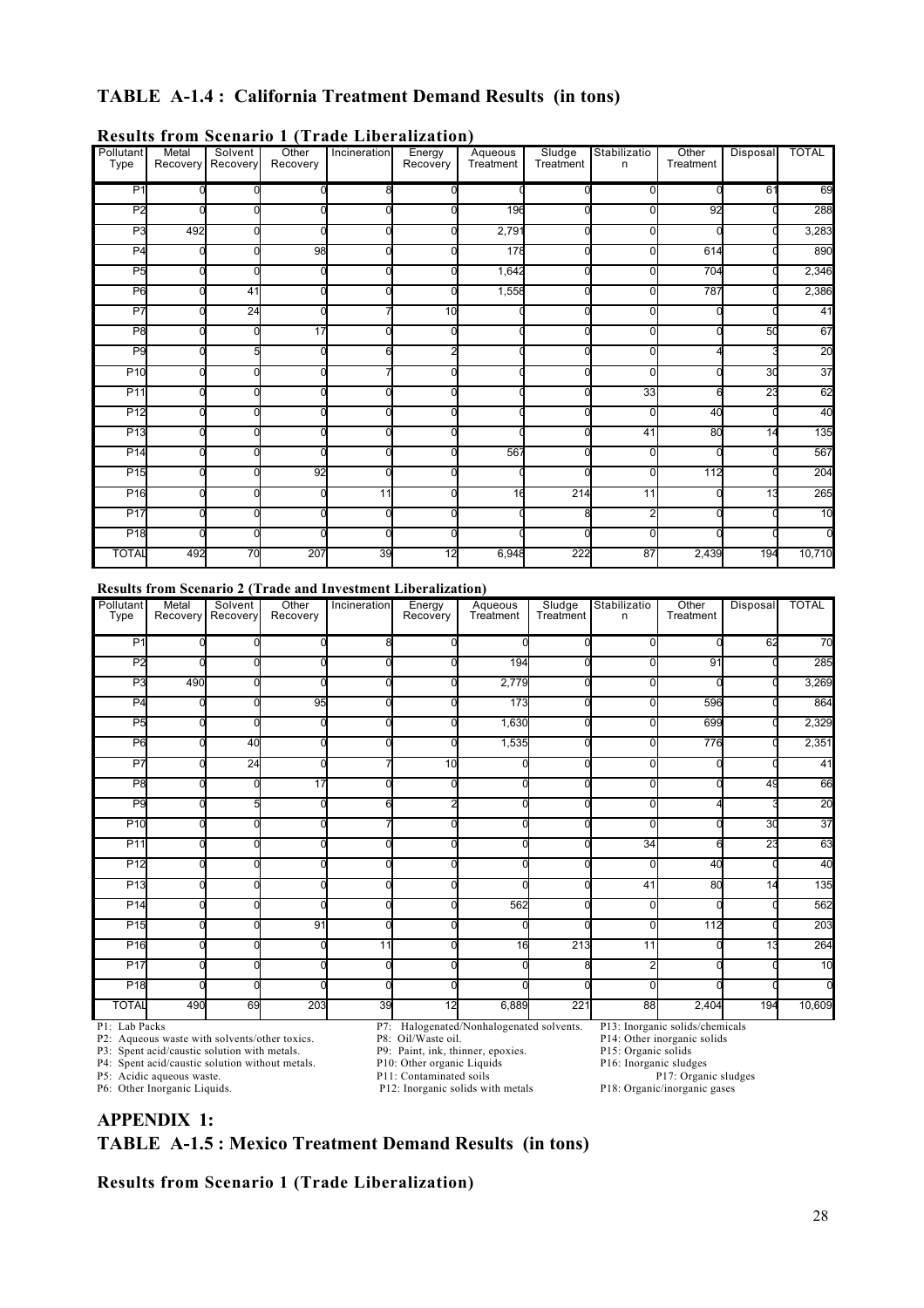| Pollutant<br>Type | Metal<br>Recovery | Solvent<br>Recovery | Other<br>Recovery | Incineration | Energy<br>Recovery | Aqueous<br>Treatment | Sludge<br>Treatment | Stabilizatio<br>n | Other<br>Treatment | Disposal | <b>TOTAL</b> |
|-------------------|-------------------|---------------------|-------------------|--------------|--------------------|----------------------|---------------------|-------------------|--------------------|----------|--------------|
|                   |                   |                     |                   |              |                    |                      |                     |                   |                    |          |              |
| P1                |                   |                     |                   | 202          |                    |                      |                     |                   |                    | 1,481    | 1,683        |
| P <sub>2</sub>    |                   |                     |                   |              |                    | 5,783                |                     |                   | 2,722              |          | 8,505        |
| P <sub>3</sub>    | 16,932            |                     |                   |              |                    | 95,946               |                     |                   |                    | C        | 112,878      |
| P <sub>4</sub>    |                   |                     | 1,684             |              |                    | 3,061                |                     |                   | 10,562             |          | 15,307       |
| P <sub>5</sub>    |                   |                     |                   |              |                    | 41,292               |                     |                   | 17,696             | ი        | 58,988       |
| P6                |                   | 965                 |                   |              |                    | 37,049               |                     |                   | 18,723             |          | 56,737       |
| P7                |                   | 7,222               |                   | 1,959        | 3,061              |                      |                     |                   |                    |          | 12,242       |
| P <sub>8</sub>    |                   |                     | 1,799             |              |                    |                      |                     |                   |                    | 5,396    | 7,195        |
| P <sub>9</sub>    |                   | 2,822               |                   | 3,435        | 1,227              |                      |                     |                   | 2,699              | 2,086    | 12,269       |
| P <sub>10</sub>   |                   |                     |                   | 2,720        |                    |                      |                     |                   |                    | 10,880   | 13,600       |
| P <sub>11</sub>   |                   |                     |                   |              |                    |                      |                     | 3,229             | 609                | 2,254    | 6,092        |
| P <sub>12</sub>   |                   |                     |                   |              |                    |                      |                     |                   | 1,669              |          | 1,669        |
| P <sub>13</sub>   |                   |                     |                   |              |                    |                      |                     | 4,960             | 9,920              | 1,653    | 16,533       |
| P <sub>14</sub>   |                   |                     |                   |              |                    | 15,060               |                     |                   |                    |          | 15,060       |
| P <sub>15</sub>   |                   |                     | 3,196             |              |                    |                      |                     |                   | 3,906              |          | 7,102        |
| P <sub>16</sub>   |                   |                     |                   | 1,081        |                    | 1,621                | 21,890              | 1,081             |                    | 1,351    | 27,024       |
| P <sub>17</sub>   |                   |                     |                   |              | 70                 |                      | 1,392               | 279               |                    |          | 1,741        |
| P <sub>18</sub>   |                   |                     |                   |              |                    |                      |                     |                   | 48                 |          | 48           |
| <b>TOTAL</b>      | 16,932            | 11,009              | 6,679             | 9,397        | 4,358              | 199,812              | 23,282              | 9,549             | 68,554             | 25,101   | 374,673      |

#### **Results from Scenario 2 (Trade and Investment Liberalization)**

| Pollutant<br>Type | Metal<br>Recovery                                                                               | Solvent<br>Recovery | Other<br>Recovery | Incineration | Energy<br>Recovery         | Aqueous<br>Treatment                     | Sludge<br>Treatment | Stabilizatio<br>n   | Other<br>Treatment              | Disposal                    | <b>TOTAL</b> |
|-------------------|-------------------------------------------------------------------------------------------------|---------------------|-------------------|--------------|----------------------------|------------------------------------------|---------------------|---------------------|---------------------------------|-----------------------------|--------------|
|                   |                                                                                                 |                     |                   |              |                            |                                          |                     |                     |                                 |                             |              |
| P <sub>1</sub>    |                                                                                                 |                     |                   | 212          |                            |                                          |                     |                     |                                 | 1,556                       | 1,768        |
| P <sub>2</sub>    |                                                                                                 |                     |                   |              |                            | 6,066                                    |                     |                     | 2,855                           |                             | 8,921        |
| P <sub>3</sub>    | 17,756                                                                                          |                     |                   |              |                            | 100,619                                  |                     |                     |                                 | U                           | 118,375      |
| P <sub>4</sub>    |                                                                                                 |                     | 1,768             |              |                            | 3,215                                    |                     |                     | 11,092                          |                             | 16,075       |
| P <sub>5</sub>    |                                                                                                 |                     |                   |              |                            | 43,374                                   |                     |                     | 18,589                          |                             | 61,963       |
| P <sub>6</sub>    |                                                                                                 | 1,010               |                   |              |                            | 38,800                                   |                     |                     | 19,608                          |                             | 59,414       |
| P7                |                                                                                                 | 7,478               |                   | 2,020        | 3,169                      |                                          |                     |                     |                                 |                             | 12,675       |
| P <sub>8</sub>    |                                                                                                 |                     | 1,862             |              |                            |                                          |                     |                     |                                 | 5,587                       | 7,449        |
| P <sub>9</sub>    |                                                                                                 | 2,942               |                   | 3,581        | 1,279                      |                                          |                     |                     | 2,814                           | 2,174                       | 12,790       |
| <b>P10</b>        |                                                                                                 |                     |                   | 2,835        |                            |                                          |                     |                     |                                 | 11,339                      | 14,174       |
| P11               |                                                                                                 |                     |                   |              |                            |                                          |                     | 3,214               | 607                             | 2,244                       | 6,065        |
| P <sub>12</sub>   |                                                                                                 |                     |                   |              |                            |                                          |                     |                     | 1,744                           |                             | 1,744        |
| P <sub>13</sub>   |                                                                                                 |                     |                   |              |                            |                                          |                     | 5,131               | 10,262                          | 1,710                       | 17,103       |
| P <sub>14</sub>   |                                                                                                 |                     |                   |              |                            | 15,798                                   |                     |                     |                                 |                             | 15,798       |
| P <sub>15</sub>   |                                                                                                 |                     | 3,346             |              |                            |                                          |                     |                     | 4,090                           |                             | 7,436        |
| P <sub>16</sub>   |                                                                                                 |                     |                   | 1,118        |                            | 1,678                                    | 22,647              | 1,118               |                                 | 1,398                       | 27,959       |
| P <sub>17</sub>   |                                                                                                 |                     |                   |              | 72                         |                                          | 1,444               | 289                 |                                 |                             | 1,805        |
| P <sub>18</sub>   |                                                                                                 |                     |                   |              |                            |                                          |                     |                     | 50                              |                             | 50           |
| <b>TOTAL</b>      | 17,756                                                                                          | 11,430              | 6,976             | 9,774        | 4,520                      | 209,550                                  | 24,091              | 9,752               | 71,711                          | 26,008                      | 391,568      |
| P1: Lab Packs     |                                                                                                 |                     |                   |              |                            | P7: Halogenated/Nonhalogenated solvents. |                     |                     | P13: Inorganic solids/chemicals |                             |              |
|                   | P2: Aqueous waste with solvents/other toxics.                                                   |                     |                   |              | P8: Oil/Waste oil.         |                                          |                     |                     | P14: Other inorganic solids     |                             |              |
|                   | P3: Spent acid/caustic solution with metals.<br>P4: Spent acid/caustic solution without metals. |                     |                   |              | P10: Other organic Liquids | P9: Paint, ink, thinner, epoxies.        |                     | P15: Organic solids | P16: Inorganic sludges          |                             |              |
|                   |                                                                                                 |                     |                   |              | <b>DIA A</b> A TAILER      |                                          |                     |                     | P17Q                            | $\sim$ $\sim$ $\sim$ $\sim$ |              |

P12: Inorganic solids with metals

P5: Acidic aqueous waste.<br>
P11: Contaminated soils<br>
P12: Inorganic solids with metals<br>
P18: Organic/inorganic gases<br>
P18: Organic/inorganic gases

**APPENDIX 1:**

# **TABLE A-1.6: Aggregated Trade and Output Results (Scenario 1-Trade Liberalization)**

| Sector          |                           | ROUS (% change).         |              |                  |                | CALIFORNIA (% change)     |             |                             | MEXICO (% change)         |                          |              |                  |  |
|-----------------|---------------------------|--------------------------|--------------|------------------|----------------|---------------------------|-------------|-----------------------------|---------------------------|--------------------------|--------------|------------------|--|
|                 | Exports<br>$\frac{10}{6}$ | Imports<br>$\frac{1}{2}$ | GDP<br>(9/0) | Pollution<br>(%) | Exports<br>(%) | Imports<br>$\frac{10}{6}$ | GDP<br>(% ) | Pollution<br>$\frac{10}{6}$ | Exports<br>$\frac{10}{6}$ | Imports<br>$\frac{6}{6}$ | GDP<br>(9/6) | Pollution<br>(%) |  |
| Corn/Feedgrains | 18.17                     | 0.00                     | 6.59         | 0.0001           | 0.00           | 0.00                      | 0.00        | 0.000                       | 0.00                      | 171.41                   | $-9.53$      | 0.000            |  |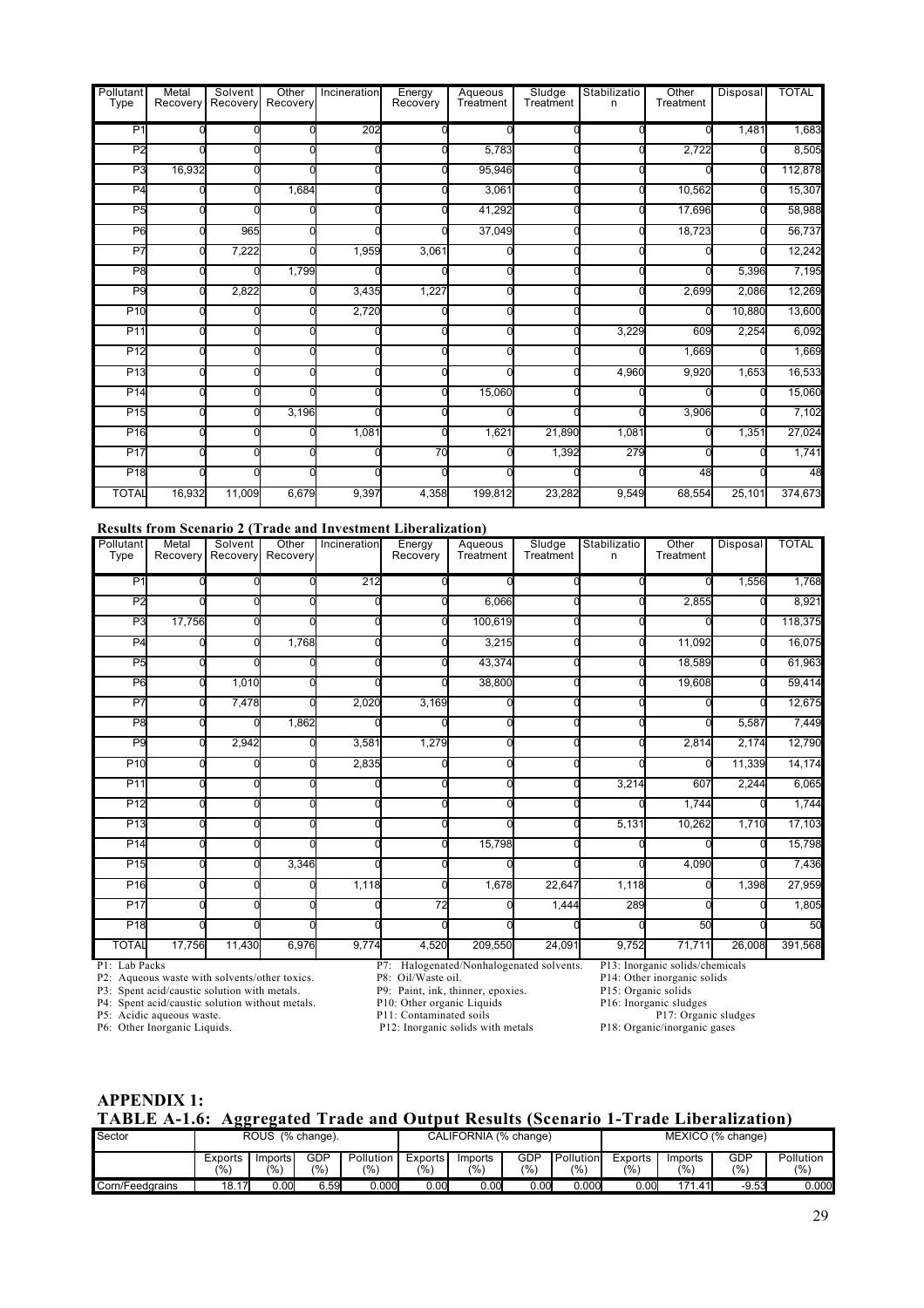| Program Crops          | .30     | $-0.43$ | 0.31    | 0.000    | 0.00    | $-0.16$ | 0.18    | 0.000    | 0.00  | 47.46 | 0.07  | 0.000 |
|------------------------|---------|---------|---------|----------|---------|---------|---------|----------|-------|-------|-------|-------|
| Fruit & Vegetables     | $-0.10$ | 1.18    | $-0.12$ | 0.000    | 0.00    | 0.97    | 0.06    | 0.000    | 9.49  | 39.13 | 7.55  | 0.000 |
| Other Agriculture      | $-0.63$ | 7.16    | $-0.57$ | $-0.581$ | $-0.93$ | 0.96    | $-0.93$ | $-0.877$ | 88.74 | 17.39 | 13.68 | 0.000 |
| <b>Food Processing</b> | 0.59    | 0.09    | 0.38    | 0.380    | $-0.20$ | $-0.05$ | 0.06    | 0.063    | 20.56 | 14.62 | 9.61  | 9.611 |
| Light<br>Manufacturing | 0.22    | 0.14    | 0.15    | 0.154    | 0.05    | $-0.01$ | 0.04    | 0.039    | 11.73 | 12.41 | 7.27  | 7.266 |
| Oil. Gas. Mining       | 0.55    | 0.41    | 0.00    | 0.000    | 0.78    | 0.23    | 0.01    | 0.000    | 4.27  | 25.52 | 0.35  | 0.348 |
| Intermediate<br>Goods  | 0.25    | 0.13    | 0.12    | 0.121    | 0.15    | 0.01    | 0.15    | 0.150    | 4.70  | 8.29  | 5.18  | 5.185 |
| Consumer<br>Durables   | 0.54    | 0.08    | 0.18    | 0.183    | 0.04    | 0.00    | 0.04    | 0.046    | 6.77  | 10.27 | 4.80  | 4.795 |
| <b>Capital Goods</b>   | 0.18    | 0.06    | 0.09    | 0.088    | 0.07    | $-0.01$ | 0.06    | 0.064    | 6.37  | 6.69  | 4.22  | 4.211 |
| <b>Services</b>        | 0.10    | 0.02    | 0.08    | 0.075    | 0.02    | $-0.08$ | 0.01    | 0.007    | 3.40  | 4.25  | 4.50  | 0.000 |
| <b>TOTAL</b>           | 0.30    | 0.24    | 0.09    | 0.086    | 0.03    | 0.02    | 0.02    | 0.083    | 9.03  | 11.39 | 4.80  | 4.683 |

# **TABLE A-1.7 Disagregated Trade Results (in percentage)**

| <b>Exports Change in Percentage (Scenario 1)</b> |         |                                  |            |             |                            |            |             |                        |            |
|--------------------------------------------------|---------|----------------------------------|------------|-------------|----------------------------|------------|-------------|------------------------|------------|
| Sector                                           |         | Exports from ROUS to (% change). |            |             | Exports from CALIFORNIA to |            |             | Exports from MEXICO to |            |
|                                                  | CA      | <b>MX</b>                        | <b>ROW</b> | <b>ROUS</b> | MX                         | <b>ROW</b> | <b>ROUS</b> | CA                     | <b>ROW</b> |
| Corn/Feedgrains                                  | 0.00    | 171.41                           | $-15.27$   | 0.00        | 0.00                       | 0.00       | 0.00        | 0.00                   | 0.00       |
| Program Crops                                    | $-0.09$ | 56.25                            | $-1.37$    | $-0.32$     | 48.47                      | 0.55       | 0.00        | $-0.05$                | $-0.09$    |
| <b>Fruit and Vegetables</b>                      | $-0.60$ | 36.78                            | 0.52       | $-0.32$     | 36.82                      | 0.74       | 19.91       | 19.75                  | 7.35       |
| Other Agriculture                                | $-1.87$ | 19.63                            | 0.97       | $-1.10$     | 15.98                      | 1.39       | 130.35      | 140.65                 | $-52.16$   |
| <b>Food Processing</b>                           | $-0.13$ | 17.74                            | 1.27       | $-0.48$     | 16.17                      | 1.57       | 44.1        | 44.03                  | $-0.79$    |
| <b>Light Manufacturing</b>                       | $-0.06$ | 14.67                            | 0.30       | $-0.21$     | 14.66                      | 0.19       | 14.75       | 14.68                  | 2.36       |
| Oil, Gas, Mining                                 | $-0.22$ | 31.82                            | $-1.36$    | $-1.02$     | 31.35                      | $-2.23$    | 4.24        | 4.34                   | 0.00       |
| Intermediate Goods                               | $-0.02$ | 10.70                            | $-0.06$    | 0.00        | 10.70                      | 0.09       | 3.32        | 3.28                   | 9.91       |
| <b>Consumer Durables</b>                         | $-0.21$ | 20.44                            | $-0.45$    | $-0.11$     | 20.61                      | 0.09       | 6.85        | 6.83                   | 6.67       |
| <b>Capital Goods</b>                             | $-0.07$ | 9.26                             | $-0.04$    | $-0.06$     | 9.25                       | 0.08       | 8.12        | 8.13                   | 2.89       |
| <b>Services</b>                                  | $-0.08$ | 4.24                             | $-0.06$    | 0.02        | 4.33                       | $-0.02$    | 0.06        | $-0.02$                | 5.53       |
| <b>TOTAL</b>                                     | $-0.12$ | 14.85                            | $-0.16$    | $-0.10$     | 16.26                      | 0.13       | 12.38       | 12.59                  | 3.69       |

# **Imports Change in Percentage ( Scenario 1)**

| Sector                     |         | Imports from ROUS to (% change). |            |             | Imports from CALIFORNIA to |            |             | Imports from MEXICO |            |
|----------------------------|---------|----------------------------------|------------|-------------|----------------------------|------------|-------------|---------------------|------------|
|                            | CA      | MX.                              | <b>ROW</b> | <b>ROUS</b> | <b>MX</b>                  | <b>ROW</b> | <b>ROUS</b> | CA                  | <b>ROW</b> |
| Corn/Feedgrains            | 0.00    | 0.00                             | 0.00       | 0.00        | 0.00                       | 0.00       | 171.41      | 0.00                | 0.00       |
| Program Crops              | $-0.32$ | 0.00                             | $-0.51$    | $-0.09$     | $-0.05$                    | 0.52       | 56.25       | 48.47               | 0.38       |
| Fruit and Vegetables       | $-0.32$ | 19.91                            | $-0.41$    | $-0.60$     | 19.75                      | $-0.53$    | 36.78       | 36.82               | 8.20       |
| <b>Other Agriculture</b>   | $-1.10$ | 130.35                           | $-0.91$    | $-1.87$     | 140.65                     | $-1.81$    | 19.63       | 15.98               | 5.26       |
| <b>Food Processing</b>     | $-0.48$ | 44.10                            | $-0.99$    | $-0.13$     | 44.03                      | $-0.09$    | 17.74       | 16.17               | 5.38       |
| <b>Light Manufacturing</b> | $-0.21$ | 14.75                            | $-0.04$    | $-0.06$     | 14.68                      | 0.42       | 14.67       | 14.66               | 4.07       |
| Oil, Gas, Mining           | $-1.02$ | 4.24                             | 0.31       | $-0.22$     | 4.34                       | 0.00       | 31.82       | 31.35               | $-3.92$    |
| Intermediate Goods         | 0.00    | 3.32                             | 0.05       | $-0.02$     | 3.28                       | $-0.07$    | 10.70       | 10.70               | 3.52       |
| <b>Consumer Durables</b>   | $-0.11$ | 6.85                             | $-0.05$    | $-0.21$     | 6.83                       | $-0.03$    | 20.44       | 20.61               | $-4.70$    |
| <b>Capital Goods</b>       | $-0.06$ | 8.12                             | $-0.04$    | $-0.07$     | 8.13                       | $-0.03$    | 9.26        | 9.25                | 1.89       |
| Services                   | 0.02    | 0.06                             | 0.05       | $-0.08$     | $-0.02$                    | $-0.03$    | 4.24        | 4.33                | 4.25       |
| <b>TOTAL</b>               | $-0.10$ | 12.38                            | $-0.02$    | $-0.12$     | 12.59                      | $-0.03$    | 14.85       | 16.26               | 0.94       |

## **APPENDIX 1**

I

**TABLA-2.8: HW Intensity Coefficients Sensitivity Analysis- Total Agreggated Sectoral Hazardous Waste Pollution Results (Case with Increased (+20%) HW ICs for Mexico)**

# **Results from Scenario 1 ( Trade Liberalization)**

|               |                             | REST OF THE U.S.       |             |                                   | <b>CALIFORNIA</b>         |          |                            | <b>MEXICO</b>          |          |
|---------------|-----------------------------|------------------------|-------------|-----------------------------------|---------------------------|----------|----------------------------|------------------------|----------|
| <b>SECTOR</b> | Total HW<br>Pollution(tons) | Change in<br>Pollution | %<br>Change | <b>Total HW</b><br>Pollution(tons | Change<br>in<br>Pollution | % Change | Total HW<br>Pollution(tons | Change in<br>Pollution | % Change |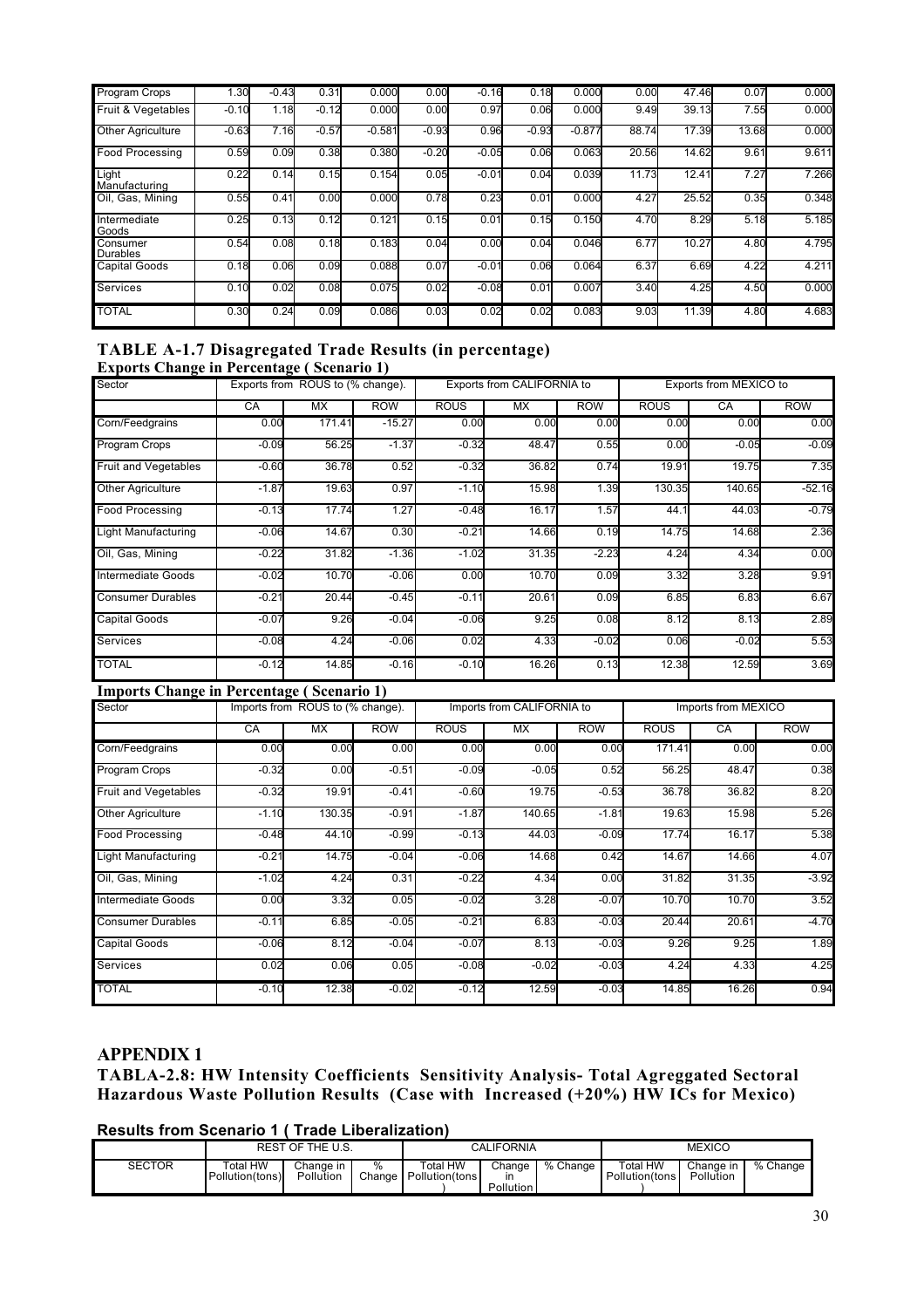| Corn/Feedgrains          |             |         | 0.000%    |            |        | 0.000%    |            |           | 0.00%    |
|--------------------------|-------------|---------|-----------|------------|--------|-----------|------------|-----------|----------|
| <b>Program Crops</b>     |             |         | 0.000%    |            |        | 0.000%    |            |           | $0.00\%$ |
| Fruit and Vegetables     |             |         | 0.000%    |            |        | 0.000%    |            |           | 0.00%    |
| Other Agriculture        | 2,225       | $-13$   | $-0.581%$ | 113        |        | $-0.877%$ |            |           | 0.00%    |
| <b>Food Processing</b>   | 46,178      | 175     | 0.380%    | 4,781      |        | 0.063%    | 631.360    | 151,360   | 31.53%   |
| Light Manufacturing      | 1,114,869   | 1,712   | 0.154%    | 51,022     | 20     | 0.039%    | 1,283,333  | 286,333   | 28.71%   |
| Oil, Gas, Mining         | 61,428,721  |         | 0.000%    | 2,070,772  |        | 0.000%    | 1,830,352  | 310,352   | 20.41%   |
| Intermediate Goods       | 148,483,982 | 180,061 | 0.121%    | 4,695,710  | 7,038  | 0.150%    | 5,187,089  | 1,075,089 | 26.22%   |
| <b>Consumer Durables</b> | 89,041      | 163     | 0.183%    | 6,498      |        | 0.046%    | 25,151     | 5,151     | 25.75%   |
| <b>Capital Goods</b>     | 44,754,717  | 39,552  | 0.088%    | 5,671,700  | 3,616  | 0.064%    | 1,104,324  | 221,324   | 25.06%   |
| Services                 | 7,398,959   | 5,531   | 0.075%    | 473,662    | 31     | 0.007%    | 115,154    | 115,154   |          |
| <b>TOTAL</b>             | 263,318,692 | 227,181 | 0.0863%   | 12,974,258 | 10,710 | 0.0826%   | 10,164,763 | 2,164,763 | 27.06%   |

# **Results from Scenario 2 (Trade and Investment Liberalization)**

| Sector                      |                             | REST OF THE U.S.       |                 |                                   | <b>CALIFORNIA</b>         |           |                                   | <b>MEXICO</b>          |          |
|-----------------------------|-----------------------------|------------------------|-----------------|-----------------------------------|---------------------------|-----------|-----------------------------------|------------------------|----------|
|                             | Total HW<br>Pollution(tons) | Change in<br>Pollution | %<br>Change     | <b>Total HW</b><br>Pollution(tons | Change<br>in<br>Pollution | % Change  | <b>Total HW</b><br>Pollution(tons | Change in<br>Pollution | % Change |
| Corn/Feedgrains             |                             | 0.0                    | 0.000%          |                                   |                           | 0.000%    |                                   |                        | 0.00%    |
| Program Crops               |                             | 0.0                    | 0.000%          |                                   |                           | 0.000%    |                                   |                        | 0.00%    |
| <b>Fruit and Vegetables</b> |                             | 0.0                    | 0.000%          |                                   |                           | 0.000%    |                                   |                        | 0.00%    |
| Other Agriculture           | 2,225                       | $-13$                  | $-0.581%$       | 113                               |                           | $-0.877%$ |                                   |                        | 0.00%    |
| <b>Food Processing</b>      | 46,195                      | 192                    | 0.417%          | 4,781                             |                           | 0.063%    | 632,975                           | 152,975                | 31.87%   |
| Light Manufacturing         | 1,114,876                   | 1,719                  | 0.154%          | 51,022                            | 20                        | 0.039%    | 1,287,024                         | 290,024                | 29.09%   |
| Oil, Gas, Mining            | 61,428,721                  |                        | 0.000%          | 2,070,772                         |                           | 0.000%    | 1,830,034                         | 310,034                | 20.40%   |
| Intermediate Goods          | 148,485,268                 | 181,347                | 0.122%          | 4,695,710                         | 7,038                     | 0.150%    | 5,187,813                         | 1,087,813              | 26.53%   |
| <b>Consumer Durables</b>    | 89,041                      | 163                    | 0.183%          | 6,498                             |                           | 0.046%    | 25,237                            | 5,237                  | 26.19%   |
| <b>Capital Goods</b>        | 44,754,462                  | 39,297                 | 0.088%          | 5,671,596                         | 3,512                     | 0.062%    | 1,106,800                         | 223,800                | 25.35%   |
| Services                    | 7,398,062                   | 5,634                  | 0.076%          | 473,665                           | 34                        | 0.007%    | 115,406                           | 115,406                |          |
| <b>TOTAL</b>                | 263,319,850                 |                        | 228.339 0.0867% | 12,974,157                        | 10,609                    | 0.0818%   | 10,185,289                        | 2,185,289              | 27.31%   |

# **APPENDIX 2: ENVIRONMENTAL CGE MODEL**

# *2.1 REGIONAL, SECTORAL AND FACTOR CLASSIFICATIONS OF THE MODEL*

# **A. Countries and Regions**

| c1,c2 | <b>UniverseROUS</b> |             | Rest of the US    |
|-------|---------------------|-------------|-------------------|
|       |                     | CА          | California        |
|       |                     | МX          | Mexico            |
|       |                     | <b>ROW</b>  | Rest of the World |
| k(cl) | Countries           | <b>ROUS</b> | Rest of the US    |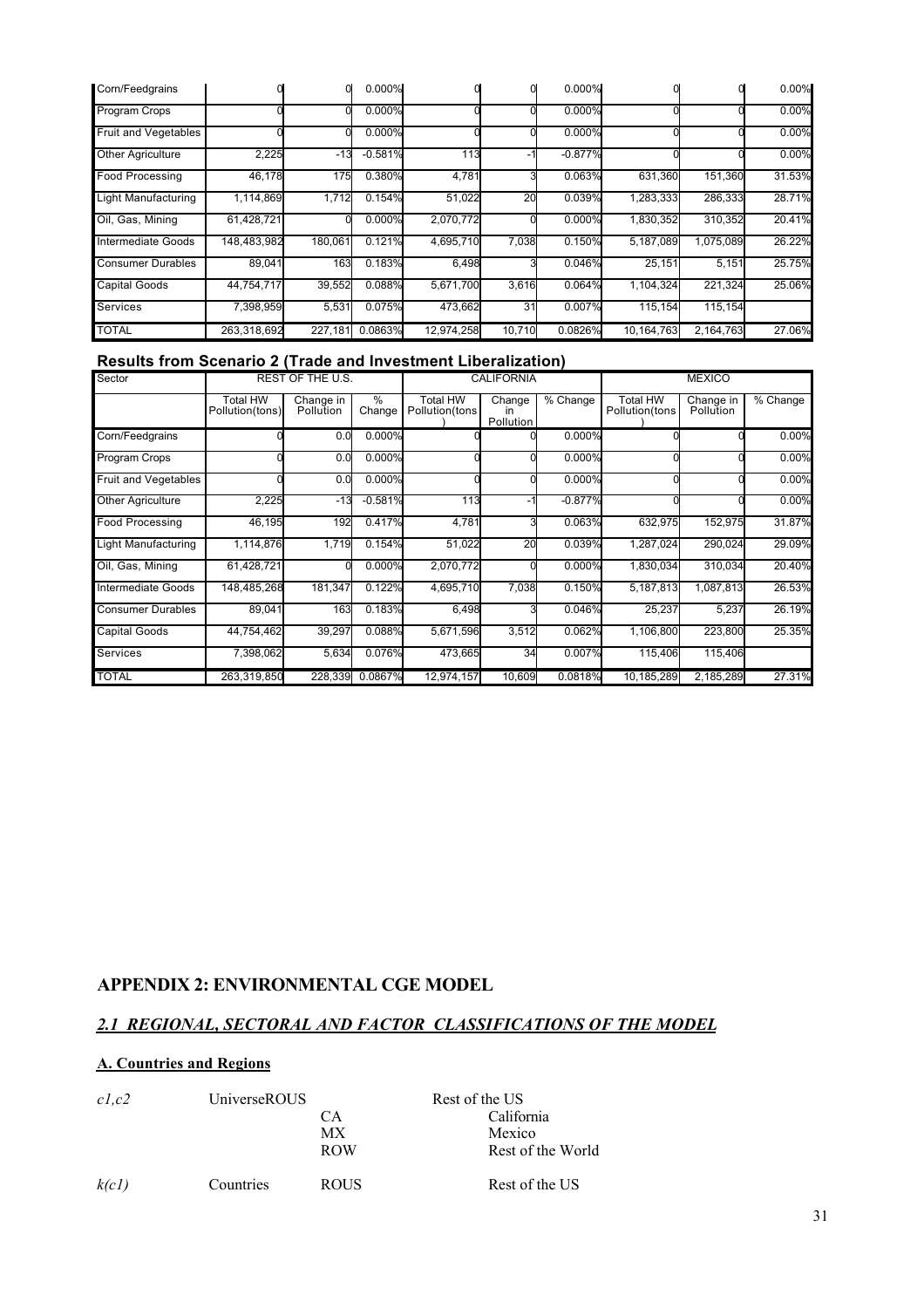| × |  |
|---|--|
|   |  |

**California** Mexico

## **B. Equations Indices**

- $i$  Economic sectors (note that  $j$  is an alias for  $i$ )
- *ie* Economic sectors that produce exports goods
- *im* Economic sectors that use imports goods
- *f* Factors of production or inputs consisting of capital, labor, and land *hh* Household
- Household
- *ins* Institutions
- *ie1* Aggregate CET exports
- *p1* Type of pollutants<br>*t1* Type of treatments
- Type of treatments

# **C. Factors and Groupings**

| f   | Factor of production                  | <b>CAPITAL</b><br><b>LAND</b><br><b>RULAB</b><br><b>URBUNLAB</b><br><b>UNIONLAB</b><br>YUPS                                                                   | Capital stock<br>Agricultural land<br>Rural labor<br>Urban unskilled labor<br>Urban skilled labor<br>Professionals                                                                                                                                      |
|-----|---------------------------------------|---------------------------------------------------------------------------------------------------------------------------------------------------------------|---------------------------------------------------------------------------------------------------------------------------------------------------------------------------------------------------------------------------------------------------------|
| i   | Economic sectors                      | <b>CORN</b><br><b>AGPROG</b><br><b>FRTVEG</b><br><b>OTHAG</b><br><b>FOOD</b><br><b>LMFG</b><br>OIL<br><b>INT</b><br><b>CDUR</b><br><b>KGOOD</b><br><b>SVC</b> | Corn and Feedgrains<br>Other Program Crops<br>Fruits and Vegetables<br>Other Agriculture<br>Food Processing<br><b>Light Manufacturing</b><br>Oil, gas and mining<br>Intermediates Inputs<br><b>Consumer Durables</b><br>Capial Goods<br><b>Services</b> |
|     | <b>D. Households and Institutions</b> |                                                                                                                                                               |                                                                                                                                                                                                                                                         |
| hh  | Households                            | hhall                                                                                                                                                         | Household category                                                                                                                                                                                                                                      |
| ins | Institutions                          | lab<br>ent<br>prop                                                                                                                                            | Labor<br>Enterprises<br>Property income                                                                                                                                                                                                                 |

## *2.2 VARIABLES OF THE ENVIRONMENTAL CGE MODEL*

| <b>Price Block</b>       |                                    | <b>Income Block</b>      |                                      |
|--------------------------|------------------------------------|--------------------------|--------------------------------------|
| $EXR_k$                  | Exchange rate                      | $ENTSAV_k$               | Enterprise savings                   |
| $PQ_{i,k}$               | Consumption price of composite     | $ENTAX_k$                | Enterprise taxes                     |
|                          | goods                              | $EXPTAX_k$               | Export tax revenue                   |
| $PD_{i,k}$               | Domestic Prices                    | $FSAVE_k$                | Foreign savings                      |
| $PDA_{i,k}$              | Processors actual domestic sales   | $FTAX_k$                 | Factor taxes                         |
|                          | price including subsidy            | $GOVSAV_k$               | Government saving                    |
| $\mathit{PE}_{i,k,c1}$   | Domestic price of exports          | $GOVREV_k$               | Government revenue                   |
| $PEK_{i,k}$              | Average domestic price of exports  | $HTAX_k$                 | Household taxes                      |
| $PM_{i,k,c1}$            | Domestic price of imports          | $INDTAX_k$               | Indirect tax revenue                 |
| $PQ_{i,k}$               | Price of composite goods           | $PREM_{i,k}$             | Premium income form import rationing |
| $PVA_{i,k}$              | Value added price including        | $SSTAX_k$                | Social security tax revenue          |
|                          | subsidies                          | $\mathit{TARIFF}_{k.c1}$ | Tariff revenue                       |
| $PVAB_{i,k}$             | Value added price net of subsidies | $VATAX_k$                | Value added taxes revenue            |
| $\mathit{PWE}_{i,c1,c2}$ | World price of exports (exogenous) | $YH_{hh,k}$              | Household income                     |
| $PWM_{i,c1,c2}$          | World price of imports (exogenous) | $YINST_{ins,k}$          | Institutional income                 |
| $PX_{i,k}$               | Average output price               | $ZTOT_k$                 | Aggregate nominal investment         |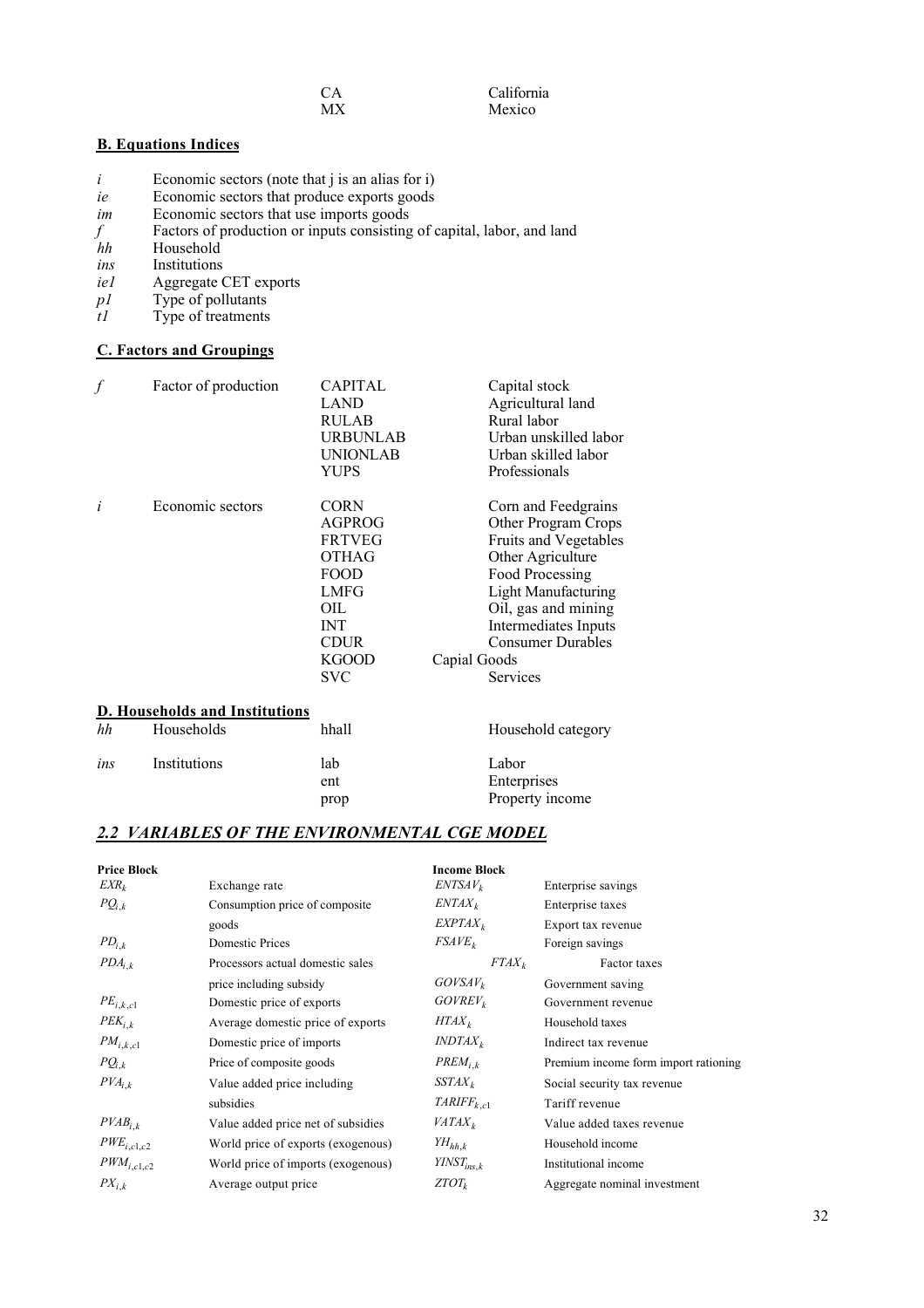*YFCTR<sup>f</sup>* ,*<sup>k</sup>* Factor income

**Production Block**

**Expenditure Block**

| $D_{i,k}$                  | Domestic sales of domestic output         |                |                                                      |
|----------------------------|-------------------------------------------|----------------|------------------------------------------------------|
| $E_{i,c1,c2}$              | Bilateral exports                         | $CDD_{i,k}$    | Private consumption demand                           |
| $EK_{i,k}$                 | Aggregate sectoral exports                | $CONTAX_k$     | Consumption taxes                                    |
| $INT_{i,k}$                | Intermediate demand                       | $ENTT_k$       | Government transfers                                 |
| $M_{i,c1,c2}$              | Bilateral imports                         |                | to enterprises                                       |
| $Q_{i,k}$                  | Composite goods supply                    | $ESR_{k}$      | Enterprise savings rate                              |
| $SMQ_{i,k,c1}$             | Import value share in total sectoral      | $FBAL_k$       | Overall current account                              |
| $X_{i,k}$                  | demand<br>Domestic output                 | $FBOR_k$       | balance (exog.)<br>Foreign borrowing by              |
| <b>Quantity Block</b>      |                                           | $FKAP_k$       | governments (exog.)<br>Foreign capital flow to       |
| $AVWF_{f,k}$               | Average wage with current weights         | $FSAV_{k, c1}$ | enterprises (exog.)<br>Bilateral net foreign savings |
| $FACTORS_{i,f,k}$          | Factor demand by sector                   | $GD_{i,k}$     | Government demand by sector                          |
| $FS_{f,k}$                 | Factor supply                             | $GDPVA_k$      | Nominal expenditure by GDP                           |
| $W\!F_{f,k}$               | Average factor price                      | $GDTOT_k$      | Government Real Consumption (exog.)                  |
| $WFDIST_{i,f,k}$           | Factor differential                       | $HHT_k$        | Government transfers to households                   |
|                            |                                           | $ID_{i,k}$     | Investment demand by sector                          |
|                            |                                           | $SAD_{ie1,k}$  | Aggre. exports productivity parameter                |
|                            | $ZFLX_k$                                  |                | Fixed aggregate real investment (exog.)              |
| <b>Externality Effects</b> |                                           |                |                                                      |
| $SAD2_{i,k}$               | Intermediate input productivity parameter |                |                                                      |

|  |  |  |  | 2.3 PARAMETERS OF THE ENVIRONMENTAL CGE MODEL |  |
|--|--|--|--|-----------------------------------------------|--|
|--|--|--|--|-----------------------------------------------|--|

*SAC<sup>f</sup>* ,*<sup>k</sup>* Capital goods productivity parameter *EKPTL<sub>k</sub>* Aggregate exports of capital goods<br>*MKPTL<sub>k</sub>* Capital Goods imports Capital Goods imports

| <b>Basic Parameters</b> |                                                              |
|-------------------------|--------------------------------------------------------------|
| $cles_{i,hh,k}$         | Household consumption shares (fixed proportions)             |
| $EO_{i.c1.c2}$          | Exports (base data)                                          |
| $EKO_{i,k}$             | Country total sectoral exports, all destinations (base data) |
| $EKPTLO_k$              | Aggregate exports, all destinations (base data)              |
| entr <sub>k</sub>       | Enterprise income tax rate                                   |
| $etae_{i,k}$            | Externality elasticity for aggregate exports (exog.)         |
| $etak2_k$               | Externality elasticity for capital goods imports (exog.)     |
| etam2 <sub>k</sub>      | Externality elasticity intermediate inputs(exog.)            |
| $ft_{i,k}$              | Factor tax rate                                              |
| $FSO_{f,k}$             | Aggregate factor supply (base year)                          |
| $g$ les <sub>ik</sub>   | Government expenditure shares                                |
| $h$ htr $h_{h,k}$       | Household income tax rate                                    |
| $IO_{i\, i\, k}$        | Input-output coefficients                                    |
| $mps_{hhk}$             | Savings propensity by households                             |
| MKPTL <sub>k</sub>      | Imports of capital goods (base year)                         |
| $PVABO_{i,k}$           | Base year value added price                                  |
| $PWEO_{i.c1.c2}$        | World price of exports (base year)                           |
| PWEFXO;                 | Benchmark world export price                                 |
| $PWMO_{i,c1,c2}$        | World market price of imports (base year)                    |
| $PWTC_{i,k}$            | Consumer price index weights (PQ)                            |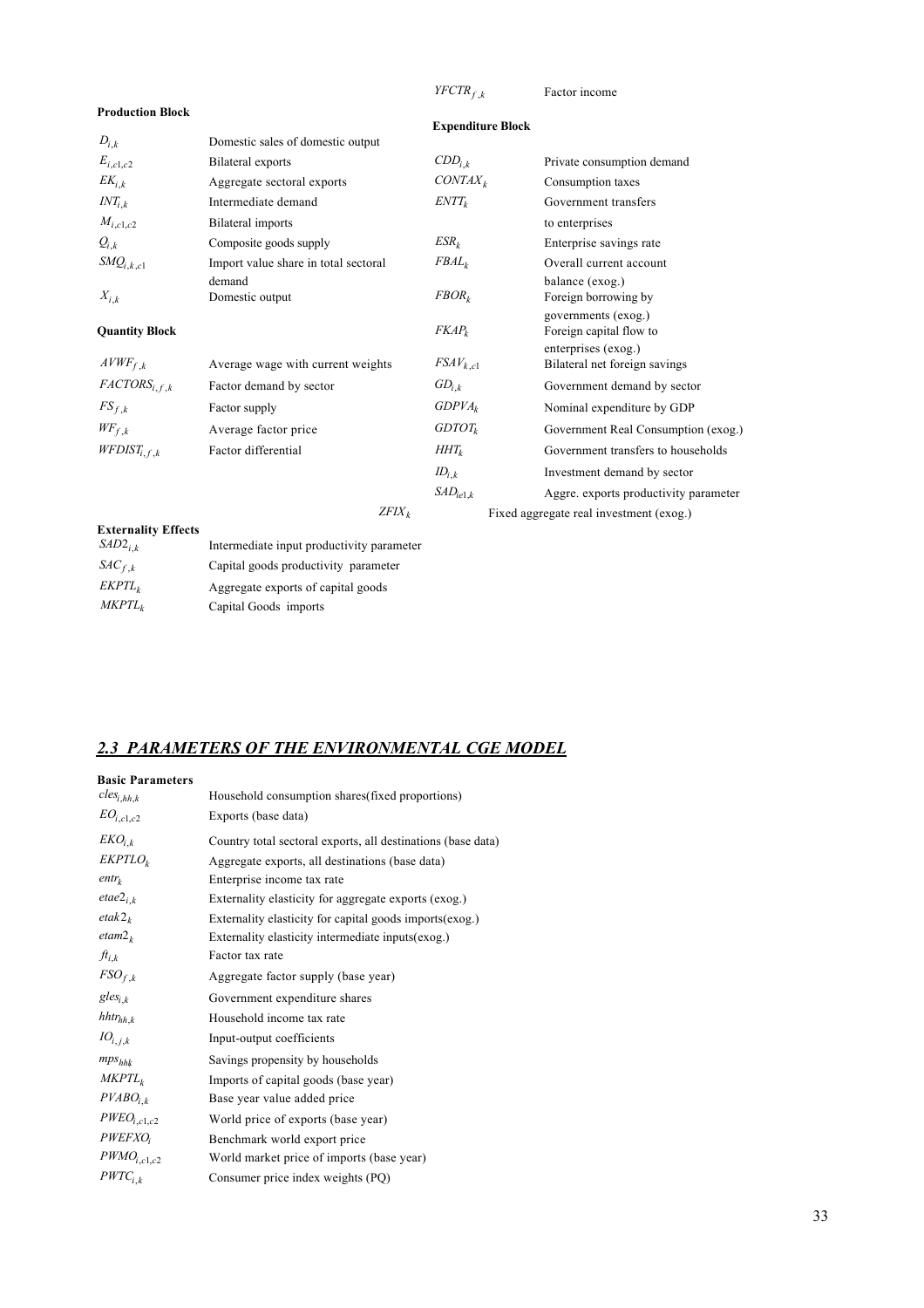| $RHSH_{hh,k}$                              | Household shares of remittance income               |             |                                            |  |
|--------------------------------------------|-----------------------------------------------------|-------------|--------------------------------------------|--|
| $\sin t y h_{h h n s k}$                   | Household distribution of value added income        |             |                                            |  |
| sprem <sub>ik</sub>                        | Share of premium revenue to the government          |             |                                            |  |
| $\mathit{sstr}_{f,k}$                      | Social Security Factor payment tax rates            |             |                                            |  |
| $te_{i,k}$                                 | Tax rates on exports                                |             |                                            |  |
| $thsh_{hh,k}$                              | Household transfer income shares                    |             |                                            |  |
| $tm_{i,k,c1}$                              | Tariff rates on imports                             |             |                                            |  |
| $tm2_{i,k,c1}$                             | Import non-tariff barrier equivalent to tariff rate |             |                                            |  |
| itax <sub>ik</sub>                         | Indirect tax rates                                  |             |                                            |  |
| vatr <sub>i k</sub>                        | Value added tax rate                                |             |                                            |  |
| $zshr_{i,k}$                               | Investment demand shares                            |             |                                            |  |
| <b>Parameters for Production Equations</b> |                                                     |             |                                            |  |
| $AD2_{i,k}$                                | CES production function shift parameter             |             |                                            |  |
| $2_{i,f,k}$                                | CES factor share parameter                          |             |                                            |  |
| i,k                                        | CES production function exponent                    |             |                                            |  |
| <b>Parameter for Pollution Equations.</b>  |                                                     |             |                                            |  |
| i.k                                        | Sectoral pollution intensity coefficient            |             |                                            |  |
| i,k,p1                                     | Sectoral pollutant share coefficient                |             |                                            |  |
| i,k,t                                      | Treatment share or demand coefficient               |             |                                            |  |
|                                            | <b>Parameter for AIDS Import Demand Functions</b>   |             | <b>Parameters for Export Equations</b>     |  |
| $SMQ0_{i,k,c1}$                            | Base year import value share                        | $AT_{i,k}$  | CET function shift parameter               |  |
| i,k,c1                                     | Share parameter in AIDS function                    | $eta_{i,k}$ | Export demand elasticities for ROW (exog.) |  |
| $AQ_{i,k}$                                 | Constant in translog price index                    | i,k         | CET function share parameter               |  |
| i,k,c1                                     | Coefficient in AIDS function                        | ie1.k       | CET function exponent                      |  |
| i,k,c1,c2                                  | Price parameter in AIDS function                    |             |                                            |  |

# *2.4 MODEL EQUATIONS*

### **Quantity Equations**

Domestic Output-Supply (CES production Function of primary factors)  
\n(1) 
$$
X_{i,k} = SAD_{i,k}
$$
  $SAD2_{i,k}$   $AD2_{i,k}$   $2_{i,f,k}$   $(FACTORS_{i,f,k}^{-1})^{-1/-i,k}$ 

*f*

Maximization Profit Condition (Marginal Revenues =Marginal Cost) (2)

$$
(1 - ft_k) \quad WF_{f,k} \quad WFDIST_{i,f,k} = (1 - Vatr_{i,k})^* \quad PVA_{i,k} \quad SAD_{i,k} \quad SAD_{i,k} \quad MDA_{i,k} \quad \text{[} \quad 2_{i,f,k} \quad FACTORS_{i,f,k}^{-1} \quad R \quad \text{[} \quad 1_{i,k}^{-1} \quad R \quad \text{[} \quad 2_{i,f,k} \quad R \quad \text{[} \quad 2_{i,f,k} \quad R \quad \text{[} \quad 2_{i,f,k} \quad R \quad \text{[} \quad 2_{i,f,k} \quad R \quad \text{[} \quad 2_{i,f,k} \quad R \quad \text{[} \quad 2_{i,f,k} \quad R \quad \text{[} \quad 2_{i,f,k} \quad R \quad \text{[} \quad 2_{i,f,k} \quad R \quad \text{[} \quad 2_{i,f,k} \quad R \quad \text{[} \quad 2_{i,f,k} \quad R \quad \text{[} \quad 2_{i,f,k} \quad R \quad \text{[} \quad 2_{i,f,k} \quad R \quad \text{[} \quad 2_{i,f,k} \quad R \quad \text{[} \quad 2_{i,f,k} \quad R \quad \text{[} \quad 2_{i,f,k} \quad R \quad \text{[} \quad 2_{i,f,k} \quad R \quad \text{[} \quad 2_{i,f,k} \quad R \quad \text{[} \quad 2_{i,f,k} \quad R \quad \text{[} \quad 2_{i,f,k} \quad R \quad \text{[} \quad 2_{i,f,k} \quad R \quad \text{[} \quad 2_{i,f,k} \quad R \quad \text{[} \quad 2_{i,f,k} \quad R \quad \text{[} \quad 2_{i,f,k} \quad R \quad \text{[} \quad 2_{i,f,k} \quad R \quad \text{[} \quad 2_{i,f,k} \quad R \quad \text{[} \quad 2_{i,f,k} \quad R \quad \text{[} \quad 2_{i,f,k} \quad R \quad \text{[} \quad 2_{i,f,k} \quad R \quad \text{[} \quad 2_{i,f,k} \quad R \quad \text{[} \quad 2_{i,f,k} \quad R \quad \text{[} \quad 2_{i,f,k} \quad R \quad \text{[} \quad 2_{i,f,k} \quad R \quad \text{[} \quad 2_{i,f,k} \quad R \quad \text{[} \quad 2_{i,f
$$

Intermediate Inputs Demand

(3)  $INT_{i,k} = IO_{i,j,k} \ X_{j,k}$ *j*

**Price Equations**

Domestic Price of Imports Goods (4)  $PM_{im,k,c1} = PWM_{im,k}$   $EXR_k$   $[(1 + tm_{im,k,c1}) + tm2_{im,k,c1}]$ 

Domestic Price of Exports Goods (5)  $PE_{ie, k, c1} = PWE_{ie, k, c1}$   $EXR_{k}$   $(1 - te_{ie,k})$ 

Average Domestic Price of Exports

(6) 
$$
PEK_{i,k} = \frac{eI}{E_{i,k,c1}} E_{i,k,c1}
$$

Domestic Price Net of Indirect Tax (7)  $PDA_{i,k} = (1 - itax_{i,k}) \cdot PD_{i,k}$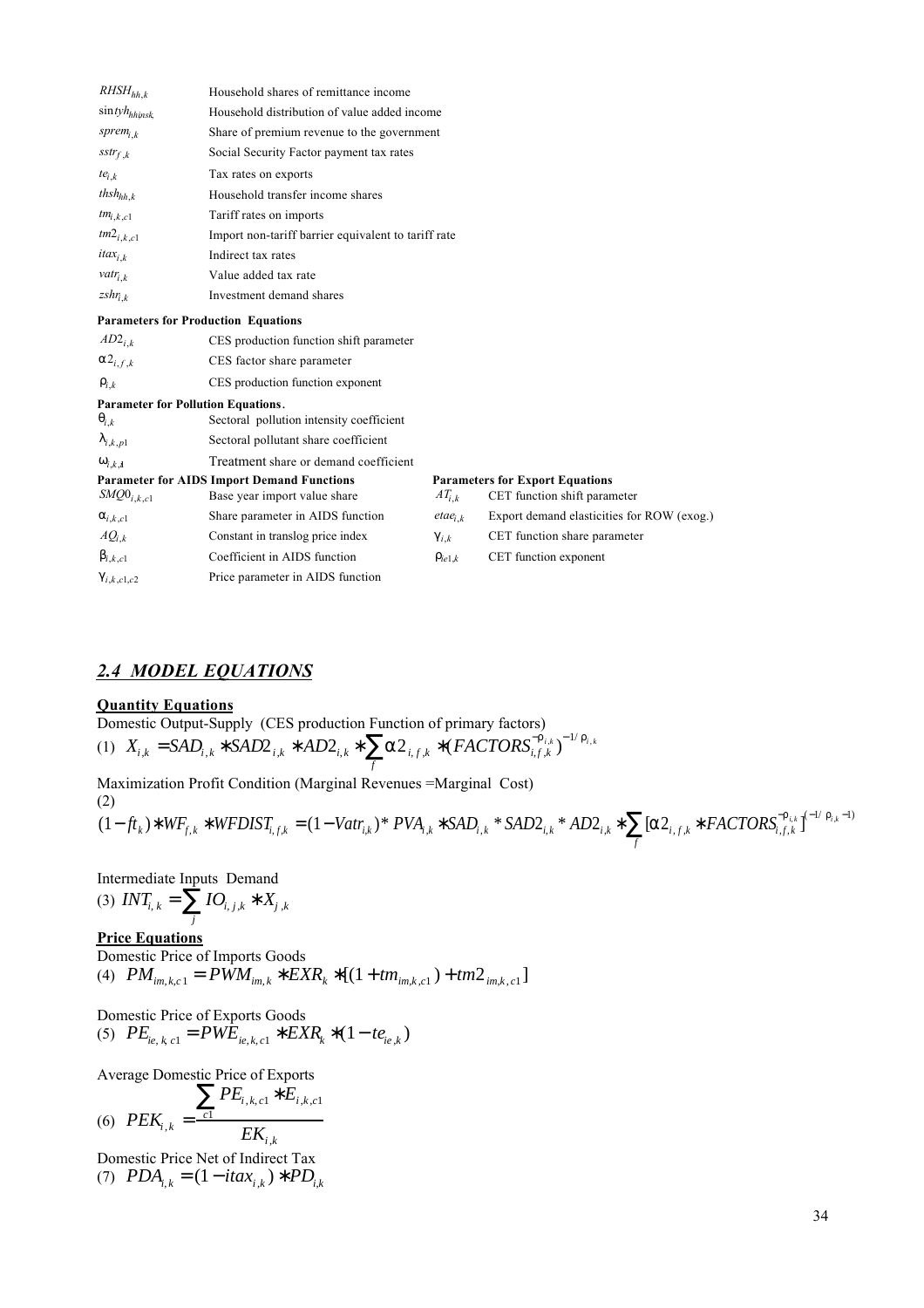Price of Composite Goods Consumed

(8) 
$$
PQ_{i,k} = \frac{PD_{i,k} - D_{i,k} + PM_{i,k,c1} - M_{i,k,c1}}{Q_{i,k}}
$$

Average Output Price

$$
(9) \ \ P X_{i,k} = \frac{PDA_{i,k} \quad D_{i,k} + P E_{i,k,\text{cl}} \quad E_{i,k,\text{cl}}}{X_{i,k}}
$$

Sectoral Value Added Price (Net price)

(10) 
$$
PVA_{i,k} = PX_{i,k} - \frac{IO_{j,i,k}}{I} \cdot PQ_{j,k}
$$

Sectoral Value Added Price Net of Subsidies

$$
(11) \ \ \text{PVAB}_{i,k} = \frac{(1 - itax_{i,k}) \ \ \text{PD}_{i,k} \ \ \text{D}_{i,k}}{X_{i,k}} + \sum_{c1} \frac{\text{PE}_{i,k,c1} \ \ \text{E}_{i,k,c1}}{X_{i,k}}
$$

Trade Price Consistency  $(12)$  *PWE*<sub>*i*, *c* 1*c*</sub> 2 = *PWM*<sub>*i*,*c* 2, *c*1</sub>

Consumer Price Index (Cobb Douglas Function)

(13)  $\text{PINDEX}_k = PQ_{i,k}$ *i pwtci*,*<sup>k</sup>* **Income Equations** Factor Income  $(14) \text{ YFCTR}_{f,k} = (1 - ft_k)^* \text{ WF}_{f,k}^* \text{ WFDIST}_{i,f,k}^* \text{ FACTORS}_{i,f,k}$ *i* Tariff Revenue  $(15)$  *TARIFF*<sub>*k*,*c*1</sub> = *tm*<sub>*i*,*k*,*c*1</sub> \*  $M_{i,k,c1}$  \*  $PWM_{i,k,c1}$  \*  $EXR_k$ *i* Premium Income from Imports  $(16)$   $PREM_{i,k} = \text{tm2}_{i,k,c1} * M_{i,k,c1} * PWM_{i,k,c1} * EXR_{k}$ *c*1 Indirect Tax Revenue (17) *INDTAX*<sub>*k*</sub> = *itax*<sub>*i*, *k*</sub> \*  $PD_{i,k}$  \*  $D_{i,k}$ *i* Export Tax Revenue  $E(XPTAX_k = te_{i,k} * PWE_{i,k,c1} * E_{i,k,c1} * EXR_k$ *i* ,*c*1 Labor Institution Income (19)  $YINST_{lab,k} = YFCTR_{lab,k}$ *lab* Enterprise Institution Income (20)  $YINST_{ent,k} = YFCTR_{capital,k} + EXP_k * FKAP_k - ENTSAV_k - ENTAX_k + ENTT_k + (1-sprem_{i,k}) * PREi$ *i* Property Institution Income

(21)  $YINST_{prop,k} = YFCTR_{land,k}$ Household Income (22)  $YH_{hh,k} = \sin tyh_{hh,ins,k} * YINST_{ins,k} + HHT_k * thsh_{hh,k}$ *ins* Enterprise Taxes (23)  $ENTAX_k = ENTR_k * (YFCTR_{capital,k} + ENT_k)$ Factor Taxes (24)  $FTAX_k = f_k * WF_{f,k} * WFDIST_{i,f,k} * FACTORS_{i,f,k}$ *f* ,*i*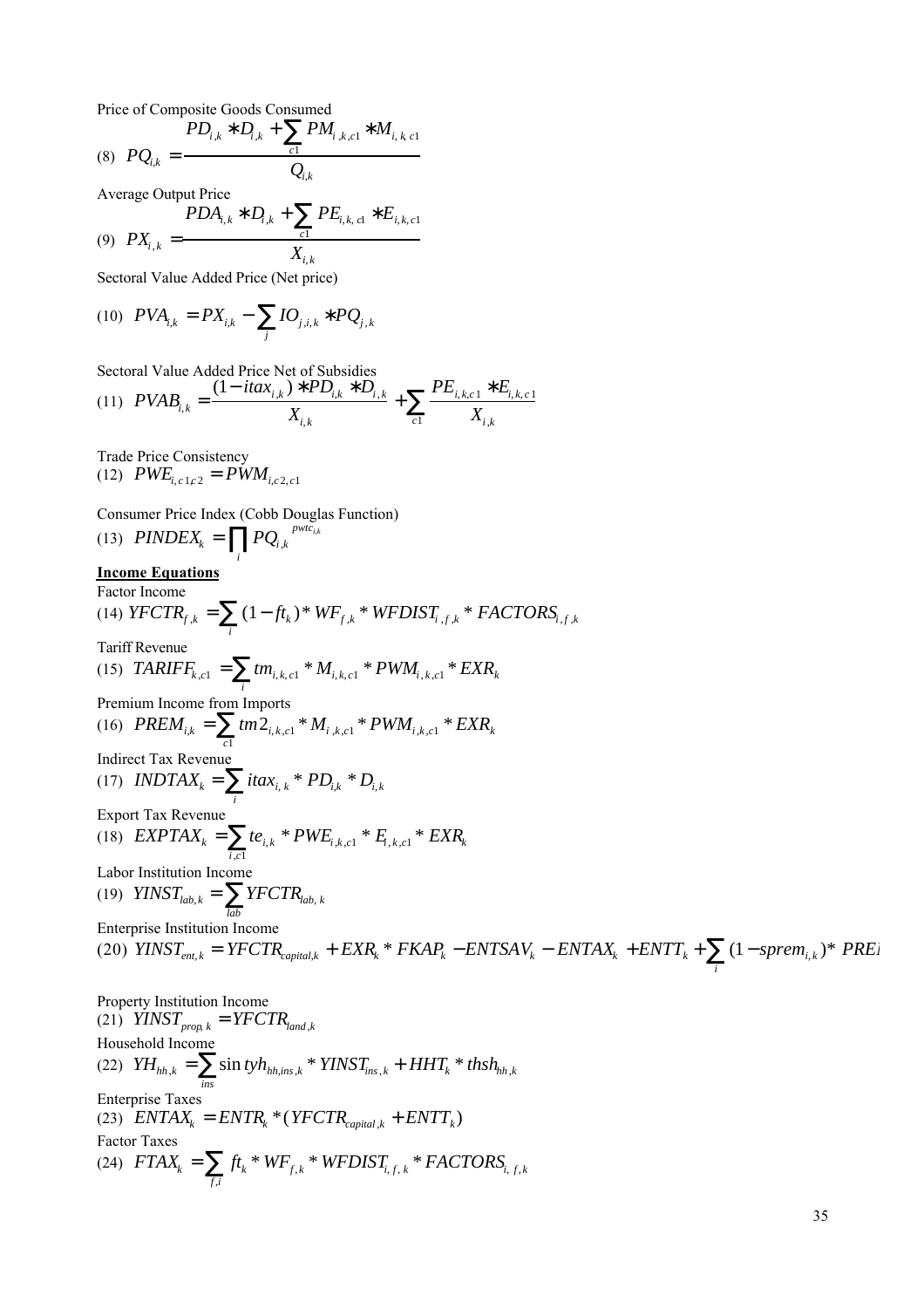Household Taxes (25)  $HTAX_k = \nhhtr_{hh,k} * YH_{hh,k}$ *hh* Value Added Taxes (26) *VATAX<sup>k</sup>* = *vatr<sup>i</sup>* ,*<sup>k</sup>* \* *PVAi*, *<sup>k</sup>* \* *Xi*, *<sup>k</sup> i* Social Security Taxes (27)  $SSTAX_k = \text{sstr}_{f,k} * YFCTR_{f,k}$ *f* Government Revenue (28)  $GOVREV_k = \text{TABLEF}_{k, c1} + \text{INDTAX}_k + \text{EXPTAX}_k + \text{FTAX}_k + \text{HTAX}_k + \text{SSTAX}_k$ *c*1 + *sprem* \* *PREM<sup>i</sup>* ,*<sup>k</sup>* + *ENTAX<sup>k</sup>* + *VATAX<sup>k</sup>* + *FBOR<sup>k</sup>* \* *EXR<sup>k</sup> i* Government Saving (29)  $GOVSAV<sub>k</sub> = GOVREV<sub>k</sub> − HHT<sub>k</sub> − ENTT<sub>k</sub> −  $GD<sub>i,k</sub> * PQ<sub>i,k</sub>$$ *i* Aggregated Household Savings (30)  $HSAV_k = mps_{hh,k} * (1 - hhtr_{hh,k}) * YH_{hh,k}$ *hh* Enterprise Saving (31)  $ENTSAV_k = entr_k * YFCTR_{capital,k}$ Total Savings = Aggregate Nominal Investment

(32)  $ZTOT_k = GOVSAV_k + HSAV_k + ENTSAV_k + EXR_k * FSAVE_k$ 

Foreign Savings  $(33)$   $FSAVE<sub>k</sub> = FBAL<sub>k</sub> - FKAP<sub>k</sub> - FBOR<sub>k</sub>$ 

### **Expenditure Equations**

Private Consumption Demand (or private expenditure). (34)  $CDD_{i,k} = \frac{hh}{h}$  $\int$ *cles*<sub>*i*,*hh*,*k*</sub> \* $YH$ <sub>*hh*,*k*</sub> \* $(1 - hhtr_{hh,k})^* (1 - mps_{hh,k})$  $PQ_{i,k}$ 

Government Demand or Expenditure by Sectors  $(G5)$   $GD_{i,k} = gles_{i,k} * GDTOT_{k}$ 

Fixed Aggregated Real Investment by sectors  $(36)$   $ID_{i,k} = zshr_{i,k} * ZFLX_{k}$ 

Aggregated Total Investment (37)  $ZTOT_k = PQ_{i,k} * ID_{i,k}$ *i*

### **Gross Domestic Product Equations**

Nominal GDP  $(38) GDPVA<sub>k</sub> = [PVAB<sub>i,k</sub> * X<sub>i,k</sub> + PEREM<sub>i,k</sub>]$ *i* + *TARIFFk*,*<sup>c</sup>* <sup>1</sup> + *INDTAX<sup>k</sup> c*1 Real GDP  $(39)$   $RGDP_k = PQ_{i,k} * [CDD_{i,k} + GD_{i,k} + ID_{i,k}]$ *i* +  $PWE_{i,k, c1} * E_{i,k, c1} * EXR_{k}$ *i*,*c*1 − *PWMi*, *<sup>k</sup>*,*<sup>c</sup>* <sup>1</sup> \* *Mi*, *<sup>k</sup>*,*<sup>c</sup>* <sup>1</sup> \* *EXR<sup>k</sup> i* , *c*1

#### **Exports Equations and Productivity Externality Equations**

CET Aggregation or aggregate domestic output for country k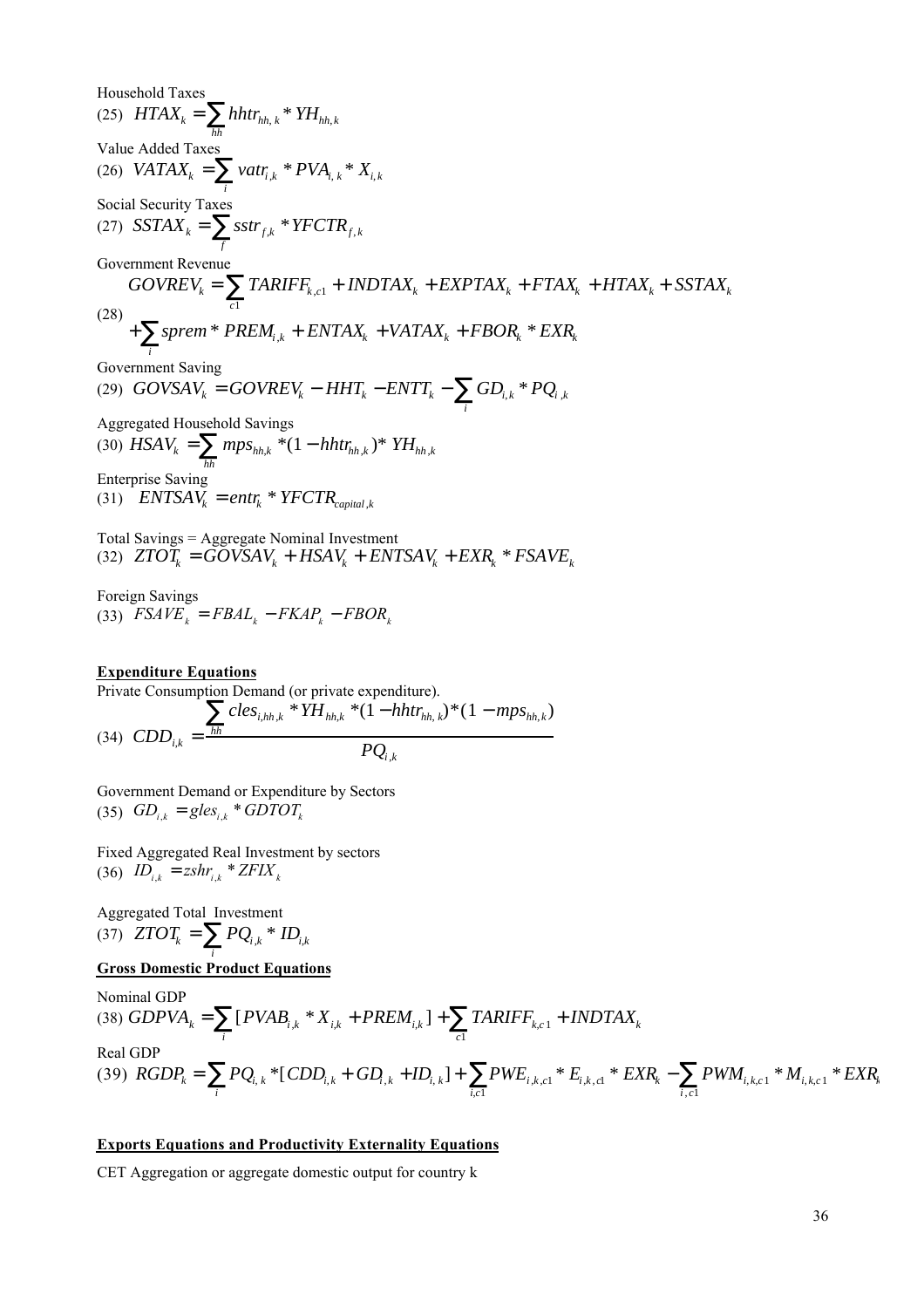$$
(40)\;X_{ie1,k}=AT_{ie1,k}\left[\begin{array}{cc}1 & K_{ie1,k} \end{array} + K_{ie1,k} \right. + (1-\epsilon_{ie1,k})\;*\;D_{ie1,k}^{-1}\left.\frac{1}{2}\right]^{-1}e^{i\epsilon_{1,k}}
$$

Export Demand of the Aggregate CET Export Sectors (ie) for Countries

$$
(41) \ EK_{i e 1,k} = D_{i e 1,k} \left[ \frac{P D A_{i e 1,k}}{P E K_{i e 1,k}} * \frac{_{i e 1,k}}{1 -_{i e 1,k}} \right]^{1/4} \left[ \frac{P D A_{i e 1,k}}{P E K_{i e 1,k}} \right]^{1/4}
$$

Export of Non-Export Sectors is Equal to Domestic Sales  $(42)$   $X_{\text{ien.}k} = D_{\text{ien.}k}$ 

ROW Export Demand

(43) 
$$
EK_{i,k,row} = EKO_{i,k,row} * [\frac{PWE_{i,k,row}}{PWEO_{i,k,row}}]^{-eta_{i,k}}
$$

Trade Quantity Consistency  $(M_i)$   $M_{i,c1,c2} = E_{i,c2,c1}$ 

Capital Good Imports (45)  $MKPTL_k = PWMO_{icap,k,c1} * M_{icap,k,c1}$ *icap* ,*c*1

Country Aggregate Exports  $(46)$   $EXPTL_k = PWE_{i,k,c1} * E_{i,k,c1}$ *c*1,*i*

Export Productivity Externality Parameter  $(47)$  *SAD*<sub>*ie*1,*k*</sub> = ( *EKie*1,*<sup>k</sup>*  $\mathit{EKO}_{i\mathit{e1},k}$ ) *etae* 2 *ie*1,*<sup>k</sup>*

Intermediate Input Productivity Externality Parameter (48)  $SAD2_{i,k} = (\frac{MKPTL_k}{MKPTLO_k})^{etam2_k} * (1 - PVAB0_{i,k}) + PVAB0_{i,k}$  $2_{i,k} = (\frac{M}{M N N T L_k})^{etam2_k} * (1 - PVAB0_{i,k}) + PVAB0_{i,k}$ 

Capital Good Productivity Externality Parameter (49)  $SAC_k = \left(\frac{EKPTL_k}{EERR} \right)^{etak2_k}$  $\mathcal{L}_k = \left(\frac{E}{EKFTLO_k}\right)^{e^{iak2_k}}$ *k*  $=\left(\frac{L}{\sqrt{L}}\right)^{etak}$  $2_k$ 

### **Import Demand Equations**

Domestic Price of Imports  $(50)$   $PM_{i,k,k} = PD_{i,k}$ 

Translog Price Index (Deaton & Muellbauer 1980)

 $(51) \log(PQ_{i,k}) = AQ_{i,k} + (i_{i,k,c2} * log(PM_{i,k,c2}))$ *c* 2 + 1 2 \* ( $\iota_{i,k,c1,c2}$  \*log(*PM*<sub>*ik,c1*</sub>) log(*PM*<sub>*i,k,c2*))</sub> *c*1,*c*2 Import Value Share (Expenditure Share)

(52)  $SMQ_{imi, k, c1} =$   $_{imi, k, c1} + \frac{1}{imi, k, c1} * logQ_{imi, k} + \frac{1}{i, k, c1, c2} * log(PM_{i, k, c2})$ *c* 2

,

Country Import Value Share Aggregation

(53) 
$$
SMQ_{i,k,k} = 1 - SMQ_{i,k,c1}
$$
  
Imports Demand

Imports Demand

$$
(54) \ M_{i,k,c1} = \frac{SMQ_{i,k,c1} * PQ_{i,k} * Q_{i,k}}{PM_{i,k,c1}}
$$

Domestic Price and Import Price Consistency  $(55)$   $PD_{i,k}$   $*D_{i,k}$  =  $SMQ_{i,k,k}$   $*PQ_{i,k}$   $*Q_{i,k}$